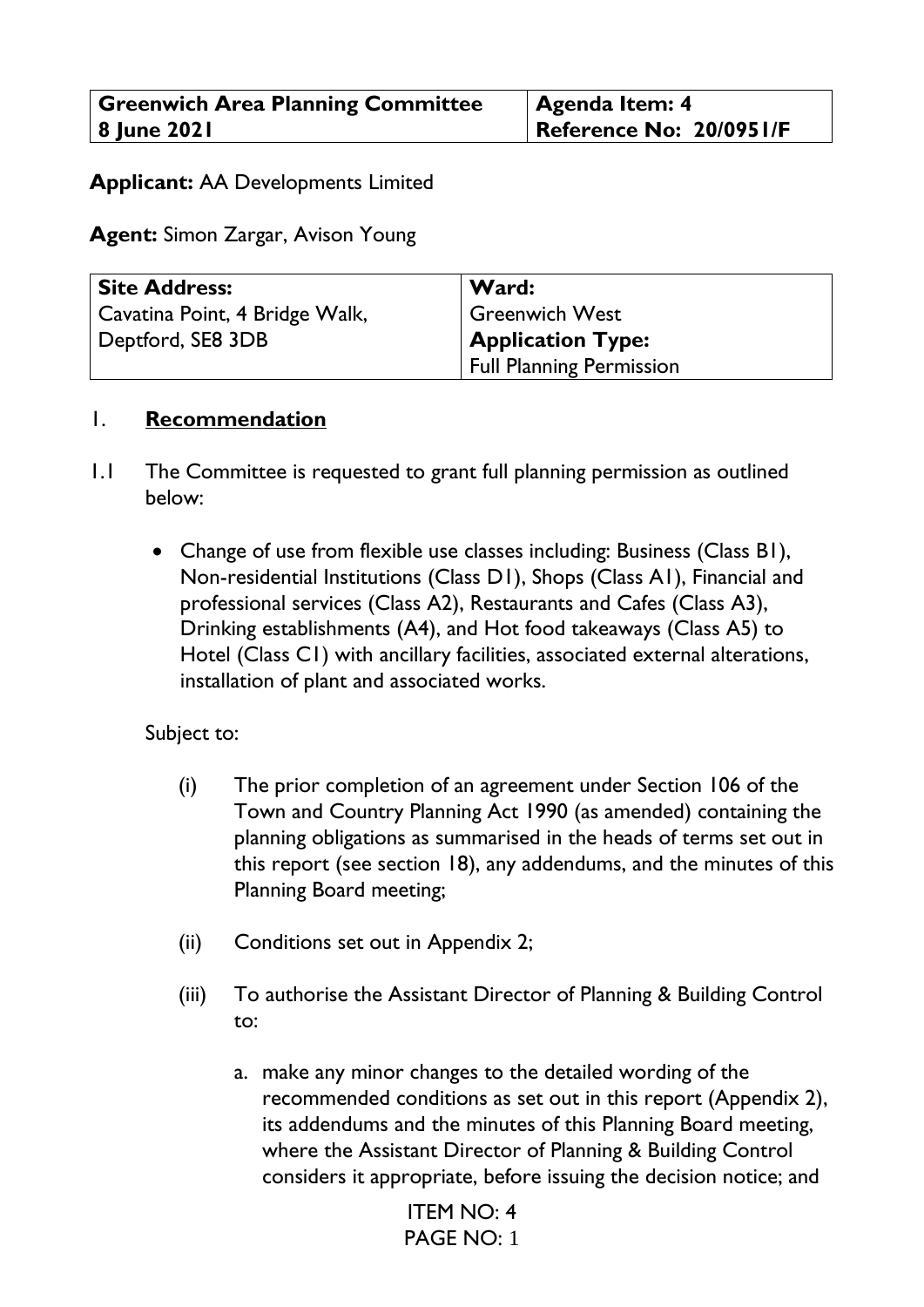- b. finalise the detailed terms of the planning obligations pursuant to Section 106 of the Town and Country Planning Act 1990 (as amended), as set out in this report, its addendums and the minutes of this Planning Board meeting.
- (iv) In the event that the Section 106 Agreement is not completed within three (3) months of the date of this Planning Board meeting, to authorise the Assistant Director of Planning & Building Control to consider whether permission should be refused on the grounds that the proposals are unacceptable in the absence of the benefits which would have been secured, and if so, to determine the application with reasons for refusal which will include the following:
- In the absence of a legal agreement to secure a contribution towards Cycleway 4, which would encompass street-level upgrades and improvements to the public realm, as well as the introduction of twoway segregated cycle lanes to Creek Road, the proposal would fail to improve the pedestrian environment and encourage the uptake of active modes of transport, contrary to Policies T4 and T5 of the London Plan and Policies DH1, IM(b) and IM(c) of the Royal Greenwich Local Plan: Core Strategy with Detailed Policies.
- 1.2 It is important to note that this application was submitted prior to the change to the use classes which came into effect on the  $1<sup>st</sup>$  September 2020, and as such, guidance states that the previous uses should be used to form the basis of the assessment. As this application was submitted in March 2020, the previous uses (before the changes in September 2020 came into effect) will be referenced throughout this report. It should however be noted that the proposed hotel use (C1 use class) remains unchanged as a result of the September 2020 amendments.

# 2. **Executive Summary**

2.1 Officers have considered the application against the relevant development plan policies contained within the London Plan (2021) and the Royal Greenwich Local Plan: Core Strategy with Detailed Policies (2014). In addition, the National Planning Policy Framework (NPPF) (2019) and Planning Practice Guidance are of relevance.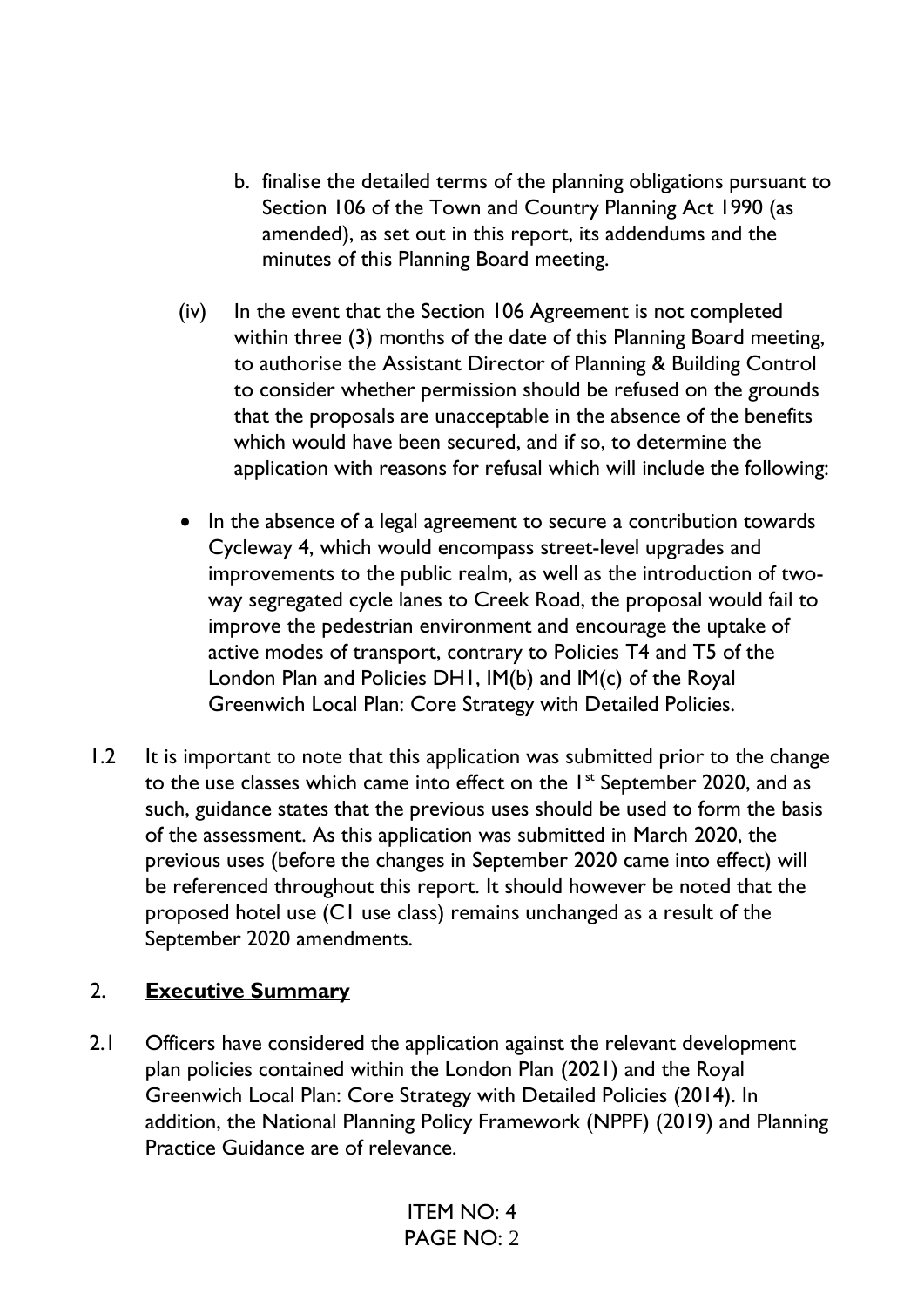- 2.2 The proposal is considered to be acceptable in principle and would make efficient use of a brownfield site in an urban location, which has remained vacant since the building completed in 2011, contributing to the borough's visitor infrastructure, thereby supporting the function of the Maritime Greenwich World Heritage Site and Greenwich as a tourist destination more generally.
- 2.3 The proposed amendments to the external façade are considered to be appropriate for the context, providing some level of interest whilst also providing an appropriate buffer between the hotel use and the street. The proposal is considered acceptable in terms of its impact on neighbours, with no significant increase in noise or disturbance likely at nearby residential properties as a result of the proposed use.

| The Site -                     |                                   |
|--------------------------------|-----------------------------------|
| Site Area                      | $1,000 \text{ m}^2$               |
| <b>Local Plan Allocation</b>   | <b>No</b>                         |
| <b>Heritage Assets</b>         | <b>None</b>                       |
| <b>Tree Preservation Order</b> | <b>None</b>                       |
| <b>Flood Risk Zone</b>         | Flood Zone 3 (benefits from flood |
|                                | defences)                         |

2.4 Detailed below is a summary of the application:

| <b>Non-Residential Uses</b> |                          |                          |
|-----------------------------|--------------------------|--------------------------|
| <b>Existing Use(s)</b>      | Existing use (Classes) / | Business (Class B1),     |
|                             | Operator                 | Non-residential          |
|                             |                          | Institutions (Class D1), |
|                             |                          | Shops (Class A1),        |
|                             |                          | Financial and            |
|                             |                          | professional services    |
|                             |                          | (Class A2), Restaurants  |
|                             |                          | and Cafes (Class A3),    |
|                             |                          | <b>Drinking</b>          |
|                             |                          | establishments (A4),     |
|                             |                          | and Hot food             |
|                             |                          | takeaways (Class A5).    |
|                             | m <sup>2</sup>           | $2,261 \text{ m}^2$      |
| Proposed Use(s)             | Proposed use(s)          | CI (Hotel)               |
|                             | Classes) / Operator      |                          |
|                             | m <sup>2</sup>           | $2,261 \text{ m}^2$      |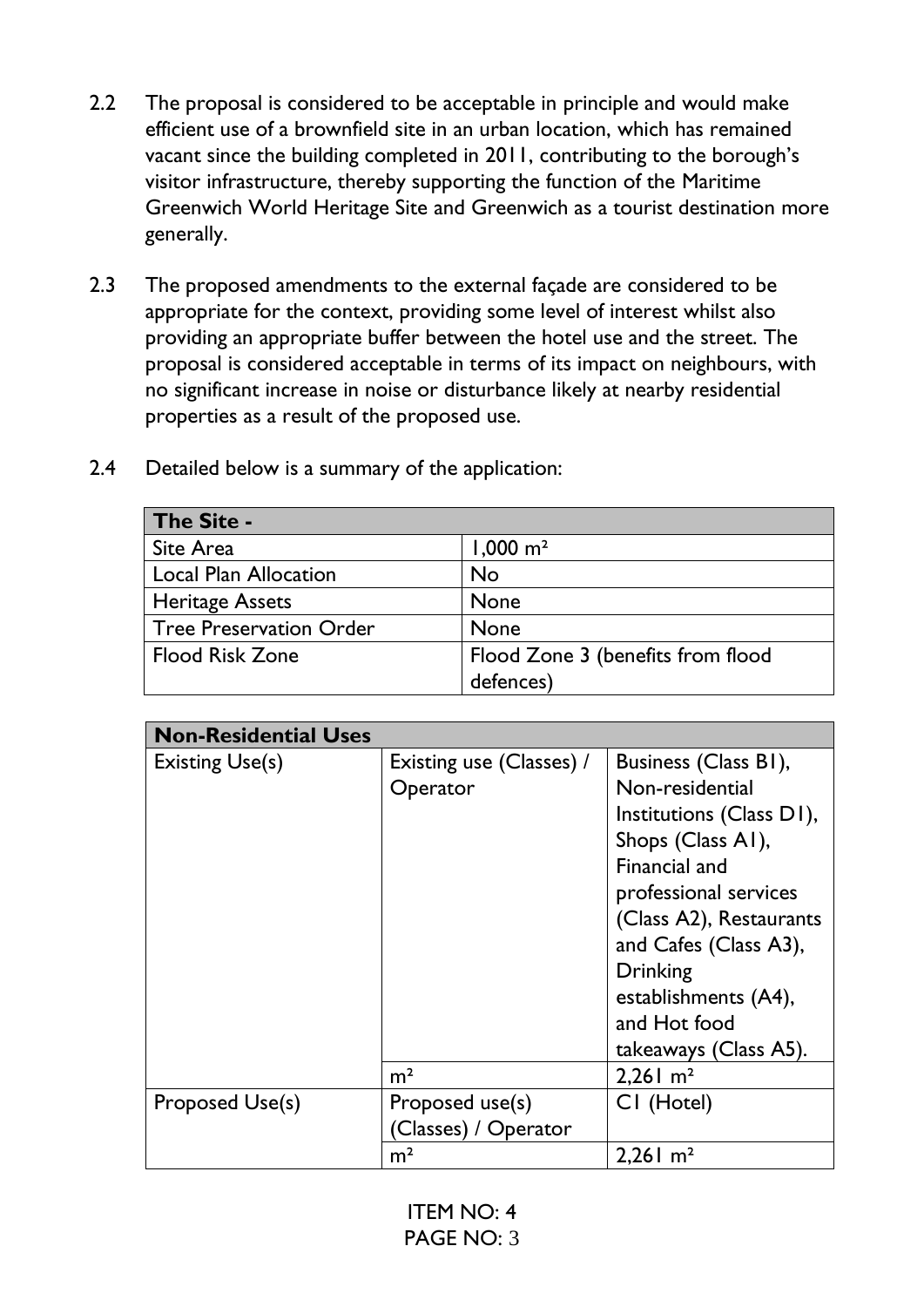| Employment | <b>Existing Number of</b><br>Jobs    | 0 (Vacant)    |
|------------|--------------------------------------|---------------|
|            | Predicted proposed<br>number of jobs | <b>25 FTE</b> |

| Transportation          |                               |                     |
|-------------------------|-------------------------------|---------------------|
| Car Parking             | No. existing car              | 0                   |
|                         | parking spaces                |                     |
|                         | No. Proposed Car              | $\mathbf 0$         |
|                         | <b>Parking Spaces</b>         |                     |
|                         | <b>Proposed Parking Ratio</b> | One long-stay cycle |
|                         |                               | space for every 20  |
|                         |                               | bedrooms, and       |
|                         |                               | oneshort-stay cycle |
|                         |                               | space for every 50  |
|                         |                               | bedrooms            |
| <b>Cycle Parking</b>    | No. Proposed Cycle            | 10                  |
|                         | Parking                       |                     |
|                         | Complies with policy          | Yes                 |
| <b>Public Transport</b> | <b>PTAL Rating</b>            | 4                   |

| <b>Public Consultation</b>              |                             |
|-----------------------------------------|-----------------------------|
| Number in Support                       | U                           |
| <b>Number of Objections</b>             | 8                           |
| Number neither objecting nor supporting |                             |
| Main Issues Raised                      | <b>Noise</b>                |
| (addressed in Section 8)                | Loss of business floorspace |
|                                         | External design             |

- 2.5 The report details all relevant national, regional and local policy implications of the scheme, including supplementary planning guidance.
- 2.6 The application is considered acceptable and is recommended for approval, subject to the recommendations set out in section 1.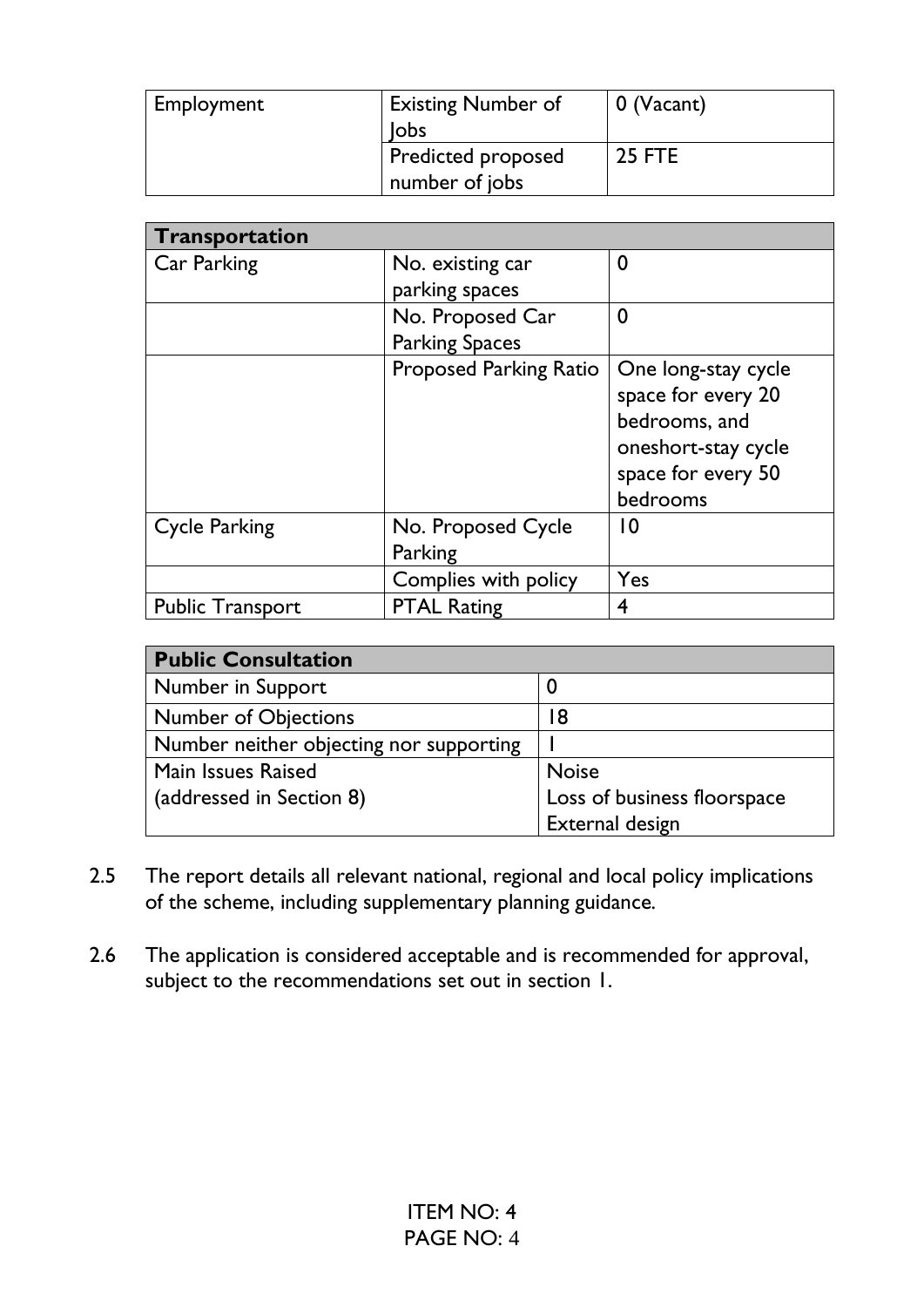# 3. **Site Location Plan**



**Figure 1 Red hatch identifies the applications site. Red line identifies the borough boundary.**

# 4. **Site and Surroundings**

- 4.1 The application site comprises the ground, first and second floors of Cavatina Point (Block C), within the Creekside Village West development, fronting onto Creek Road to the north and a dedicated area of hard landscaping to the south.
- 4.2 The Creekside Village West development is formed of four separate buildings of varying height, sited between Creek Road (to the north), Copperas Street (to the south) and Creekside (to the west). The host building is 12 storeys tall and is located centrally within the wider development scheme.
- 4.3 The site lies approximately 225 metres east of Deptford Town Centre and approximately 375 metres west of Greenwich Town Centre.

# 5. **Site Specific Local Plan Designations**

• Flood Risk Area (Zone 3)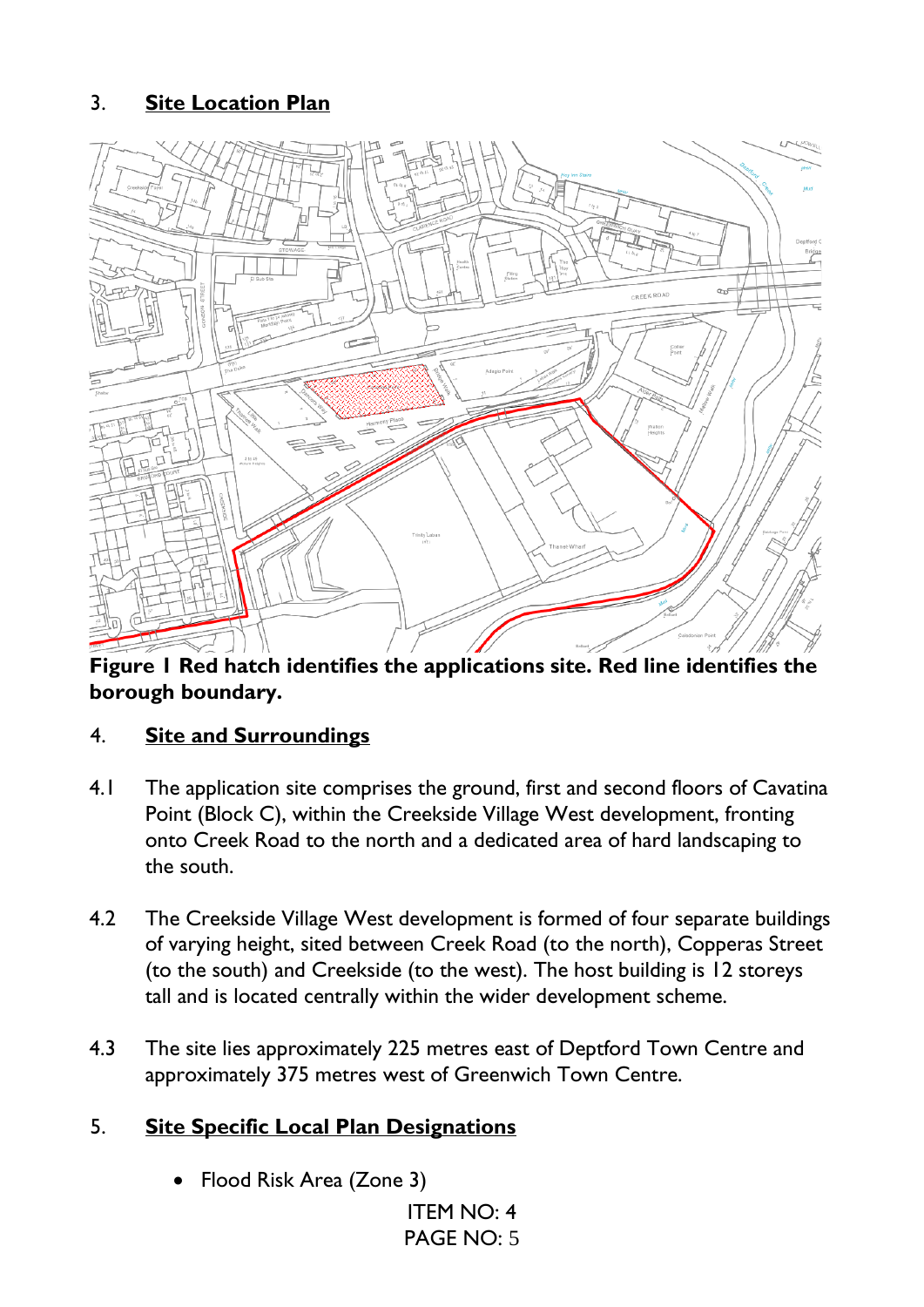# 6. **Relevant Planning History**

- 6.1 In December 2007, application reference 06/2062/F, for the redevelopment of the land bounded by Creek Road, Creekside and Copperas Street, was granted planning permission for a mixed-use scheme providing 371 dwellings and 9,548 m² of commercial floorspace (A1-A5, B1, or D1 uses). Minor revisions to the scheme were approved under application reference 08/0035/F in March 2008, and the scheme was implemented shortly thereafter, completing in 2011.
- 6.2 Shortly after completion, an application was submitted under application reference 11/2563/F for the change of use of the ground, first and second floors of Cavatina Point from the flexible uses listed above to a hotel, and this application was granted in March 2012.
- 6.3 This change of use was never implemented and lapsed in March 2015, with no active commercial uses ever having been implemented within Cavatina Point.
- 6.4 A subsequent application was submitted under application reference 16/2938/F to renew the previously granted consent and change the use of the ground, first and second floors of Cavatina Point into a hotel. This application was never determined and was finally disposed of on the 29th April 2019.

# 7. **Proposed Development**

- 7.1 The proposal seeks permission to change the use of the ground, first and second floors of the existing vacant building from flexible mixed use (A1-A5, B1, D1 use) to a 123-bedroom hotel (C1 use class). This change of use requires related alterations to the external façade of the building, and following amendments submitted during the course of the application, the proposed internally applied vinyl stickers have been replaced with a comprehensive external treatment comprising of sections of biodiverse living wall interspersed with stencils of local attractions.
- 7.2 The first and second floor levels will be given over entirely to providing sleeping accommodation for prospective guests, accessed from two internal cores, whereas the ground floor will include space for a lobby which can be accessed from the north from Creek Road or from the south from Copperas Street, together with a ground floor staff area, refuse storage and bike storage.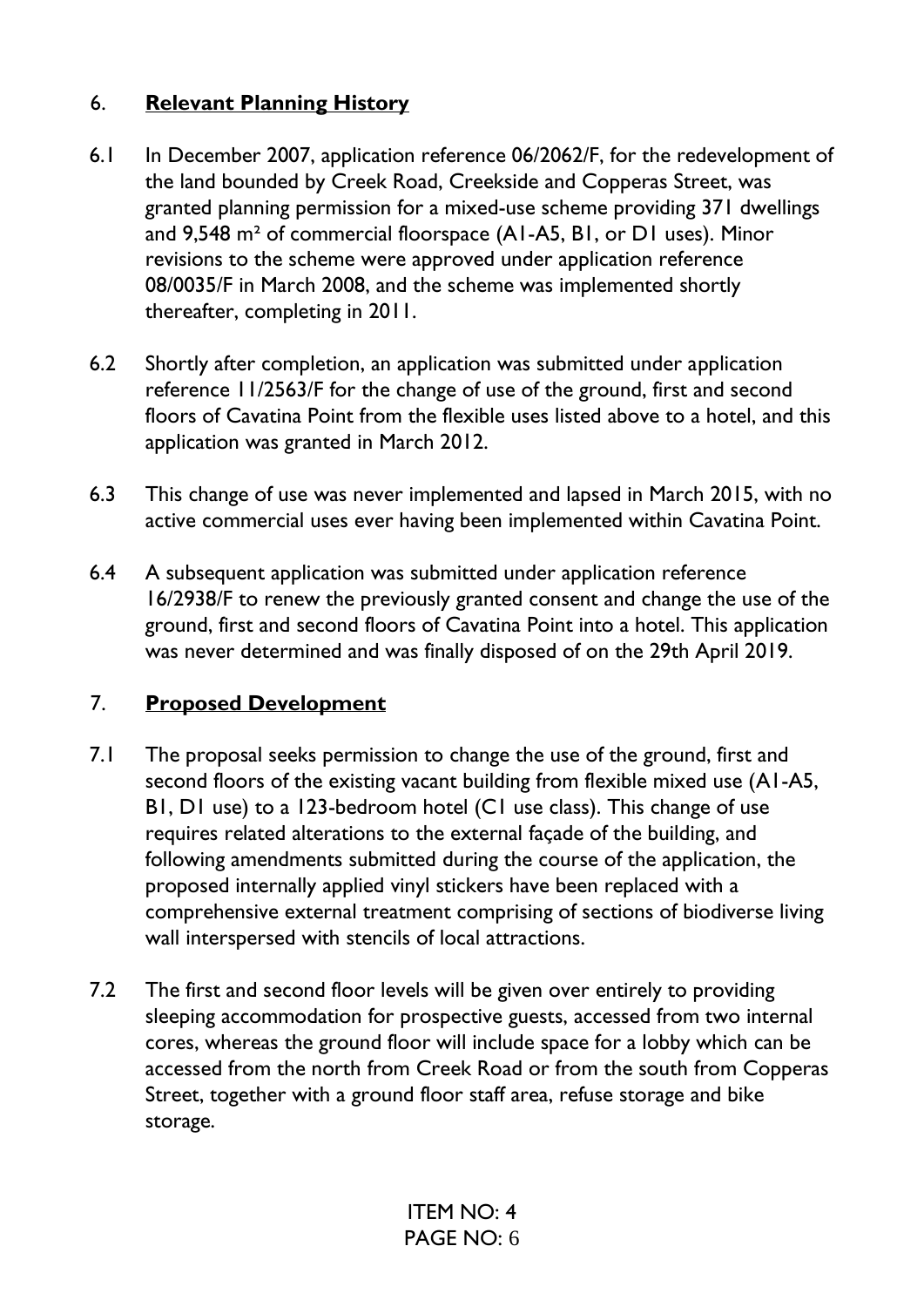- 7.3 The proposal will require the installation of rooftop plant, and acoustic protection for nearby residential properties is included to mitigate any harm caused, specifically in the form of an acoustic rooftop enclosure.
- 7.4 It is noted that some of the internal works have already been carried out however these works do not constitute development, and the application under assessment is for a proposed change of use with associated external alterations.

# 8. **Consultation**

- 8.1 One hundred and ten (110) local properties were notified by way of letter dated the 29<sup>th</sup> April 2020, a site notice was displayed outside the application site on the  $13<sup>th</sup>$  May 2020 and a press notice was displayed in the Greenwich Weekender on the 20<sup>th</sup> May 2020.
- 8.2 In addition, consultation with statutory bodies and local amenity groups was carried out and their comments are summarised below.

#### **Statutory Consultees**

8.3 A summary of the responses received from statutory consultees, together with officer's comments are set out in the table below:

| <b>Details of</b>     | <b>Summary of Comments</b>      | <b>Officer's comments</b>  |
|-----------------------|---------------------------------|----------------------------|
| <b>Representation</b> |                                 |                            |
|                       | No objection, subject to the    | The initial scheme         |
| <b>Environment</b>    | inclusion of a condition which  | submitted, was             |
| <b>Agency</b>         | requires the floor level of the | considered unacceptable    |
|                       | ground floor sleeping           | because it showed the      |
|                       | accommodation to be raised      | floor level of sleeping    |
|                       | to 5.68m (AOD) prior to the     | accommodation below        |
|                       | use of this level as a hotel.   | 5.68m. The suggested       |
|                       | Ground floor sleeping           | condition to raise the     |
|                       | accommodation below this        | floor levels of the ground |
|                       | level wood constitute a         | floor prior to its use as  |
|                       | reason for refusal as the       | sleeping accommodation     |
|                       | proposal would pose too         | has been included in the   |
|                       | great a risk to human life.     | officers recommendation    |
|                       |                                 | and appendix 2.            |
| <b>Transport for</b>  | TfL's preference is that on-    | The recommendation to      |
| London (TfL)          | street parking spaces are       | convert an on-street       |
|                       |                                 |                            |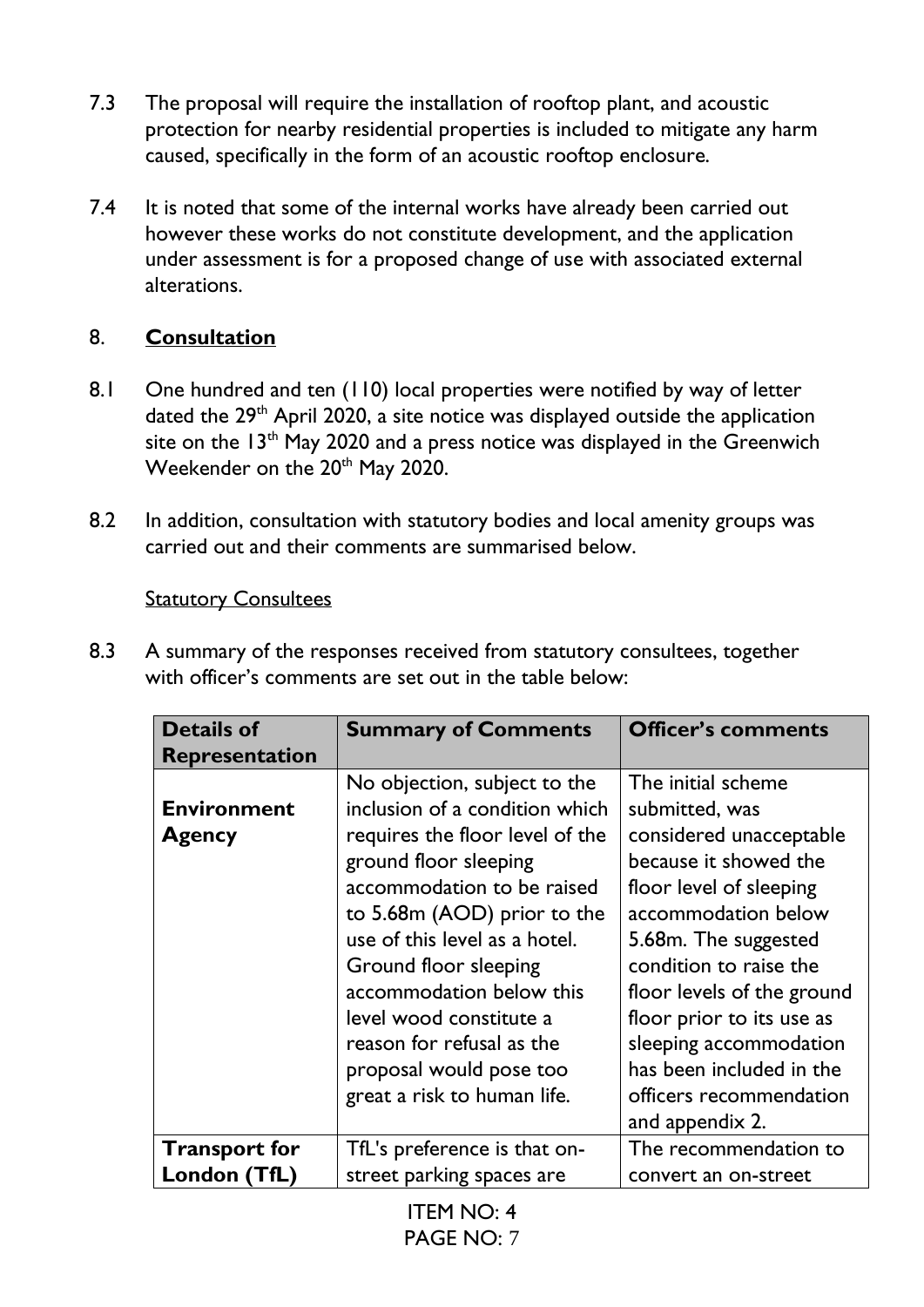| converted to a disabled<br>person parking space<br>however the concerns of the<br>RBG highway officers are<br>noted. Should no disabled<br>person parking provision be<br>provided on this site, the<br>routes to step-free and<br>accessible modes of public                                                                                                                                                                                                               | parking pay to a disabled<br>persons parking bay for<br>use by the hotel would<br>not be supported by the<br>Council's highways and<br>transport officers as<br>parking stress in the area<br>is relatively high.          |
|-----------------------------------------------------------------------------------------------------------------------------------------------------------------------------------------------------------------------------------------------------------------------------------------------------------------------------------------------------------------------------------------------------------------------------------------------------------------------------|----------------------------------------------------------------------------------------------------------------------------------------------------------------------------------------------------------------------------|
| transport must be of high<br>quality and suitable to<br>accommodate pedestrians<br>from all walks of life.                                                                                                                                                                                                                                                                                                                                                                  | It should be further noted<br>that the application site<br>does not include the<br>surrounding hard<br>landscaping and                                                                                                     |
| The cycle parking condition<br>should include the<br>requirement for the applicant<br>to deliver cycle parking in line<br>with the minimum standards<br>identified within the<br>publication London Plan and<br>London Cycle Design<br>Standards (LCDS).                                                                                                                                                                                                                    | pavements, which have<br>been upgraded relatively<br>recently as part of the<br>wider works for the<br>whole site. As such, level<br>access exists for<br>Copperas Street and<br>Creek Road from the<br>existing building. |
| In terms of the contribution<br>for cycleway 4, I have been<br>advised that the costs for the<br>works outside the proposed<br>development is approximately<br>£150,000. Noting the<br>emphasis that the applicant is<br>placing on modes sustainable<br>and active travel, it is<br>therefore considered<br>appropriate that the applicant<br>contributes to the delivery of<br>these works. In line with<br>Policy T4 of the London Plan,<br>a contribution of £75,000 is | The suggested conditions<br>have been included (see<br>appendix 2) and a<br>contribution towards<br>Cycleway 4 has been<br>agreed (see section 18 for<br>the heads of terms).                                              |
| requested.                                                                                                                                                                                                                                                                                                                                                                                                                                                                  |                                                                                                                                                                                                                            |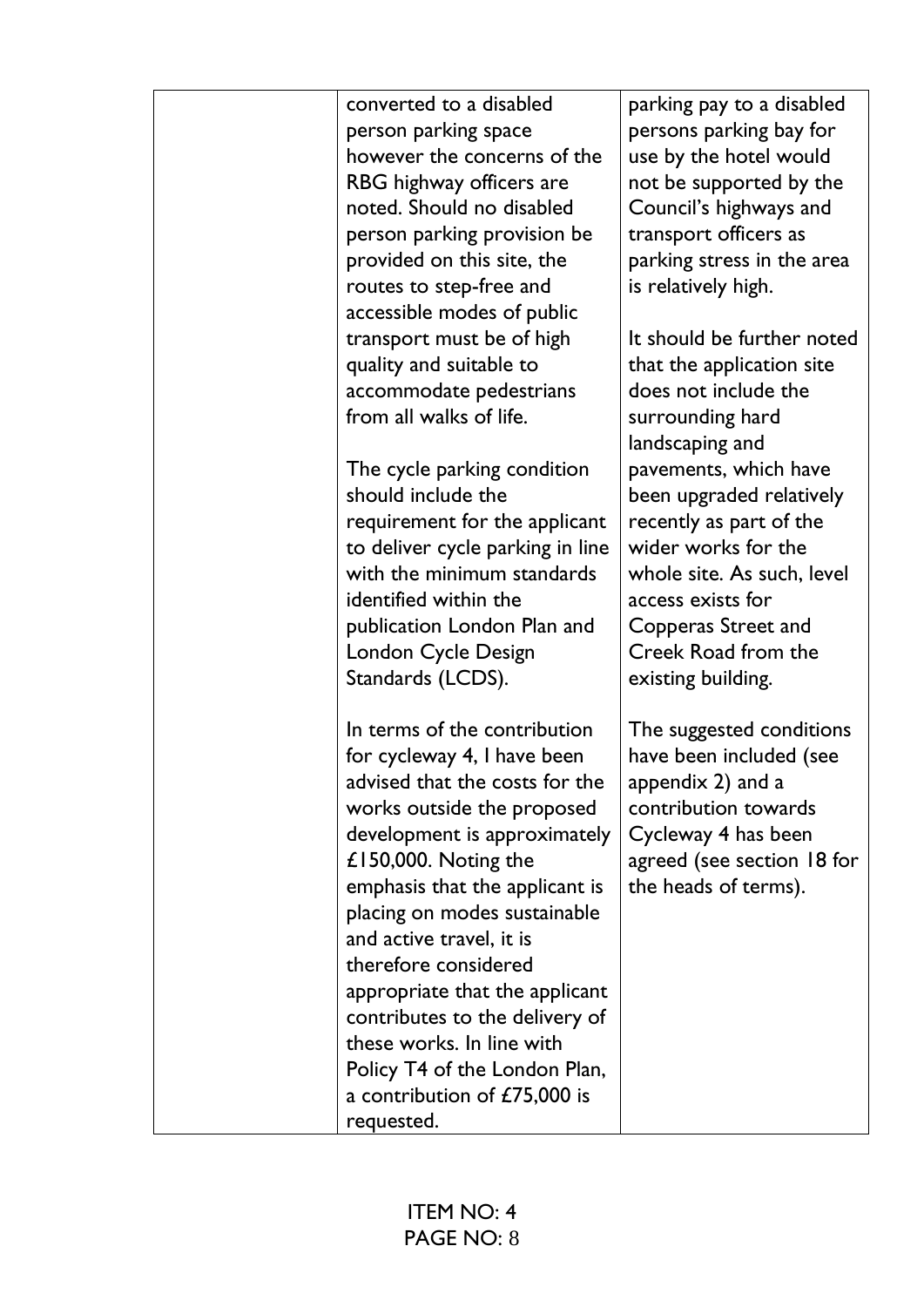# Council Departments

8.4 A summary of the responses received from internal consultees, together with officer's comments are set out in the table below:

| <b>Details of</b>                                            | <b>Summary of Comments</b>                                                                                                                                                                                                                                                                                                                                                                            | <b>Officer's comments</b>                                                                                          |
|--------------------------------------------------------------|-------------------------------------------------------------------------------------------------------------------------------------------------------------------------------------------------------------------------------------------------------------------------------------------------------------------------------------------------------------------------------------------------------|--------------------------------------------------------------------------------------------------------------------|
| <b>Representation</b><br><b>Flood Risk</b><br><b>Manager</b> | It is expected, in accordance<br>with the NPPF, that SuDS<br>will be provided in major<br>developments, unless<br>demonstrated to be                                                                                                                                                                                                                                                                  | The suggested<br>conditions have been<br>included and a<br>condition has been<br>agreed to raise the               |
|                                                              | inappropriate. The<br>systems used should:<br>a) take account of advice<br>from the lead local flood<br>authority;<br>b) have appropriate<br>proposed minimum<br>operational standards;<br>c) have maintenance<br>arrangements in place to<br>ensure an acceptable<br>standard of operation for the<br>lifetime of the development;<br>and<br>d) where possible, provide<br>multifunctional benefits. | floor levels of the<br>ground floor sleeping<br>accommodation to a<br>minimum of 5.68m<br>AOD (see appendix<br>2). |
|                                                              | The Royal Borough of<br>Greenwich (RBG) Local Plan:<br>Core Strategy (2014)<br>requires that surface water<br>be managed in line with the<br>London Plan's Drainage<br>Hierarchy (Policy 5.13).<br>We do not object to this<br>planning application subject<br>to conditions being attached<br>to any consent if this                                                                                 |                                                                                                                    |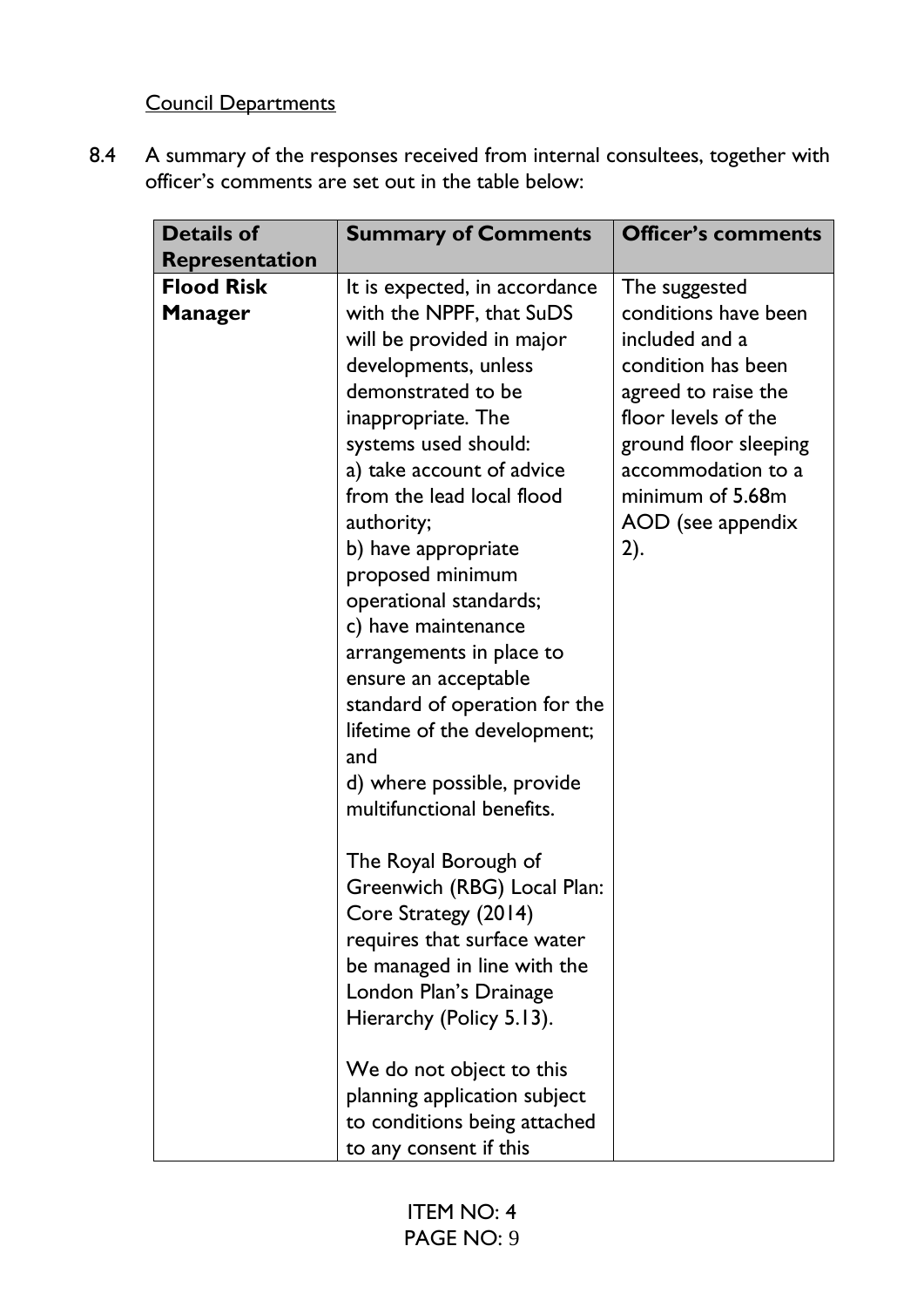|                                                       | application is approved by<br>the LPA.<br>It is recommended that the<br>LPA attach a condition to<br>secure that the development<br>is implemented in<br>accordance with the<br>submitted Flood Risk<br><b>Assessment and Drainage</b><br>Strategy.<br>(Odyssey, February 2020,<br>Document Ref: 20-103)                                                                                                                                                                                                                                                                                                                                                                                                                                                             |                                                                                                                                                                                                                                                                                                                                                                              |
|-------------------------------------------------------|----------------------------------------------------------------------------------------------------------------------------------------------------------------------------------------------------------------------------------------------------------------------------------------------------------------------------------------------------------------------------------------------------------------------------------------------------------------------------------------------------------------------------------------------------------------------------------------------------------------------------------------------------------------------------------------------------------------------------------------------------------------------|------------------------------------------------------------------------------------------------------------------------------------------------------------------------------------------------------------------------------------------------------------------------------------------------------------------------------------------------------------------------------|
| <b>Pollution</b><br><b>Control - Noise</b><br>and Air | I have reviewed the Noise<br>Impact Assessment and<br>addendum (Addendum to<br>Noise Impact Assessment -<br>Ref AS8519.200622.TN1<br>dated 24th June 2020 by<br>Clarke Saunders').<br>The assessment has looked<br>at two receptors which look<br>to be the closest so the<br>noise level at the adjacent<br>tower block should meet the<br>criteria.<br>This addendum note<br>presents noise levels that<br>meet the requested criteria.<br>As such, the amenity of the<br>communal gardens and the<br>levels at the buildings<br>windows should be<br>preserved. However, this is<br>subject to the necessary<br>mitigation put in place which<br>is noted to be in the form of<br>screening as stated:<br>"The plant will be installed<br>within compounds having | The Noise Impact<br>Assessment and<br>subsequent addendum<br>have been considered<br>acceptable, and subject<br>to the inclusion of<br>conditions requiring<br>the proposed<br>mitigation to be<br>implemented prior to<br>the use of the hotel,<br>the proposal would<br>not cause significant<br>harm to neighbouring<br>properties (see<br>appendix 2 for<br>conditions). |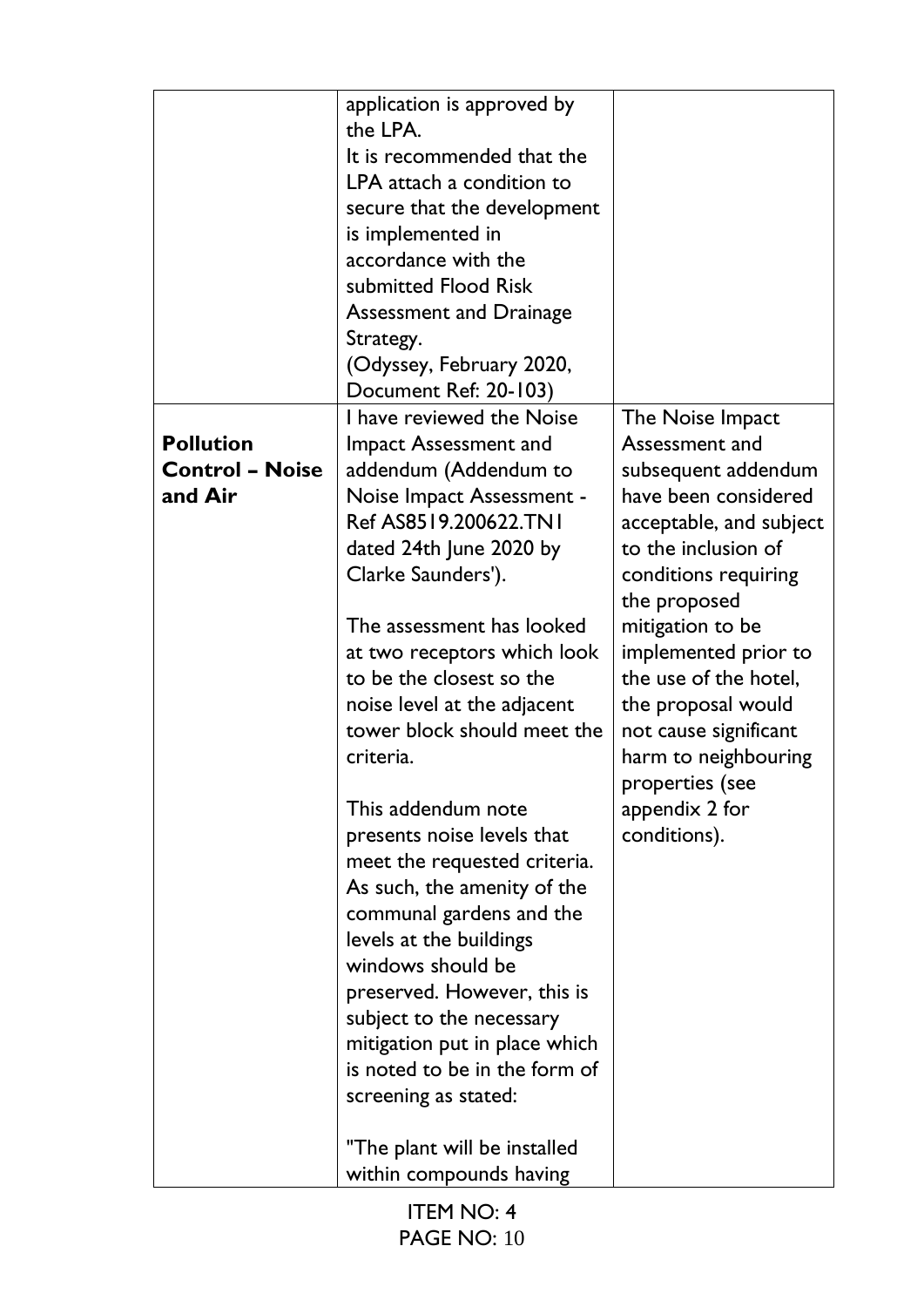|                       | minimum 3m high sides of<br>imperforate construction,<br>minimum 8kg/m <sup>2</sup> superficial<br>density. Plant items will be<br>installed not more than 2m<br>from the sides of the<br>compound to maximise<br>acoustic screening effects."<br>We would want to ensure<br>that there is no disturbance<br>from vibration and the<br>report has stated mitigation<br>in the form of resilient<br>mounts for vibration from<br>the plant in Section 8.4.8.<br>So subject to this assurance,<br>this addresses the concerns<br>raised and no further |                                                                    |
|-----------------------|------------------------------------------------------------------------------------------------------------------------------------------------------------------------------------------------------------------------------------------------------------------------------------------------------------------------------------------------------------------------------------------------------------------------------------------------------------------------------------------------------------------------------------------------------|--------------------------------------------------------------------|
|                       | comments.                                                                                                                                                                                                                                                                                                                                                                                                                                                                                                                                            |                                                                    |
| <b>Sustainability</b> | All developments in<br>Greenwich are required to<br>comply with Local Plan<br>policy DHI. In particular<br>parts (vi) and (vii) of policy<br>DHI require maximisation<br>of energy conservation,<br>through effective layout,<br>orientation, use of<br>appropriate materials,<br>detailing and landscape<br>design also in line with Policy<br>EI and mitigation and<br>adaptation to climate change.                                                                                                                                               | The recommended<br>conditions have been<br>included at appendix 2. |
|                       | Local Plan policy EI -<br>Carbon Emissions requires<br>all new developments in<br>Greenwich to demonstrate<br>how the energy and carbon<br>emissions will be reduced in                                                                                                                                                                                                                                                                                                                                                                              |                                                                    |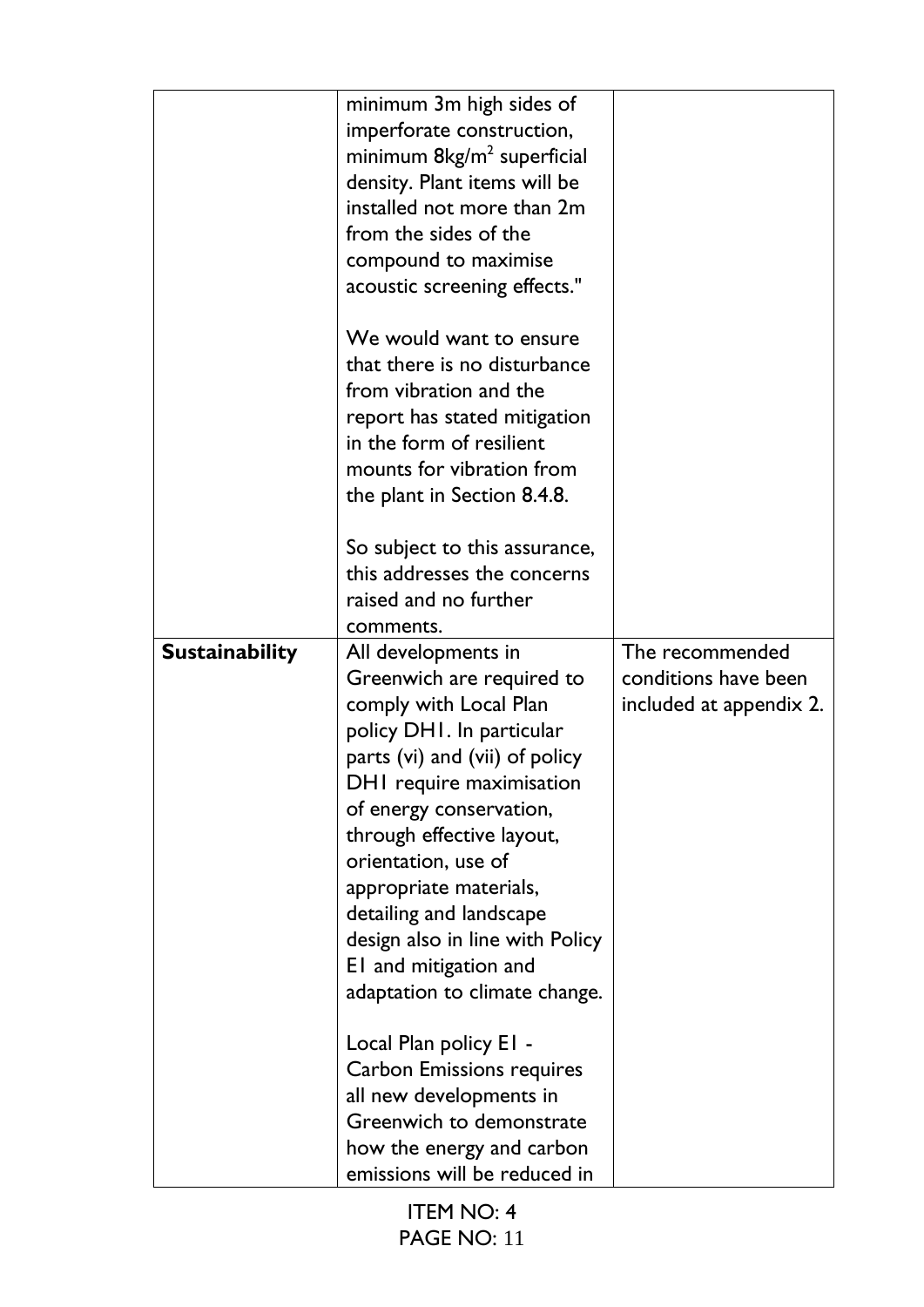|                                         | line with the Mayor's Energy<br>Hierarchy. We should<br>encourage the applicant to<br>achieve zero carbon in line<br>with our Carbon Neutral<br><b>Action Plan.</b><br>Water efficient reduction<br>measures should also be<br>installed to achieve a<br>maximum internal water<br>consumption per day of 105<br>litres per person per day for<br>the residential and a<br><b>BREEAM</b> excellent standard<br>for the 'Wat 01' water<br>category or equivalent for<br>the non-residential space.<br>This could be conditioned<br>separately or as part of the<br><b>BREEAM</b> condition. Please<br>see below wording for both |                                                                                                                                                                            |
|-----------------------------------------|---------------------------------------------------------------------------------------------------------------------------------------------------------------------------------------------------------------------------------------------------------------------------------------------------------------------------------------------------------------------------------------------------------------------------------------------------------------------------------------------------------------------------------------------------------------------------------------------------------------------------------|----------------------------------------------------------------------------------------------------------------------------------------------------------------------------|
| <b>Transport and</b><br><b>Highways</b> | for your consideration.<br>The nearest railway station is<br>at Deptford located<br>approximately 780m to the                                                                                                                                                                                                                                                                                                                                                                                                                                                                                                                   | A contribution<br>towards Cycleway 4<br>has been agreed (see                                                                                                               |
|                                         | west while Greenwich<br>station and DLR is just over<br>a 10-minute walk to the east.<br>The site is within walking<br>distance of 3 bus routes and<br>overall is considered to have<br>good access to public<br>transport with a PTAL of 4.                                                                                                                                                                                                                                                                                                                                                                                    | section 18 of the<br>report – heads of<br>terms) and conditions<br>(see appendix 2)<br>requiring the correct<br>quantum and type of<br>cycle spaces have been<br>included. |
|                                         | Creek Road is a heavily<br>trafficked classified road and<br>bus route subject to loading<br>and waiting restrictions. It<br>also forms a key cycle route.                                                                                                                                                                                                                                                                                                                                                                                                                                                                      |                                                                                                                                                                            |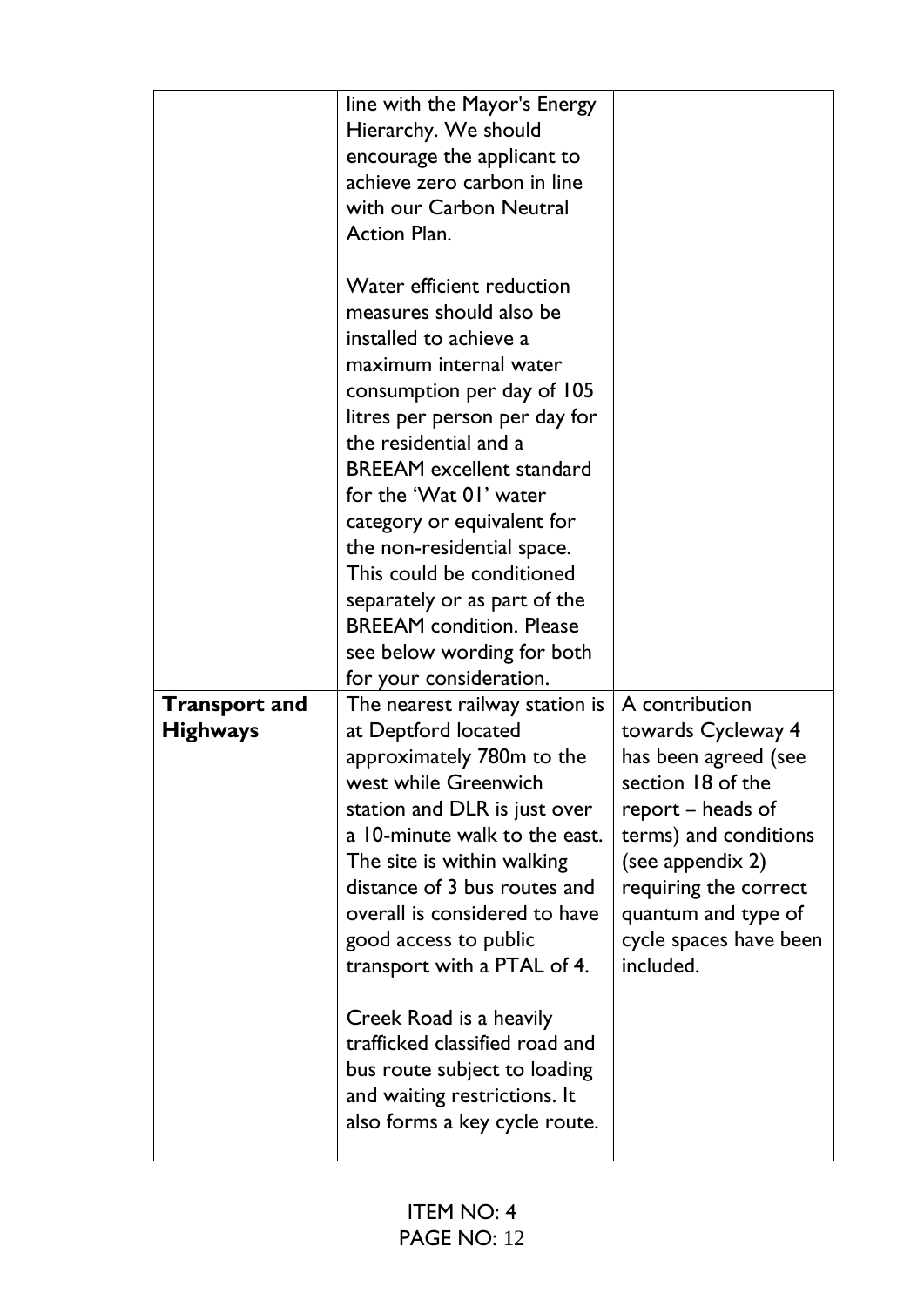| The development proposal is<br>for the reinstatement of a<br>previously granted change of<br>use from mixed commercial<br>uses to CI Hotel use, to<br>include 123 rooms and is car<br>free.                                                                                                                                                                                                                                                                                                                                           |  |
|---------------------------------------------------------------------------------------------------------------------------------------------------------------------------------------------------------------------------------------------------------------------------------------------------------------------------------------------------------------------------------------------------------------------------------------------------------------------------------------------------------------------------------------|--|
| As part of the submission a<br><b>Transport Statement has</b><br>been supplied and a parking<br>study carried out. From the<br>parking survey it revealed<br>that while the surrounding<br>streets are reasonably<br>frequently parked, it is not<br>envisaged that the proposed<br>hotel use would give rise to<br>an increase in parking. The<br>majority of guests and staff<br>are expected to arrive by<br>public transport or private<br>hire vehicle. No provision<br>has been made on site for<br>coach parking although this |  |
| is not expected to occur on<br>a regular basis if at all as the<br>hotel will not accommodate<br>coach/tour groups with this<br>practice enforced and<br>controlled at the booking<br>stage.                                                                                                                                                                                                                                                                                                                                          |  |
| The proposed development<br>is compliant with transport<br>policy as set out in The Draft<br>London Plan and the RBG<br>Policies. The proposals is<br>also compliant with TfL's<br><b>Healthy Streets Guidance.</b>                                                                                                                                                                                                                                                                                                                   |  |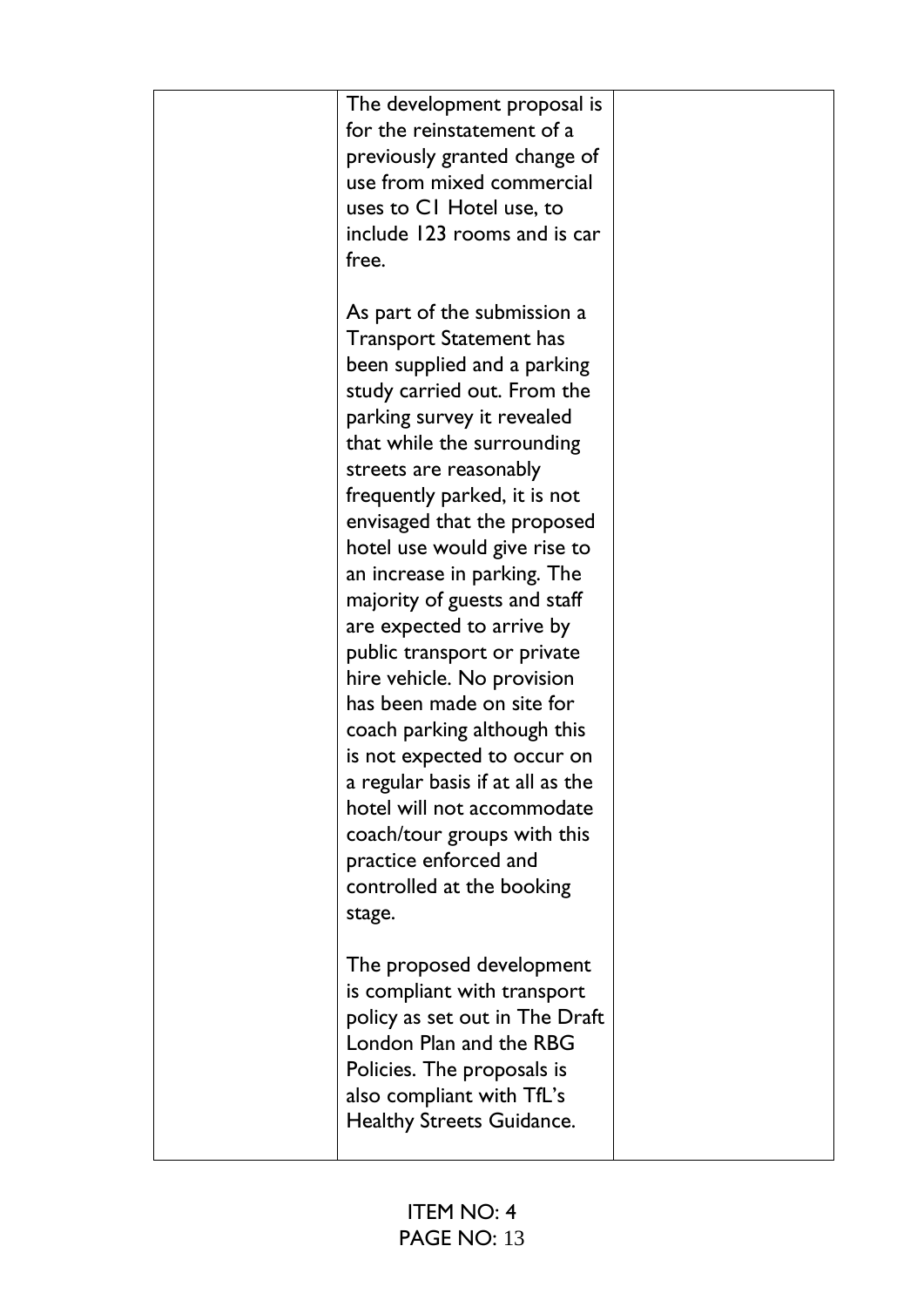|                       | Servicing could be carried<br>out from Copperas Street.<br>In addition, a contribution<br>towards Cycleway 4 should<br>be secured through a s106<br>agreement.<br>On balance, no highway<br>objection is raised.                                                                                                                                                                                                                                                                   |                                                                                                                                                                                                                                                                      |
|-----------------------|------------------------------------------------------------------------------------------------------------------------------------------------------------------------------------------------------------------------------------------------------------------------------------------------------------------------------------------------------------------------------------------------------------------------------------------------------------------------------------|----------------------------------------------------------------------------------------------------------------------------------------------------------------------------------------------------------------------------------------------------------------------|
| <b>Waste Services</b> | The waste and recycling<br>capacity are satisfactory.<br>However, it is noted that<br>bins are to be collected from<br>Copperas Street. It is know<br>that Copperas Street is<br>narrow, long dead end and<br>often busy with parked cars.<br>The applicant has<br>subsequently confirmed,<br>through the submission of<br>tracked vehicle movements,<br>that refuse collection vehicle<br>can access the bins, turn and<br>exit in a forward gear<br>without excessive reversing. | Refuse and recycling<br>facilities are<br>considered acceptable,<br>with collection to take<br>place from Copperas<br>Street.<br>This will be secured<br>on any grant of<br>planning permission<br>and the wording of the<br>condition can be seen<br>in Appendix 2. |

# **Amenity Groups**

8.5 A summary of the responses received from internal consultees, together with officer's comments are set out in the table below:

| <b>Details of</b>     | <b>Summary of Comments</b>   | <b>Officer's comments</b> |
|-----------------------|------------------------------|---------------------------|
| <b>Representation</b> |                              |                           |
| <b>The Greenwich</b>  | The proposed change of use   | The proposed hotel        |
| <b>Society</b>        | from mixed commercial to     | model, and access to      |
|                       | hotel is acceptable in       | natural light for guests  |
|                       | principle although the       | are not material          |
|                       | pedestrian route to the town | considerations which      |
|                       | centre along Creek Road is   | form part of the          |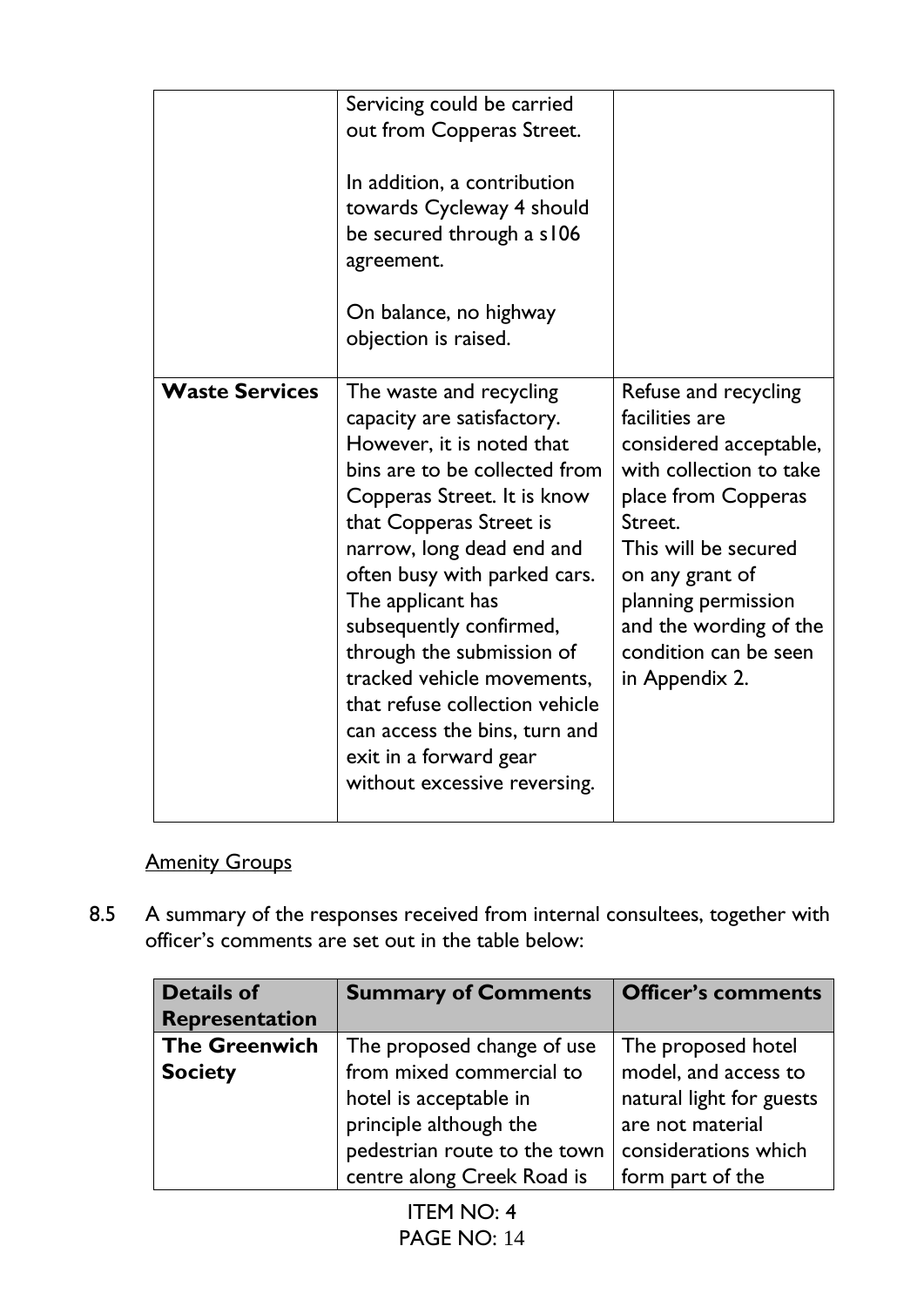| environmentally unfriendly                                   | assessment of this                         |
|--------------------------------------------------------------|--------------------------------------------|
| and there are no restaurants                                 | application. In addition,                  |
| close to the site. There are                                 | the revised design                         |
| features of the proposal                                     | proposal includes                          |
| which we find objectionable:                                 | sections of green wall                     |
|                                                              | and sections of                            |
| 1. The 123 rooms are said to                                 | externally applied                         |
| be windowless which offers a                                 | adhesives, etched with                     |
| very poor experience for                                     | designs which reflect                      |
| visitors to Greenwich;                                       | the site's location                        |
| 2. The rooms are small and,                                  | close to Greenwich                         |
| together with the lack of                                    | town centre. 13                            |
| windows and all but the                                      | wheelchair accessible                      |
| most basic services, raises                                  | bedrooms are                               |
| the question of what sort of                                 | proposed, which                            |
| destination Greenwich                                        |                                            |
|                                                              | equates to just over<br>10% of the overall |
| aspires to be. The hotel will<br>be similar to ones that are |                                            |
|                                                              | proposal and therefore                     |
| usually sited on the outskirts<br>of towns/centres.          | meets the requirement                      |
|                                                              | of Policy E10 of the<br>London Plan.       |
| 3. The proposal to apply                                     |                                            |
| vinyl stickers to the external                               |                                            |
| windows is likely to look                                    |                                            |
| tawdry, as evidenced by the                                  |                                            |
| two examples currently in                                    |                                            |
| place on the Creek Road                                      |                                            |
| façade;                                                      |                                            |
| 4. It is unsatisfactory that the                             |                                            |
| accessible room are all on                                   |                                            |
| the first and second floors                                  |                                            |
| and none on the ground                                       |                                            |
| floor.                                                       |                                            |
|                                                              |                                            |
| This is a very poor design                                   |                                            |
| creating very unappealing                                    |                                            |
| accommodation. OBJECT                                        |                                            |

# Local Residents and Businesses

8.6 Objections were received from 18 properties as a result of public consultation. Their responses, together with officer's comments, are set out in the table below.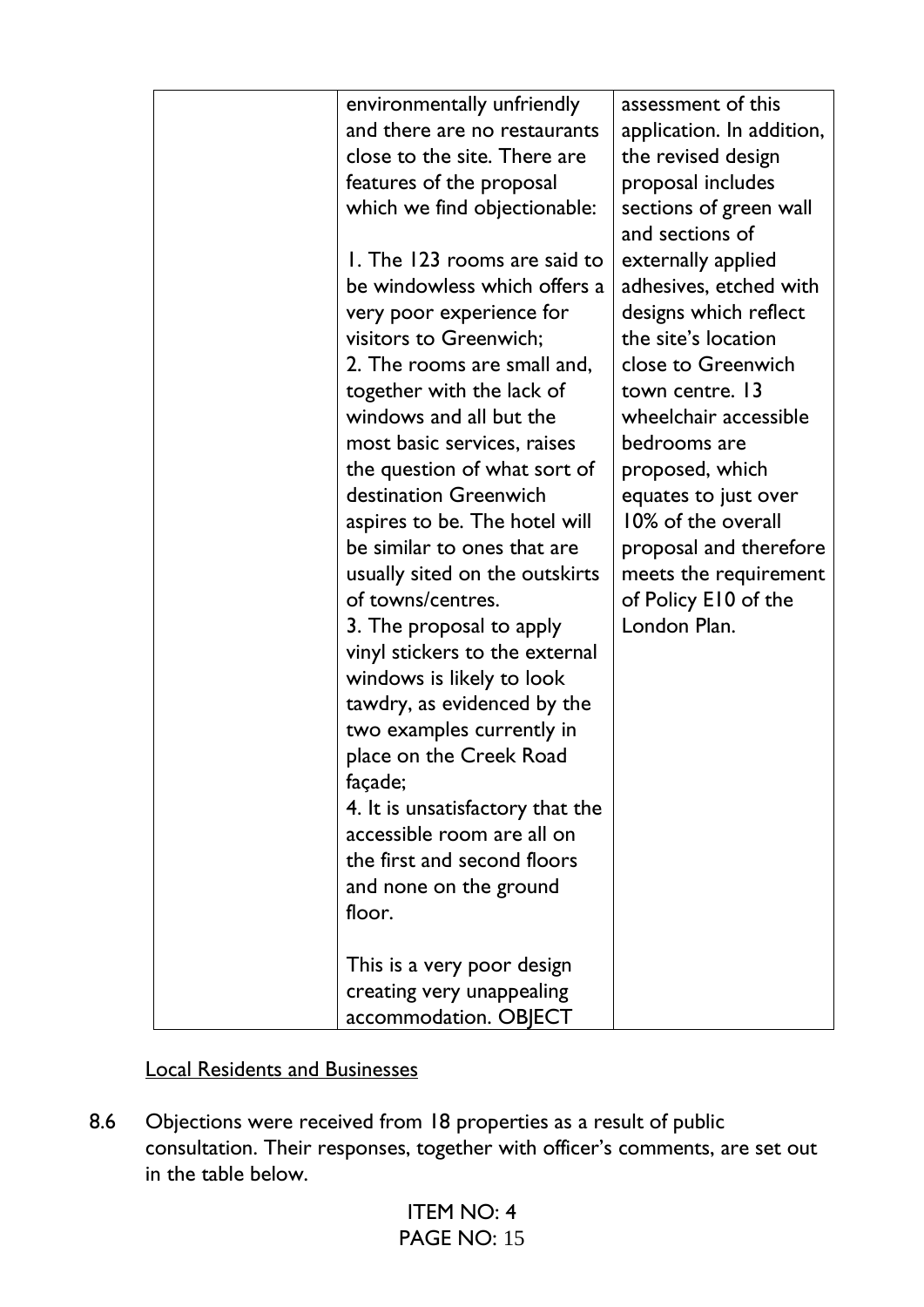| <b>Summary of Comments</b>        | <b>Officer's comments</b>                 |
|-----------------------------------|-------------------------------------------|
| Lack of natural light and         | This is not a material consideration.     |
| ventilation for guests cannot be  |                                           |
| supported.                        |                                           |
| Guests will be low-income, and    | There is no evidence to suggest that      |
| therefore tourism benefits will   | future guests will be low income or that  |
| be low.                           | the hotel would fail to support           |
|                                   | Greenwich as a tourist destination.       |
| Noise Impact Assessment should    | The Noise Impact Assessment has been      |
| assess mechanical ventilation and | updated through the technical note        |
| does not assess the rooftop       | addendum to include an assessment of      |
| garden or residents in the host   | the rooftop garden and residential        |
| building.                         | properties within the host building. This |
|                                   | has been reviewed by the council's        |
|                                   | environmental protection team, which      |
|                                   | have concluded that with appropriate      |
|                                   | acoustic and vibration mitigation         |
|                                   | measures, the proposal would not cause    |
|                                   | significant harm.                         |
| This is a retrospective           | Retrospective applications must be        |
| application which cannot be       | assessed in the same way as prospective   |
| legal.                            | applications, and in any event, the       |
|                                   | internal works carried out do not         |
|                                   | constitute development, as defined by     |
|                                   | section 55 of the Town and Country        |
|                                   | Planning Act (1990), and therefore        |
|                                   | change of use is proposed.                |
| The number and density of         | The number of rooms is considered         |
| rooms is too high.                | appropriate for this edge-of-centre       |
|                                   | location. There is no planning guidance   |
|                                   | which sets out appropriate densities for  |
|                                   | hotel uses and as no harm has been        |
|                                   | identified, it is considered that the     |
|                                   | proposed density is acceptable.           |
| The rooftop plant equipment       | The Noise Impact Assessment has been      |
| would be too loud and cause       | updated through the technical note        |
| vibrations, which would harm      | addendum to include an assessment of      |
| residents' amenity, and the       | the rooftop garden and residential        |
| proposed mitigation measures      | properties within the host building. This |
| are not sufficient.               | has been reviewed by the council's        |
|                                   | environmental protection team, which      |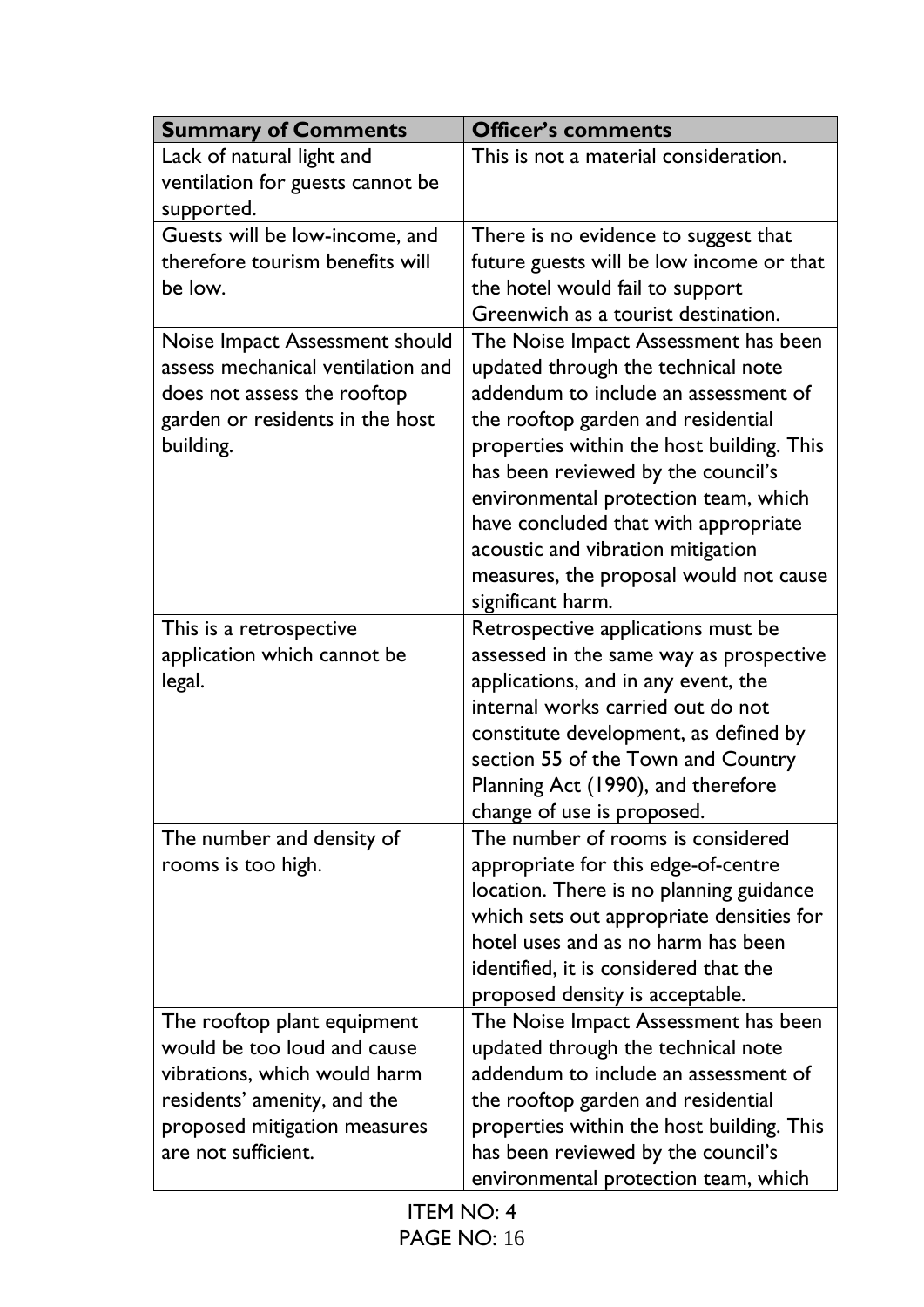|                                   | have concluded that with appropriate      |
|-----------------------------------|-------------------------------------------|
|                                   | acoustic and vibration mitigation         |
|                                   | measures, the proposal would not cause    |
|                                   | significant harm.                         |
| The proposal would lead to the    | The consented uses of the site include    |
| loss of business floorspace.      | AI-A5, BI and DI uses which broadly       |
|                                   | encompass retail shops, professional      |
|                                   | services, restaurants, pubs, takeaways,   |
|                                   | offices and non-residential institutions. |
|                                   | The various uses and job densities are    |
|                                   | discussed later in this report, however a |
|                                   | hotel is still a commercial use.          |
| Deliveries and servicing from     | The council's highways team and waste     |
| Copperas Street is not            | services team have reviewed the           |
| convenient and will lead to       | submitted details, including the tracked  |
| frequent noisy gridlocks.         | vehicle movements for refuse collection   |
|                                   | vehicles and consider the delivery and    |
|                                   | servicing arrangements from Copperas      |
|                                   | Street to be appropriate.                 |
| Water pressure in the building is | Generally, water pressure is not a        |
| not sufficient.                   | material planning consideration (as it is |
|                                   | controlled by other legislation),         |
|                                   | however it should be noted that within    |
|                                   | the BREEAM assessment, it would be        |
|                                   | expected that the proposal achieves at    |
|                                   | least the BREEAM excellent standard       |
|                                   | for the 'Wat 01' water category or        |
|                                   | equivalent.                               |
| Increased risk of flood and fire  | Flood risk has been assessed in detail by |
| and delayed evacuation time.      | the EA and the council's flood risk       |
|                                   | manager, and subject to raising the floor |
|                                   | level of the ground floor sleeping        |
|                                   | accommodation to 5.68m AOD, flood         |
|                                   | risk is considered to be minimised.       |
|                                   |                                           |
|                                   | In addition, a condition has been         |
|                                   | included detailing how fire risk is       |
|                                   | minimised, recognising that significant   |
|                                   | building work will be unsuitable for this |
|                                   | change of use application.                |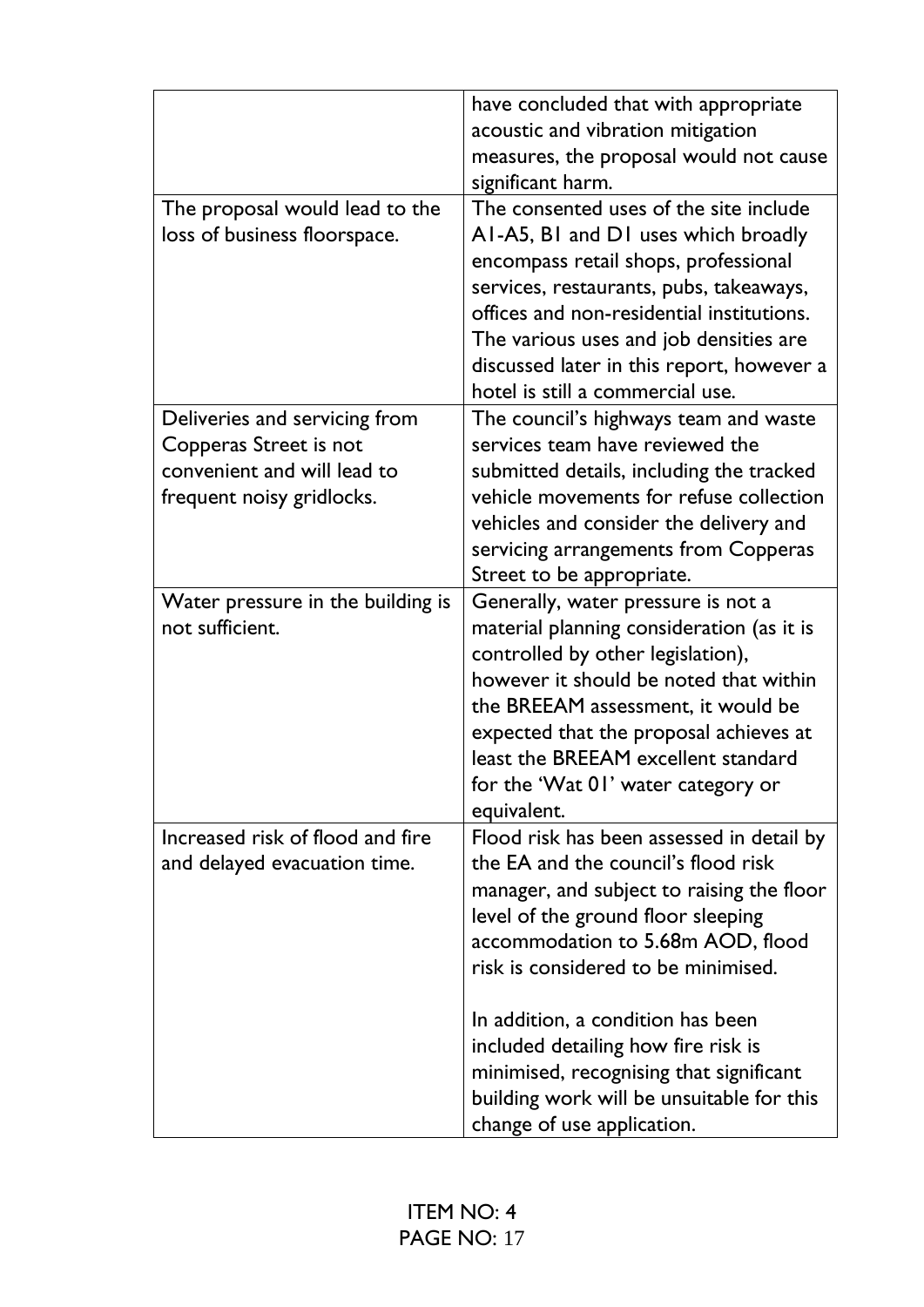| Insufficient parking spaces have<br>been provided and there is<br>nowhere for taxi drop-offs.<br>External elevations are out of | It is considered that a car-free proposal<br>is acceptable in this instance, and to<br>encourage the uptake of active modes<br>of transport, a contribution towards<br>cycleway 4 has been agreed with an<br>acceptable level of on-site cycle parking.<br>The external façade has been amended                                                                                                                                                                                                                                                                                            |
|---------------------------------------------------------------------------------------------------------------------------------|--------------------------------------------------------------------------------------------------------------------------------------------------------------------------------------------------------------------------------------------------------------------------------------------------------------------------------------------------------------------------------------------------------------------------------------------------------------------------------------------------------------------------------------------------------------------------------------------|
| resonance with the colour<br>scheme of the remainder of the<br>development.                                                     | throughout the application process to<br>better reflect the site's context and to<br>introduce interest in the form of<br>sections of green wall. This is                                                                                                                                                                                                                                                                                                                                                                                                                                  |
| Proposed hotel model does not<br>seem financially viable.                                                                       | considered to be an acceptable solution.<br>This is not a material consideration.                                                                                                                                                                                                                                                                                                                                                                                                                                                                                                          |
| Proposal would not meet health<br>and safety standards.                                                                         | The proposal is considered to generally<br>comply with planning legislation and<br>relevant policies.                                                                                                                                                                                                                                                                                                                                                                                                                                                                                      |
| Access to the hotel from<br>Copperas Street will cause a<br>noise nuisance.                                                     | The noise impacts of the proposal have<br>been assessed and are considered to be<br>acceptable.                                                                                                                                                                                                                                                                                                                                                                                                                                                                                            |
| The submitted CMP is<br>inaccurate, and the works have<br>all been carried out.<br>Site will be used to house                   | The retrospective nature of the<br>application is understood, and it is<br>known that several complaints to the<br>council's environmental protection team<br>have been made whilst the internal<br>works were carried out partly before<br>and during lockdown. If this application<br>is approved, controls on the methods<br>and times of permitted construction will<br>be managed through the agreed CMP,<br>included as a condition, however the<br>internal works carried out so far do not<br>require planning permission and<br>therefore no planning controls can be<br>applied. |
| vulnerable people and children,<br>and the site is unsuitable for this.                                                         | The current proposal is for a hotel use.                                                                                                                                                                                                                                                                                                                                                                                                                                                                                                                                                   |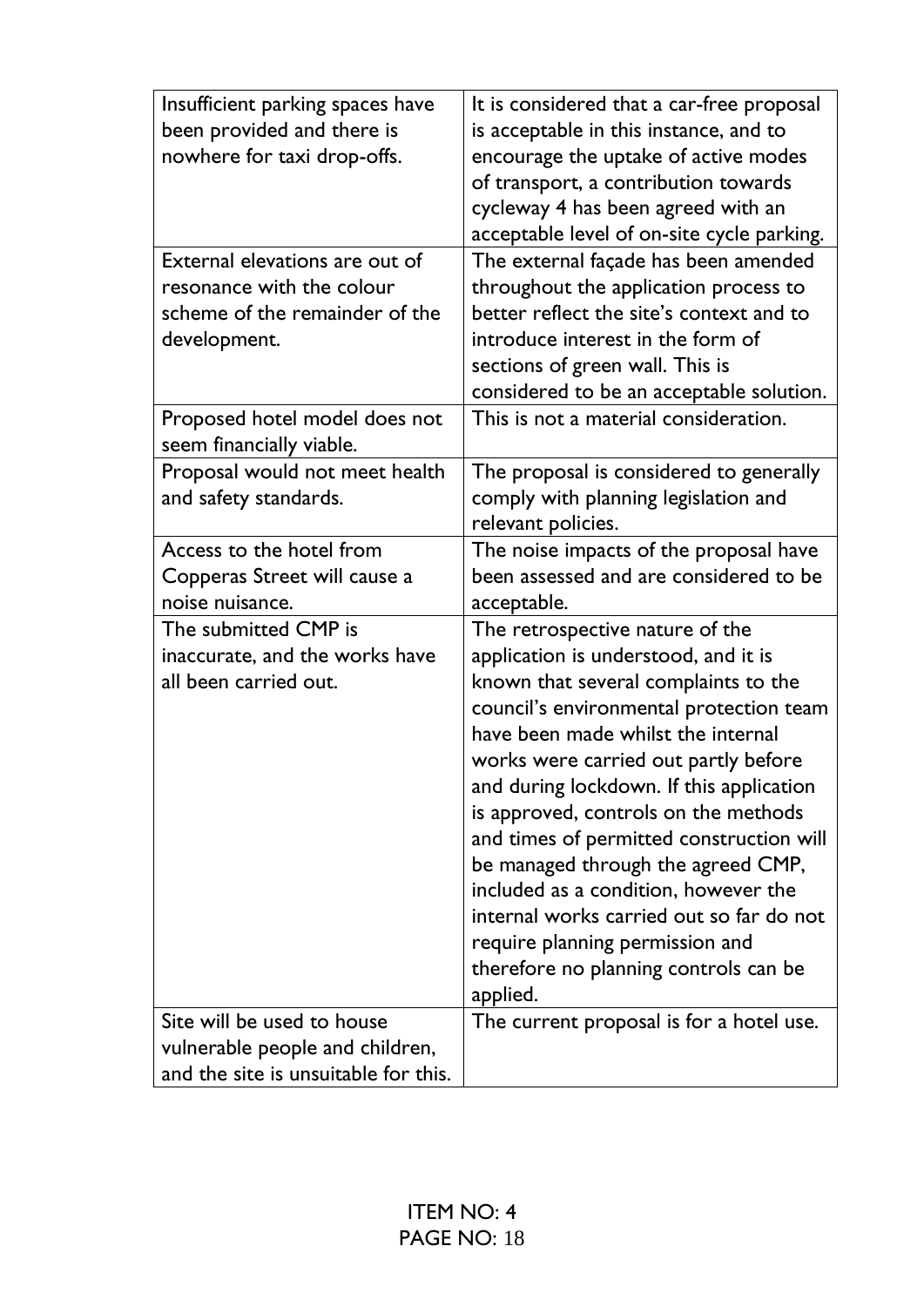# 9. Planning Context

- 9.1 Section 38(6) of the Planning and Compulsory Purchase Act 2004 states that when determining a planning application, regard is to be had to the development plan, and the determination shall be made in accordance with the development plan, unless material considerations indicate otherwise.
- 9.2 The development plan for the Royal Borough of Greenwich comprises the following documents, and for full details of relevant policies, refer to Appendix 2:
	- The London Plan (2021)
	- Royal Greenwich Local Plan: Core Strategy with Detailed Policies (2014)
- 9.3 In addition to the development plan, the Royal Borough of Greenwich has adopted the following relevant Supplementary Planning Documents (SPDs):
	- Planning Obligations (s106) Guidance SPD (2015)
	- Greener Greenwich SPD (2014)
- 9.4 Also, material considerations in determining planning applications are:
	- The National Planning Policy Framework (NPPF) (2019)
	- The National Planning Practice Guidance (NPPG)
	- The Human Rights Act (1998)
	- The Equalities Act (2010)

# 10. **Material Planning Considerations**

- 10.1 This section of the report provides an analysis of the specific aspects of the proposed development and the principal issues that need to be considered in the determination of the planning application:
	- Principle of development;
		- Sequential Test
		- Existing and Proposed Uses
	- Design Quality
	- Impact on Existing Residential Amenity
		- Loss of light, outlook and privacy
		- Noise
	- Transport, Parking and Access;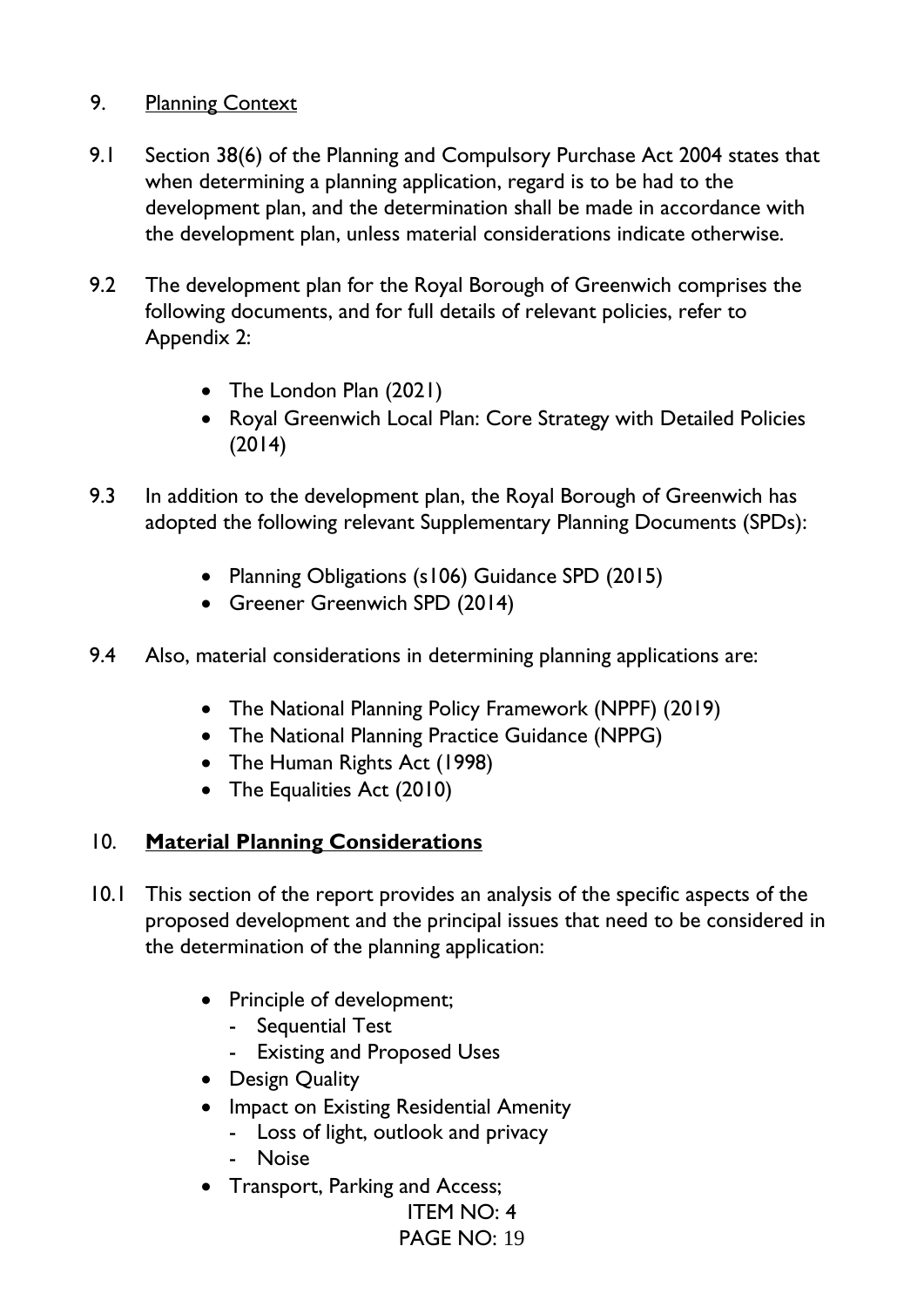- Waste and Refuse Provision;
- Sustainability and Energy;
- Flood Risk;
- Legal Agreement; and
- Public Sector Equality Duty (PSED) and Human Rights

# 11. **Principle of Development**

- 11.1 The National Planning Policy Framework (NPPF) is a set of national guidelines from which the principles of modern planning are cascaded into local planning policy and is a material consideration in the determination of planning decisions. At the heart of the NPPF is the presumption in favour of sustainable development, which has three overarching interdependent objectives; economic prosperity, social inclusion and environmental enhancement.
- 11.2 The NPPF sets out that the purpose of the planning system is to contribute to the achievement of sustainable development, and it requires the Council to make the most effective use of land for homes and other uses whilst safeguarding and improving the environment, ensuring safe and healthy living conditions, and maximising the re-use of previously developed 'brownfield' land.
- 11.3 Of specific relevance to the proposal is Chapter 7 of the NPPF (Paragraphs 85 - 90): Ensuring the vitality of town centres. The NPPF highlights in this chapter (at paragraph 86) that local planning authorities should apply a sequential test to planning applications for main town centre uses, such as hotels, which are neither in an existing centre nor in accordance with an upto-date plan. When considering edge of town centre or out of town centre proposals, preference should be given to accessible sites which are well connected to the town centre.
- 11.4 The sequential test required by the NPPF should be proportionate and appropriate to the proposal, and should discuss the potential suitability of alternative sites within nearby town centres. Planning Practice Guidance (PPG) advises that the sequential test should demonstrate that the suitability of more central sites has been considered, with a reasonable justification for why these sites are considered less suitable. The sequential test should further consider what contribution more central sites are able to make individually to accommodate the proposal. If there are no suitable sequentially preferable locations, then the sequential test is passed.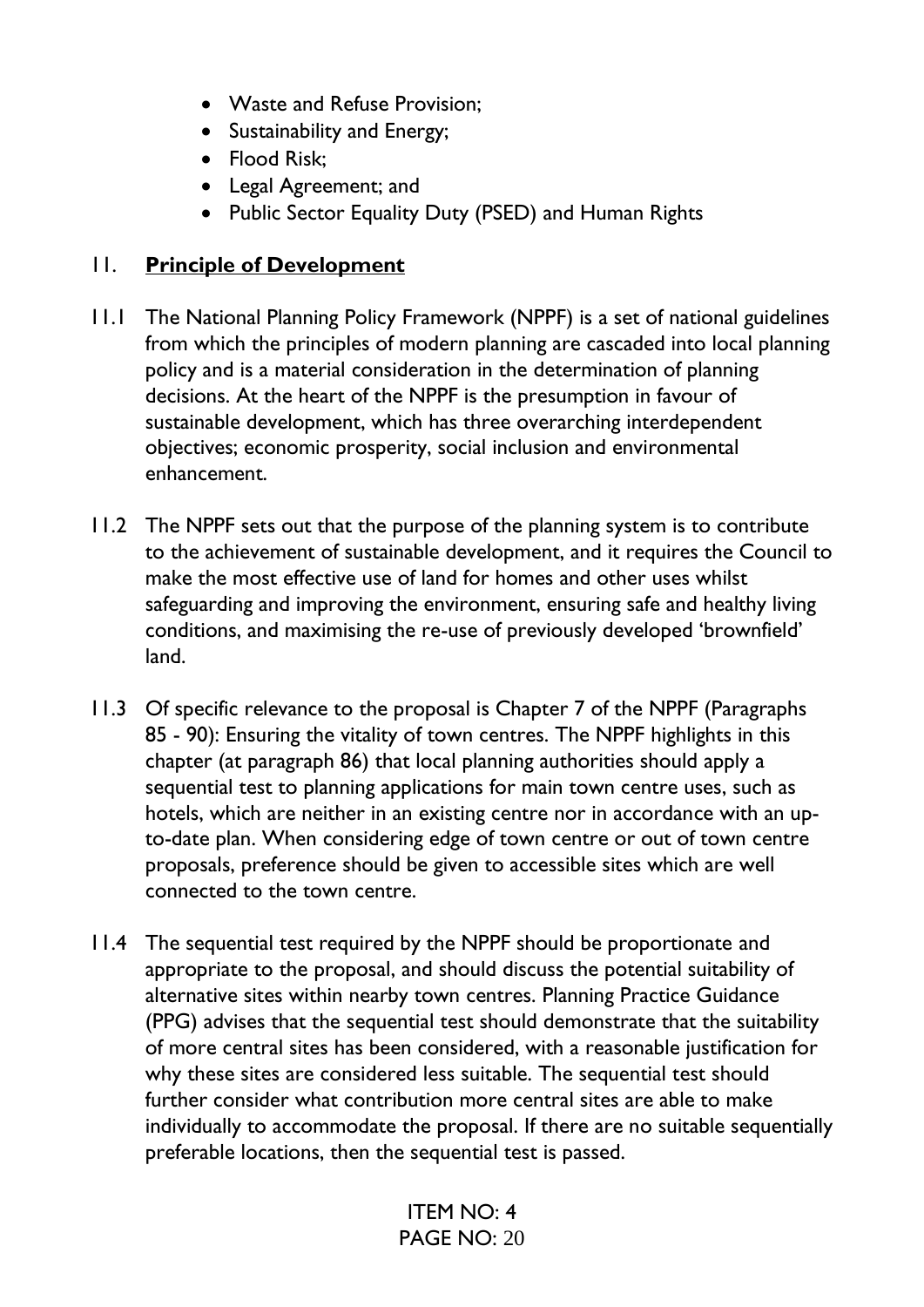- 11.5 Use of the sequential test should recognise that certain main town centre uses have particular market and locational requirements which mean that they may only be accommodated in specific locations. Robust justification will need to be provided where this is the case, and land ownership does not provide such a justification. Passing of the sequential test does not necessarily mean that a proposal is acceptable, and compliance with the London Plan and the Core Strategy will still need to be demonstrated.
- 11.6 Policy GG2 (Making the best use of land) and GG5 (Growing a good economy) of the London Plan encourage the development of brownfield land within and on the edge of town centres, prioritising sites which are well connected by public transport, whilst diversifying London's economy by promoting and supporting London's rich cultural and historical assets and its role as a 24 hour city.
- 11.7 Policy SD6 (Town centres and high streets) states that tourist infrastructure, attractions and hotels in town centre locations, especially in outer London, should be enhanced and promoted whilst Policy SD7 (Town centres: development principles and Development Plan Documents) states that boroughs should take a town centres first approach, discouraging out-ofcentre development of main town centre uses by applying the sequential test to applications for main town centre uses. Where edge-of-centre developments of retail, leisure and office uses are proposed, and are not in accordance with the Development Plan, these should be accompanied by a robust and detailed impact assessment if the proposal exceeds 2,500 m².
- 11.8 Policy SD6 further states that development plans should create policies for edge-of-centre areas, revising the extent of shopping frontages where surplus to forecast demand and introducing greater flexibility, permitting a range of non-residential uses taking into account local circumstances. Moreover, the redevelopment, change of use and intensification of identified surplus office space is supported where justified by supporting evidence.
- 11.9 Policy E9 of the London Plan (Retail, markets and hot food takeaways) sets out that boroughs should provide a policy framework to enhance local and neighbourhood shopping facilities and prevent the loss of retail and related facilities that provide essential convenience and specialist shopping, whilst the redevelopment of surplus retail space should support other planning objectives and include alternative town centre uses on the ground floor where viable. It is of note that Policy E9 introduces stricter requirements for proposals containing A5 hot food takeaway uses and states that these should not be permitted where these are within 400 metres walking distance from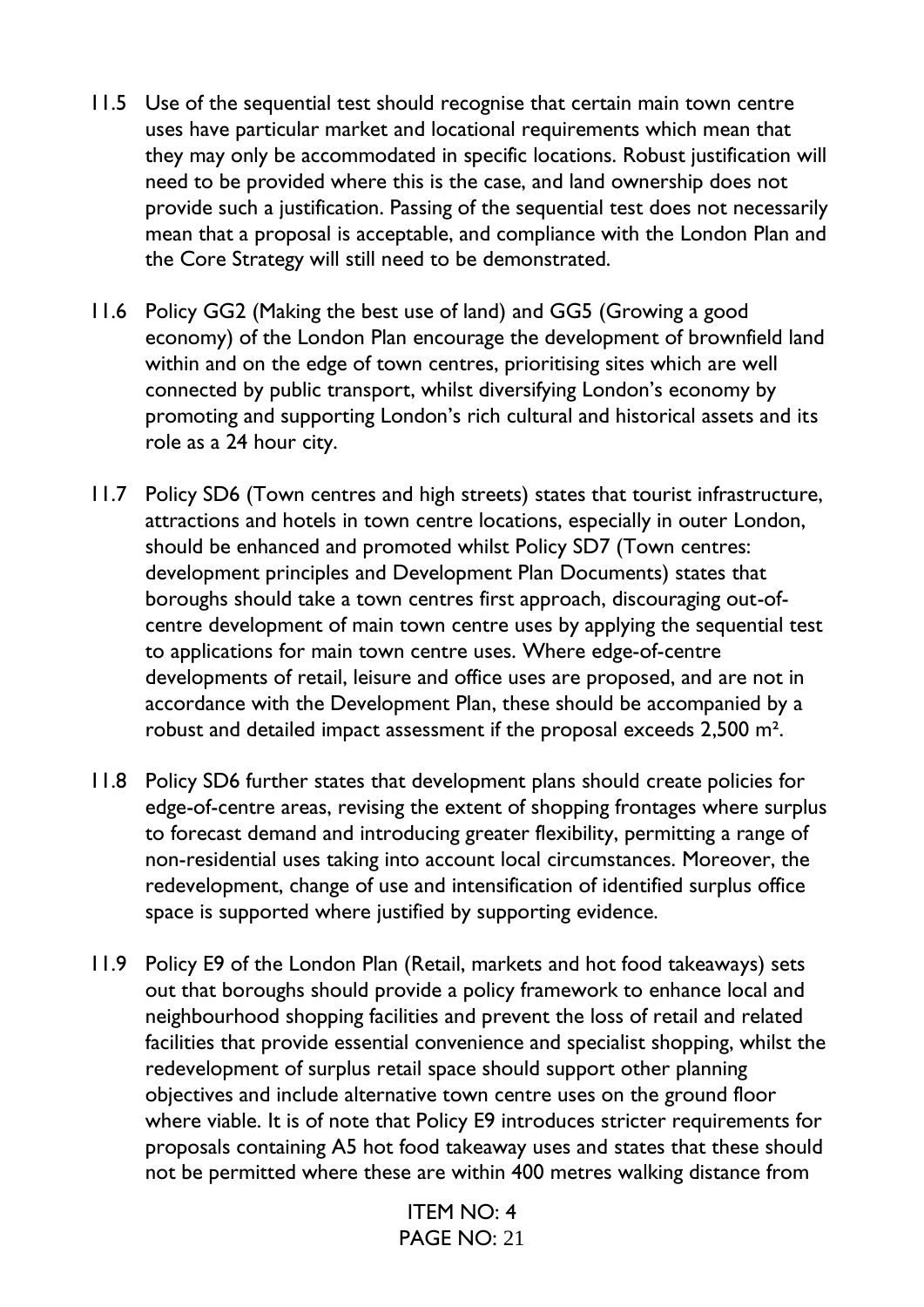the entrances and exits of an existing or proposed primary or secondary school. Boroughs should also carefully manage the over-concentration of A5 hot food takeaway uses within town centres and other areas in order to create a healthier food environment.

- 11.10 Policy E10 of the London Plan (Visitor infrastructure) sets out that London's visitor economy and associated employment should be strengthened by enhancing and extending its attractions, inclusive access, legibility, visitor experience and management, and supporting infrastructure, particularly to parts of outer London well-connected by public transport, taking into account the needs of business as well as leisure visitors. The special characteristics of major clusters of visitor attractions and heritage assets and the diversity of cultural infrastructure in all parts of London should be conserved, enhanced and promoted and a sufficient supply and range of serviced accommodation should be maintained. In outer London and those parts of inner London outside the CAZ, serviced accommodation should be promoted in town centres and within Opportunity Areas (in accordance with the sequential test as set out in Policy SD7) where they are well-connected by public transport, particularly to central London.
- 11.11 Policy E10 further sets out that to ensure sufficient choice for people who require an accessible bedroom, development proposals for serviced accommodation should provide either 10% of new bedrooms to be wheelchair-accessible in accordance with Figure 52 incorporating either Figure 30 or 33 of *British Standard BS8300-2:2018 Design of an accessible and inclusive built environment. Buildings. Code of practice* or 15% of new bedrooms to be accessible rooms in accordance with the requirements of 19.2.1.2 of *British Standard BS8300-2:2018 Design of an accessible and inclusive built environment. Buildings. Code of practice*.
- 11.12 Policy EA5 of the Royal Greenwich Local Plan states that the expansion and diversification of Greenwich's tourism industry will be supported, with special regard to the Maritime Greenwich World Heritage Site (WHS), the Peninsula and the Royal Arsenal as a major tourism centre for the Thames Gateway. To achieve this, the development of hotels, particularly in town centres and the waterfront area, will be supported and tourist facilities should be well served by public transport. In addition, Policy EA(a) of the Royal Greenwich Local Plan seeks to maximise the contribution to employment from existing sites.

# 11.13 **Sequential Test**

11.14 Both the NPPF and the London Plan require development proposals for town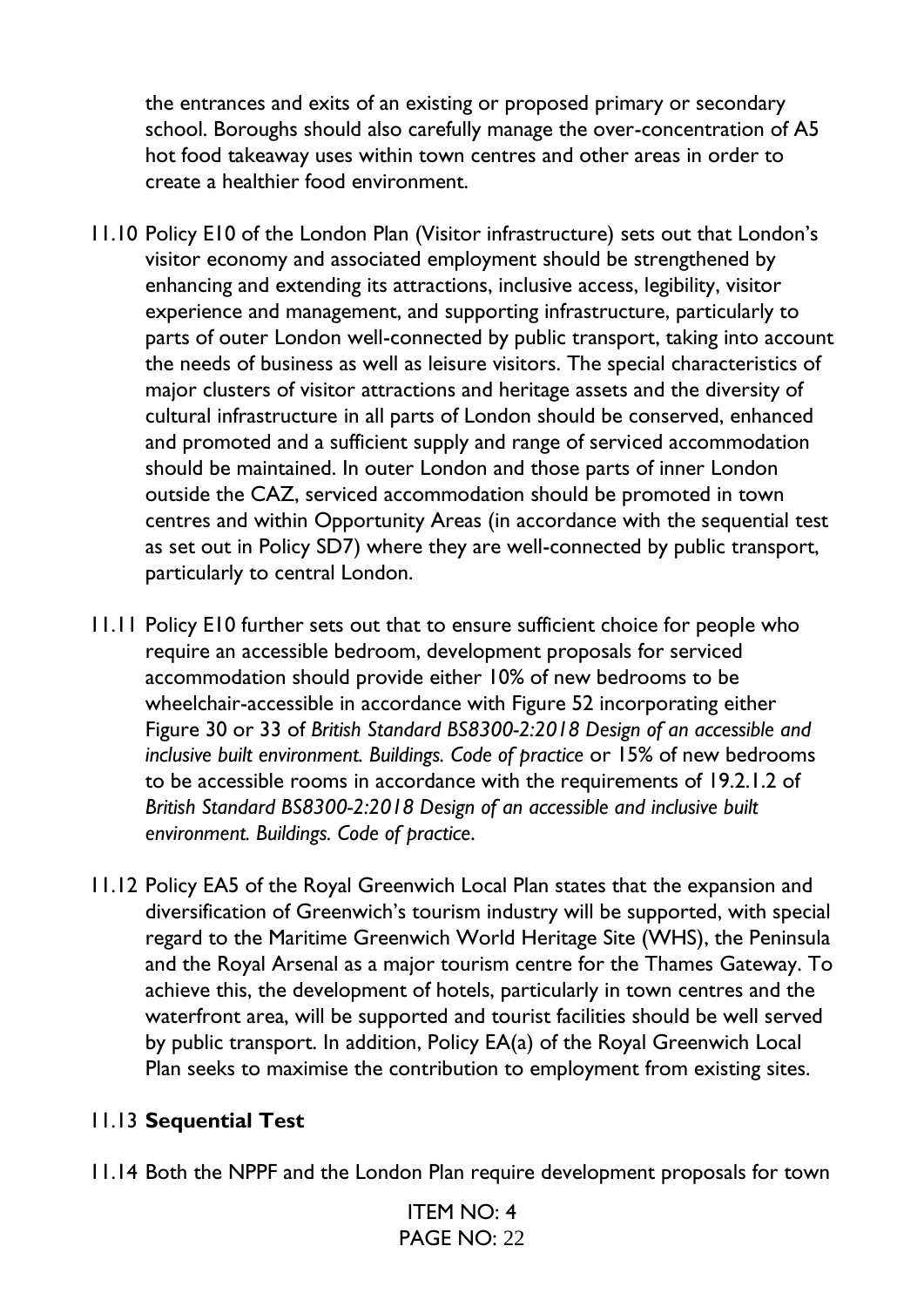centre uses outside of town centres to pass the sequential test for determining the most appropriate locations for certain uses.

- 11.15 As outlined in the NPPF (2019) the sequential test applies in relation to main town uses, which includes hotels. The sequential test is identified in paragraph 86 and sets out that main town centre uses should be located in town centres, then in edge of centre locations; and only if suitable sites are not available (or expected to become available within a reasonable period) should out of centre sites be considered.
- 11.16 Paragraph 87 further sets out that when considering edge of centre and out of centre proposals, preference should be given to accessible sites which are well connected to the town centre and there should be flexibility on issues such as format and scale, so that opportunities to utilise suitable town centre or edge of centre sites are fully explored.
- 11.17 Definitions of "town centre", "edge of centre" and "out of town" are given in Annex 2 to the NPPF, and an 'edge-of-centre' development is defined as a location that is within 300 metres of a town centre boundary.
- 11.18 The Site lies approximately 225 metres east of Deptford Town Centre boundary and approximately 160 metres west of the defined Greenwich District Centre boundary. Accordingly, the proposal is considered to be an 'edge-of-centre' development, and the sequential assessment need only consider alternative locations within town centres.
- 11.19 As set out above, the sequential test is passed if there are no suitably sequential-preferable locations, considering principally what contribution more central sites would be able to make individually to accommodate the proposal. Some flexibility can be applied to the proposal's individual requirements however alternative sites should be of a similar scale and size and should be suitable to accommodate the proposal without major amendments to be considered more appropriate. When judging availability, the NPPF requires a consideration of sites that are available or expected to become available within a reasonable period. PPG further explains that when considering what a reasonable period is for this purpose, the scale and complexity of the proposed scheme and of potentially suitable town or edge of centre sites should be taken into account.
- 11.20 The sequential test carried out by the applicants sought to identify sites which could accommodate a change of use and conversion of a similar scale (approx. 123 bedrooms), on sites of 20, 000 sqft (1,858 m²), which would be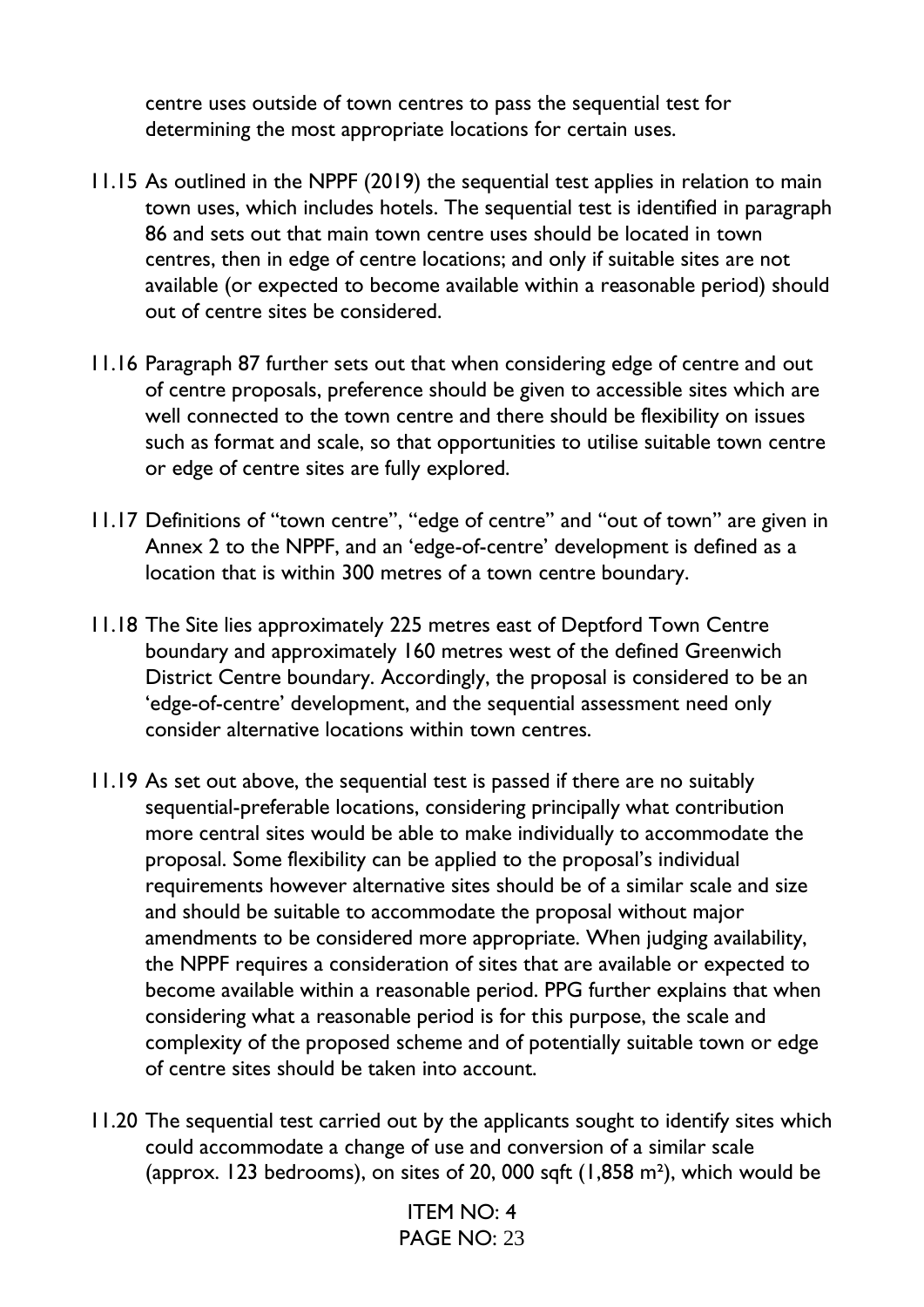available within two years. At 1,858 m², the sequential test carried out includes sites smaller than the proposal to ensure there is some flexibility in the assessment as required by the NPPF.

- 11.21 The sequential test identifies 2 sites within Deptford District Centre, 2 sites within Greenwich District Centre and 1 within East Greenwich District Centre, however Lewisham Town Centre has not been included as sites in this location would not address the identified need for hotels within the Royal Borough of Greenwich and in particular the waterfront area. Whilst Deptford does not lie within the Royal Borough of Greenwich, given its very close proximity to the site and the small distance between Deptford and historic Greenwich, it is considered that sites in Deptford could serve to support tourism within the borough and therefore should be included in the assessment of site suitability.
- 11.22 It should be noted that the number of sites assessed is relatively low, and this is because only sites which can accommodate a change of use and conversion, rather than potential redevelopment opportunities, have been considered. Planning Practice Guidance advise that whilst some flexibility to the form and scale of the proposal should be applied to ensure that all potential sites are captured in the assessment, material considerations include suitability, accessibility, availability and viability. Redevelopment of a site compared to conversion would have severe implications in terms of viability, and in any case, would not be similar to the current proposal. As such, whilst this exclusion criteria severely limits the number of sites captured by the assessment, it is considered appropriate in this instance.
- 11.23 The sequential test of the sites identified within the selected criteria (at least 1,858 m² and can accommodate approximately 123 rooms, with necessary supporting uses have been assessed), and it is concluded that the sites assessed within town centre locations are either unavailable within an acceptable timeframe or because of existing consents, unsuitable in terms of the specific requirements of the proposed hotel model, unviable because of financial constraints (or a combination of the three), and the most sequentially preferable site within the sub-region for a change of use to a proposed hotel at the proposed scale is the application site. It is therefore considered that the sequential test is passed in accordance with the requirements of the NPPF and Policy SD7 of the London Plan.

# 11.24 **Existing and Proposed Uses**

11.25 The proposed development seeks to introduce a hotel use onto the site,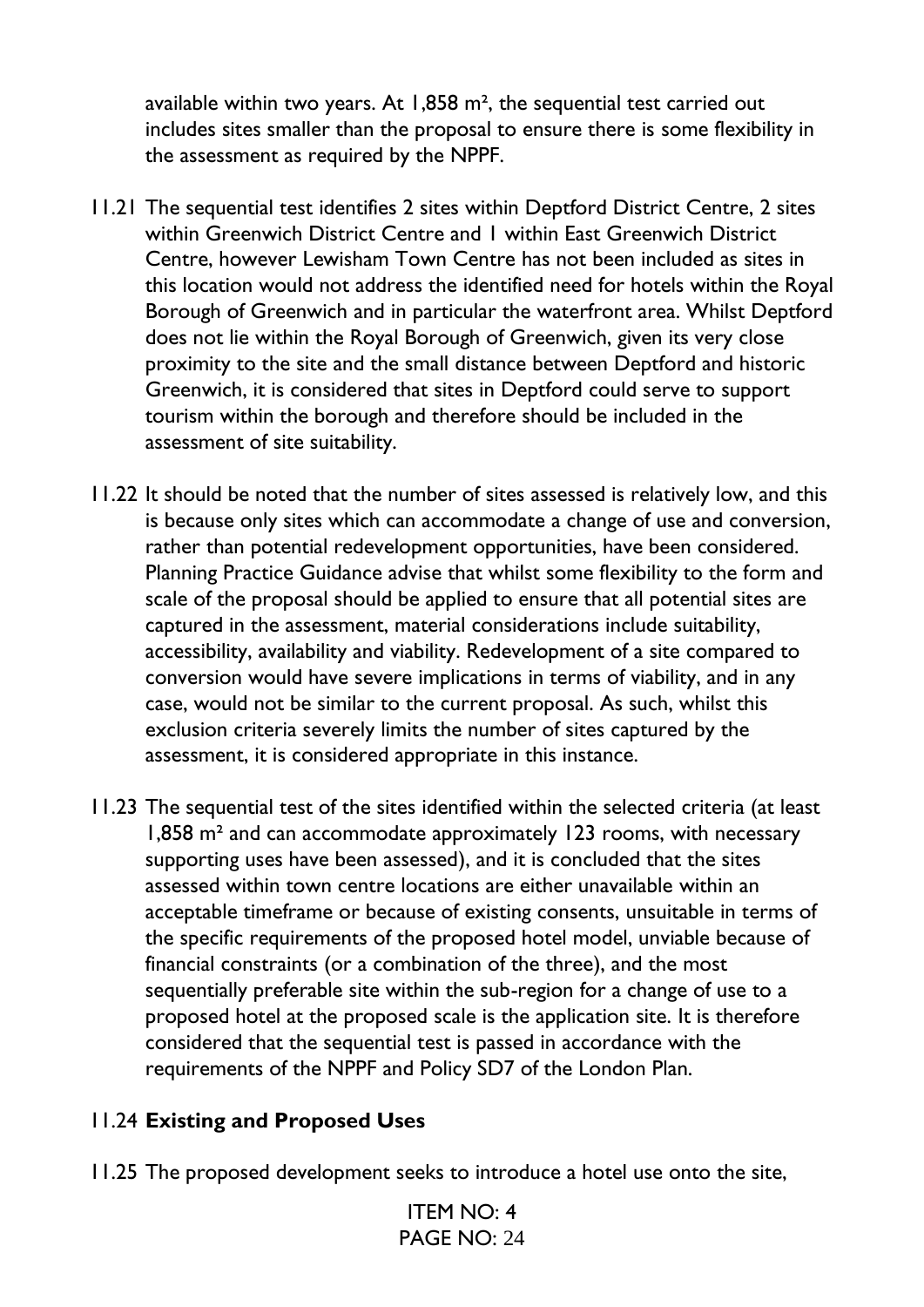across the first three floors, which would result in a loss of approximately 2,300 m² of flexible-use floorspace and the introduction of a 123-bedroom hotel. As such, the principle considerations for the proposal are whether the loss of this employment-generating floorspace is acceptable, and whether the proposed hotel use would be appropriate in this location.

- 11.26 Policy EA(a) of the Core Strategy seeks to ensure that the contribution to employment from sites in existing or previous employment use is maximised and will resist the loss of employment-generating uses. In this instance, despite completing in 2011, the commercial floorspace at ground, first and second floors have never been used and have remained vacant for their lifetime.
- 11.27 A number of uses are consented for the site, including A1-A5 uses, B1 and D1, with no restrictions on the amount of floorspace dedicated to each consented use. As such, it is difficult to predict the likely amount of jobs which would be generated across the site, recognising that the site would be unlikely to operate as one use, and would likely be subdivided into a number of smaller units, with a range of uses.
- 11.28 Of the permitted uses, some, such as offices (B1) could provide a high job density, whereas A1-A5 uses typically provide less jobs comparatively, with non-residential institutions (D1) providing relatively low levels of job creation. The proposed hotel use is likely to create a similar level of jobs to a D1 use across the same floor area but would provide substantially less jobs than if there was a high take-up of the space as offices.
- 11.29 This is discussed within the Planning Statement, where the various uses and their estimated job yields are set out, based on the Homes and Communities Agency Employment Density Guide (2015), and this table is reproduced below:

|           | <b>GIA</b> | <b>NIA</b>      | <b>Density Assumption</b>             | <b>Density Rate</b> | <b>FTE</b> |
|-----------|------------|-----------------|---------------------------------------|---------------------|------------|
|           |            |                 | EDM median for High Street / Food     |                     |            |
| Al        | 2.261      | 1,583           | Store                                 | 11                  | 144        |
| A2        | 2.261      | 1,583           | <b>EDM Figure</b>                     | 17.5                | 90         |
| $A3 - A5$ | 2,261      | 1,583           | EDM median for A3 use                 | 17.5                | 90         |
|           |            |                 | EDM average of densities of general   |                     |            |
| B1        | 2.261      | 1.583           | office/call centres                   |                     | 144        |
| D1        | 2,262      | 1,583           | EDM figure for Mixed Use Venue        | 125                 | 13         |
|           | <b>GIA</b> | <b>Bedrooms</b> | <b>Density Assumption</b>             | <b>Density Rate</b> | <b>FTE</b> |
|           | 2.261      | 123             | <b>EDM</b> for limited service hotels | per 5 beds          | 25         |

**Figure 5.2: Employment Density Calculations**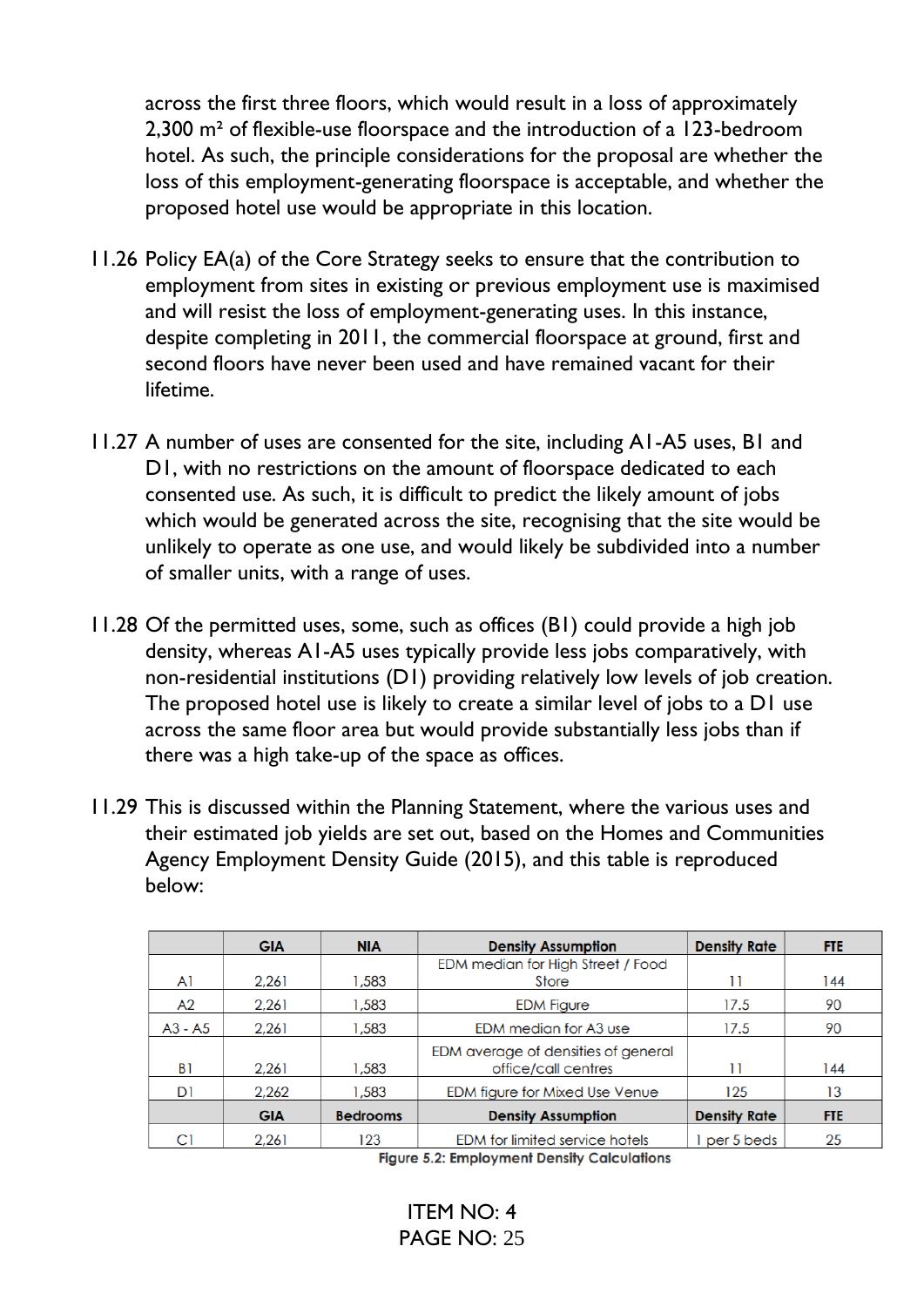- 11.30 As demonstrated by the table above, there is the potential for the site to be utilised at various employment densities, including comparatively high yields of 144 Full Time Equivalent (FTE) jobs for A1 (retail) or B1 (offices) or 90 FTE jobs for A2 (professional and financial services) or A3-A5 (restaurants/pubs/takeaways). It is however noted that the proposed job density of 25 FTE jobs is greater than if the space were used entirely for D1 (community uses) which would produce a comparatively low yield of 13 FTE iobs.
- 11.31 On the basis of the above, if permission were granted for the change of use, there would be some loss of high-potential employment-generating floorspace, and as such there is some conflict with part of Policy EA(a) of the Core Strategy.
- 11.32 It is relevant, however, that the commercial parts of the building have remained vacant since their completion in 2011, with seemingly little market interest in use of the site for any of the consented uses. No details of marketing for the current uses have been provided, with the most recent marketing efforts for the existing uses on the site having taken place prior to the submission and approval of application reference 11/2563/F. Following approval of 11/2563/F, the site was purchased by a hotel operator with an extant permission to use the ground, first and second floors as a hotel, with an intention to implement shortly thereafter, and there was therefore no reason for the applicant to actively market the site for other uses. However, the consent ultimately lapsed, with only some internal works having been completed which did not constitute development.
- 11.33 A subsequent application, essentially looking to renew the previous consent, was submitted in 2016 (application reference 16/2938/F) but was finally disposed of in April 2019 after a significant period of inaction, but it is clear that the applicant's intention has been to pursue a hotel use on this site since the site was purchased with an extant permission. It is also apparent from the approval of a previous application that the local planning authority considered the site suitable for a hotel, and whilst this change of use was granted before the adoption of the NPPF (2019), the current London Plan (2021), and the Royal Greenwich Local Plan: Core Strategy with Detailed Policies (2014), the previous consent is a material consideration.
- 11.34 Broadly speaking, the site is considered to be suitable for a hotel use, well connected to both Deptford and Greenwich Centres, with a PTAL of 4. In addition, having regard to Policy E10 of the London Plan and Policy EA5 of the Core Strategy, it is recognised that the proposed use would be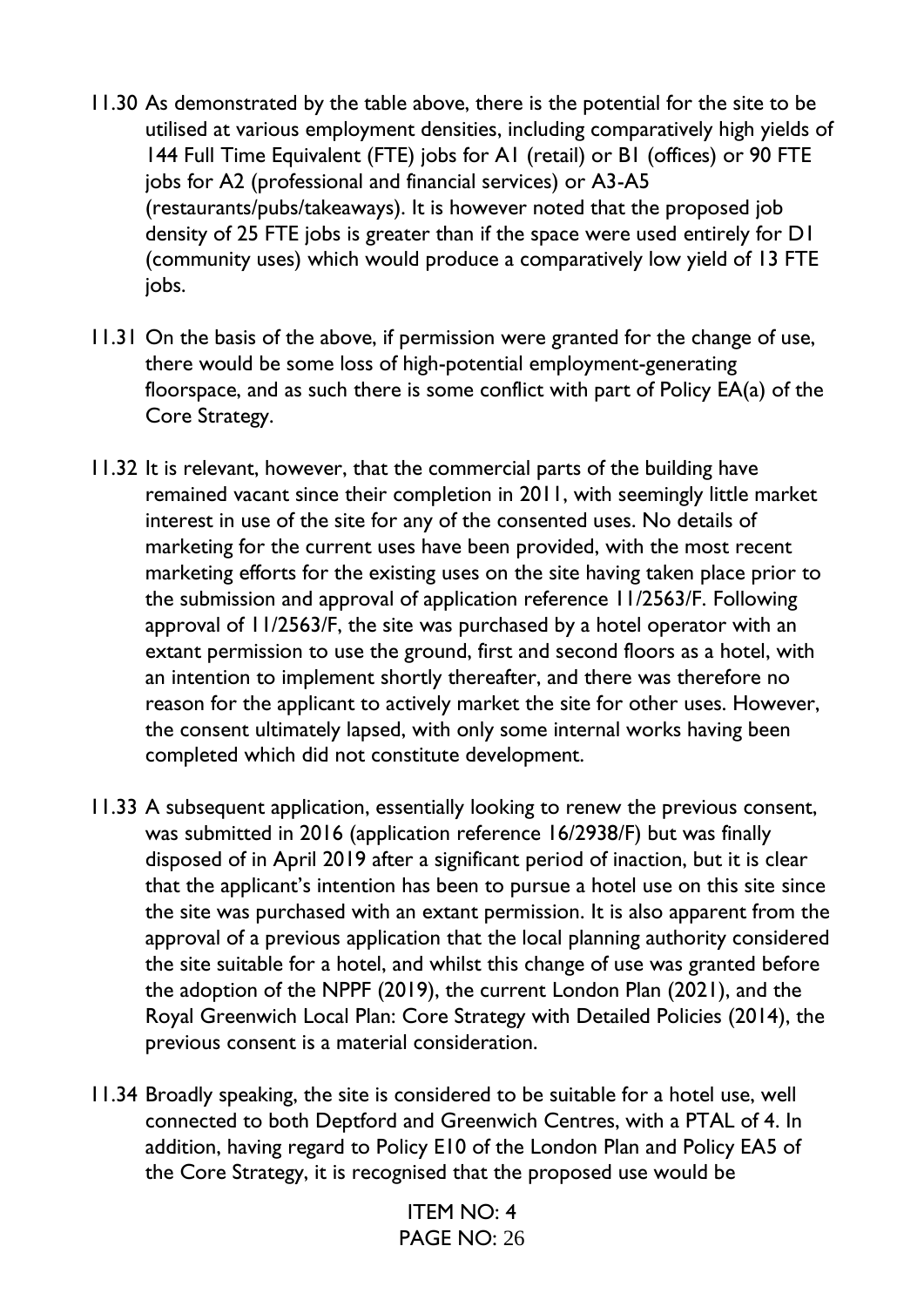compatible with the aims of enhancing both London's and Greenwich's tourism industry, being sited in close proximity to the historic setting of Greenwich, including the maritime Greenwich WHS, the strategic cultural areas identified in the London Plan, and a relatively short distance from the waterfront, all of which have been identified as areas which are most likely to be suitable for hotels.

- 11.35 Whilst it is recognised that the proposal would result in the loss of potentially high-density employment floorspace, the commercial elements of the site have remained vacant since its completion in 2011 and at present, the site provides no benefit to the local economy or community, representing an underutilised stretch of Creek Road between Greenwich and Deptford Town Centres. Moreover, because of its location outside of a designated town centre (albeit falling part way between two in relatively close proximity to each other), the existing commercial frontage does not form part of an established parade so its loss would not lead to a visual break or an incongruous gap between shops or businesses.
- 11.36 It is further recognised that a hotel use, whilst providing a lower level of direct employment opportunities than offices or retail, supports the wider economy of an area, particularly areas such as Greenwich where both domestic and international tourism are significant contributors to the local economy. In addition, there is a clear drive within the London Plan to encourage hotels outside of central London to ensure a more equal distribution of tourists, and whilst historic Greenwich is already an established destination, the proposal would contribute to its continued role as a tourist destination outside of central London.
- 11.37 As such, subject to passing the sequential test (which as considered above is appropriate), it is considered that the proposal is acceptable in land use terms, and would generally be a positive development which would bring forward a site which has remained vacant for a significant period of time, thereby contributing to the local economy and improving the visitor infrastructure in the borough and the wider area.
- 11.38 Moreover, the general thrust of Policy E10 of the London Plan and Policy EA5 of the Royal Greenwich Local Plan seeks to support the provision of additional visitor accommodation in areas which would support clusters of tourist destinations, namely historic Greenwich including the Cutty Sark, Maritime Greenwich and the Royal Observatory. In this regard, it is considered that the proposed use would be appropriate and would represent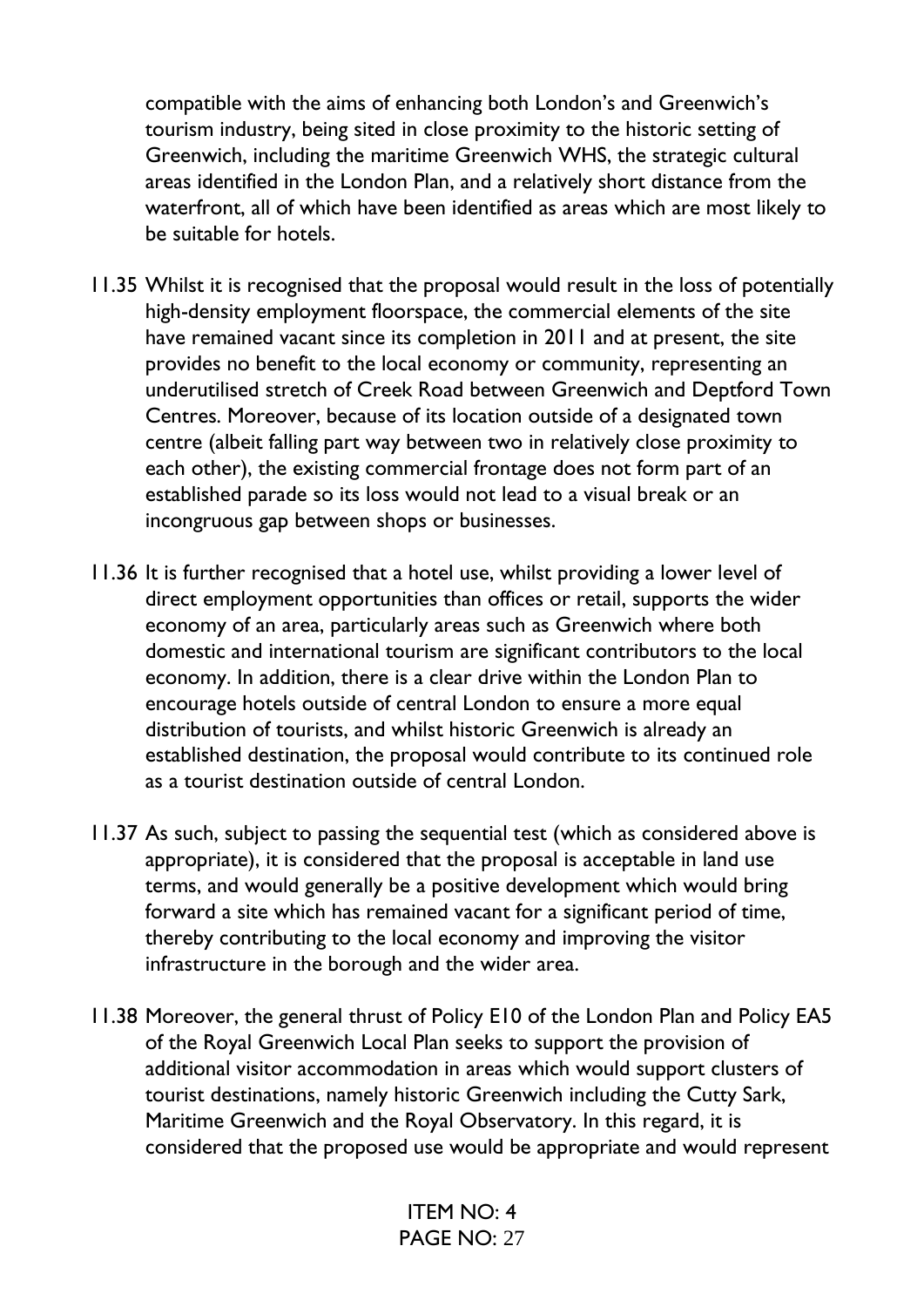a sustainable location for a hotel, being ideally suited to serve historic Greenwich by foot, bicycle and public transport.

# 12. **Design Quality**

- 12.1 Policy D3 of the London Plan (Optimising site capacity through the design-led approach) states that all development must make the best use of land by following a design-led approach that optimises the capacity of sites. Optimising site capacity means ensuring that development is of the most appropriate form and land use for the site whilst the design-led approach requires consideration of design options to determine the most appropriate form of development that responds to a site's context and capacity for growth.
- 12.2 As such, development proposals should enhance local context by delivering buildings and spaces that positively respond to local distinctiveness through their layout, orientation, scale, appearance and shape with due regard to existing and emerging street hierarchy, building types, forms and proportions, should encourage and facilitate active travel with convenient and inclusive pedestrian and cycling routes, crossing points, cycle parking, and legible entrances to buildings that are aligned with peoples' movement patterns and desire lines in the area.
- 12.3 Proposals should further respond to the existing character of a place by identifying the special and valued features and characteristics that are unique and should be of a high quality, with architecture that pays attention to detail, and gives thorough consideration to the practicality of use, flexibility, safety and building lifespan through appropriate construction methods and the use of attractive, robust materials which weather and mature well whilst allowing every new development to make the most efficient use of land by optimising site capacity. This means ensuring the development's form is the most appropriate for the site and land uses meet identified needs.
- 12.4 Policy DH1 of the Royal Greenwich Local Plan sets out that all developments are required to be of a high quality and should demonstrate that they contribute positively to both the built and natural environment. To achieve this aim, development should promote local distinctiveness by providing a site-specific design solution, and should provide a positive relationship between the proposed and the existing urban context by respecting the architecture of surrounding buildings, the quality and nature of materials, established layout and special character, the scale, height, bulk and massing of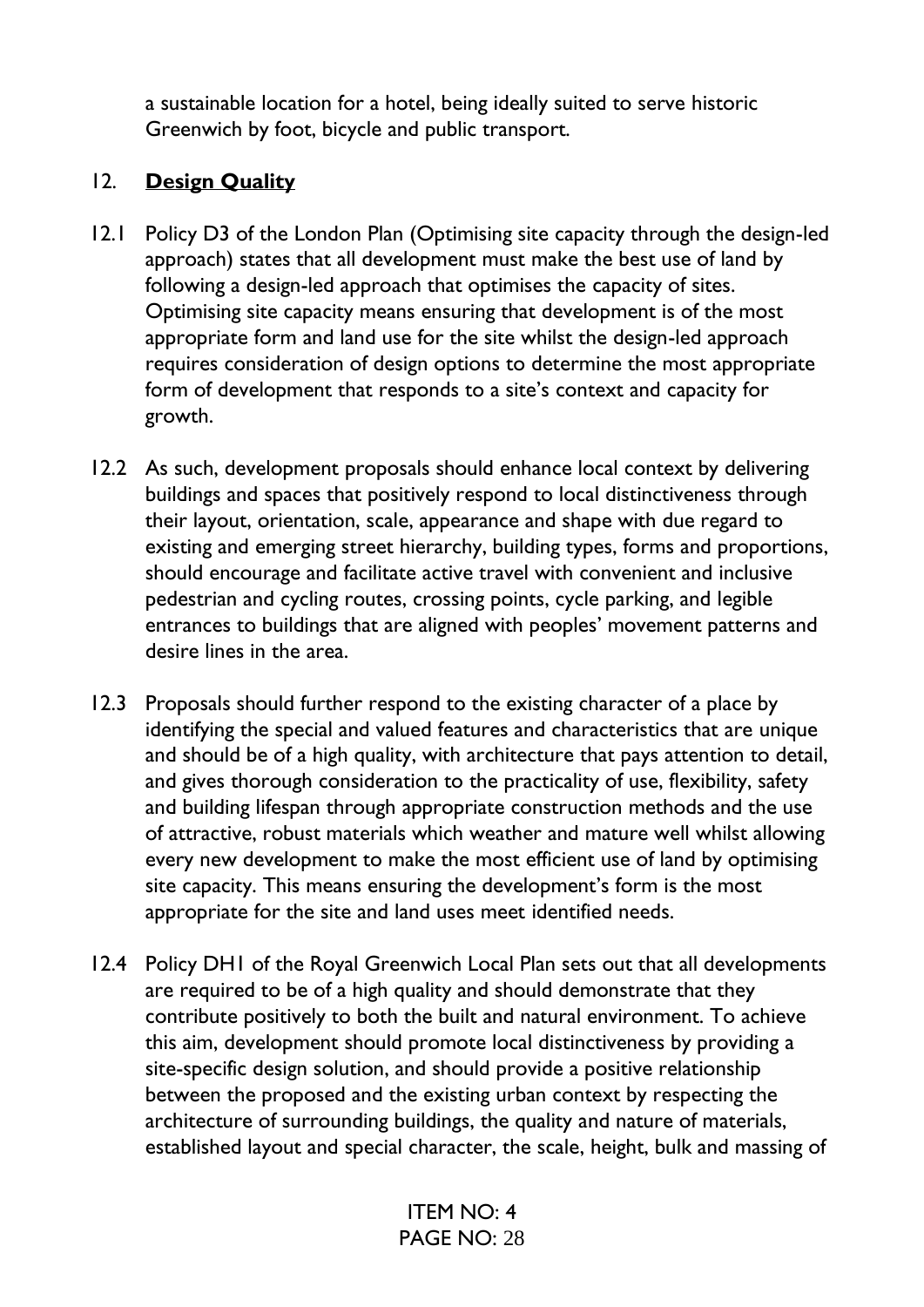the adjacent townscape, and the architectural and historic features as well as making effective use of land.

- 12.5 The proposed development, being a change of use, does not seek to enlarge, extend or expand the scale of the existing building, nor increase its footprint or height, however does seek to change the façade at ground, first and second floor level. The proposed hotel, as set out in the planning statement, seeks to block up the existing windows to restrict natural light and external noise to rooms, supporting their hotel model based on "simplicity", a "perfect night's sleep" and "well-being".
- 12.6 The existing façade of Cavatina Point comprises transparent glass panelling across the ground, first and second floor (corresponding with the floorspace for the consented commercial uses) with a mixture of partially obscured glass interspersed with transparent glass panels above (corresponding to the residential floorspace at higher levels). This contemporary finish is somewhat at odds with the prevailing brick and render palette of the surrounding area, and later developments such as Union Wharf have utilised softer brick tones, however the site as whole blends well with the award-winning Trinity Laban centre on Copperas Street to the rear and sits relatively comfortably when viewed together in the context of the well-maintained public realm and the gardens within Trinity Laban.
- 12.7 The fully glazed façade provides an opportunity for retail uses, and other uses with an active shopfront, to encourage and promote a sense of activity typically associated with shops. As such, the existing façade is appropriate for some of the consented uses of the site. As the proposal comprises a change of use to a hotel, it is therefore reasonable to seek alterations to the façade which would be consistent with the proposed hotel use.
- 12.8 As set out above, the proposed business model for the hotel seeks to block natural light from rooms, to encourage better sleep, and consequently, design amendments are required to the bottom three floors of Cavatina Point. Initially the proposal included a bland and monotone treatment of opaque vinyl applied to the outside face of the existing glazed curtain walling thus removing any view from the street into the rooms within. The vinyl would have had imagery etched into its' surface similar to the advertisement used for nearby shops.
- 12.9 Whilst the use of a vinyl adhesive could be suitable, the proposed external treatment was considered to be an unacceptable design solution, which would neither positively respond to local distinctiveness through its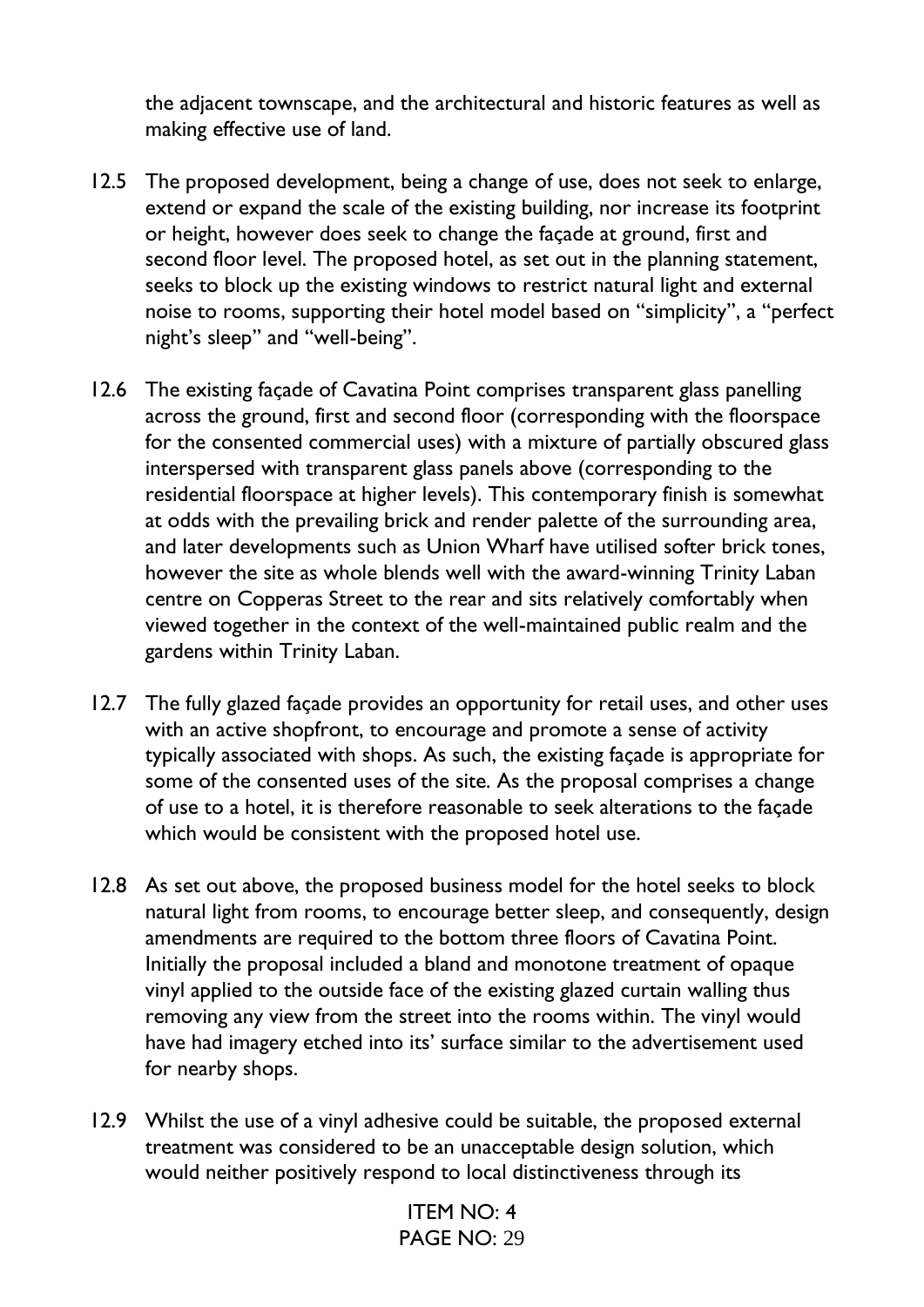appearance or respond to the specific architectural or historical location and would not make use of attractive, robust materials which weather and mature well and are appropriate for their lifetime.

- 12.10 Subsequent amendments to the external façade were sought, recognising that opportunities to help integrate the proposed use through softer, less contemporary materials or through significant alterations to the external building fabric or footprint are not possible as the building is complete, and any external alterations would need to continue to complement the materials at higher levels.
- 12.11 The amended proposal retains the externally-applied adhesive vinyl however the detailed design now depicts images related to the history of Maritime Greenwich, providing an appropriate response to the site's location. To break up the continuity of the long commercial frontage, six vertical segments of living wall, created from a combination of greenery that could include plants, grass, moss and floral additions, will be applied to six window panels. These elements, whilst modest in size, are considered to provide good relief to the hotel frontage, complementing the mix of contemporary materials and access to nature employed at Trinity Laban and would welcome insect wildlife thereby making minor, but proportionate, contributions to biodiversity, having regard to the scope of the application.
- 12.12 Moreover, it is considered that the proposed design solution is more representative of the proposed use, responding to the site's location with a muted frontage but providing some, albeit low, level of activity and engagement. It is considered that this will allow the proposed hotel to ground itself within its surrounding context and present both a unique and identifiable imagery for the hotel whilst at the same time providing a continuity of the existing building façade.
- 12.13 On the basis of the above, the proposal is considered to be acceptable in design terms, consistent with Policy D3 of the London Plan and DH1 of the Royal Greenwich Local Plan.

# 13. **Impact on Existing Residential Amenity**

# 13.1 **Loss of Light, Outlook and Privacy**

13.2 Policy E10 of the London Plan states that the provision of serviced accommodation should be resisted where this compromises local amenity or the balance of local land uses.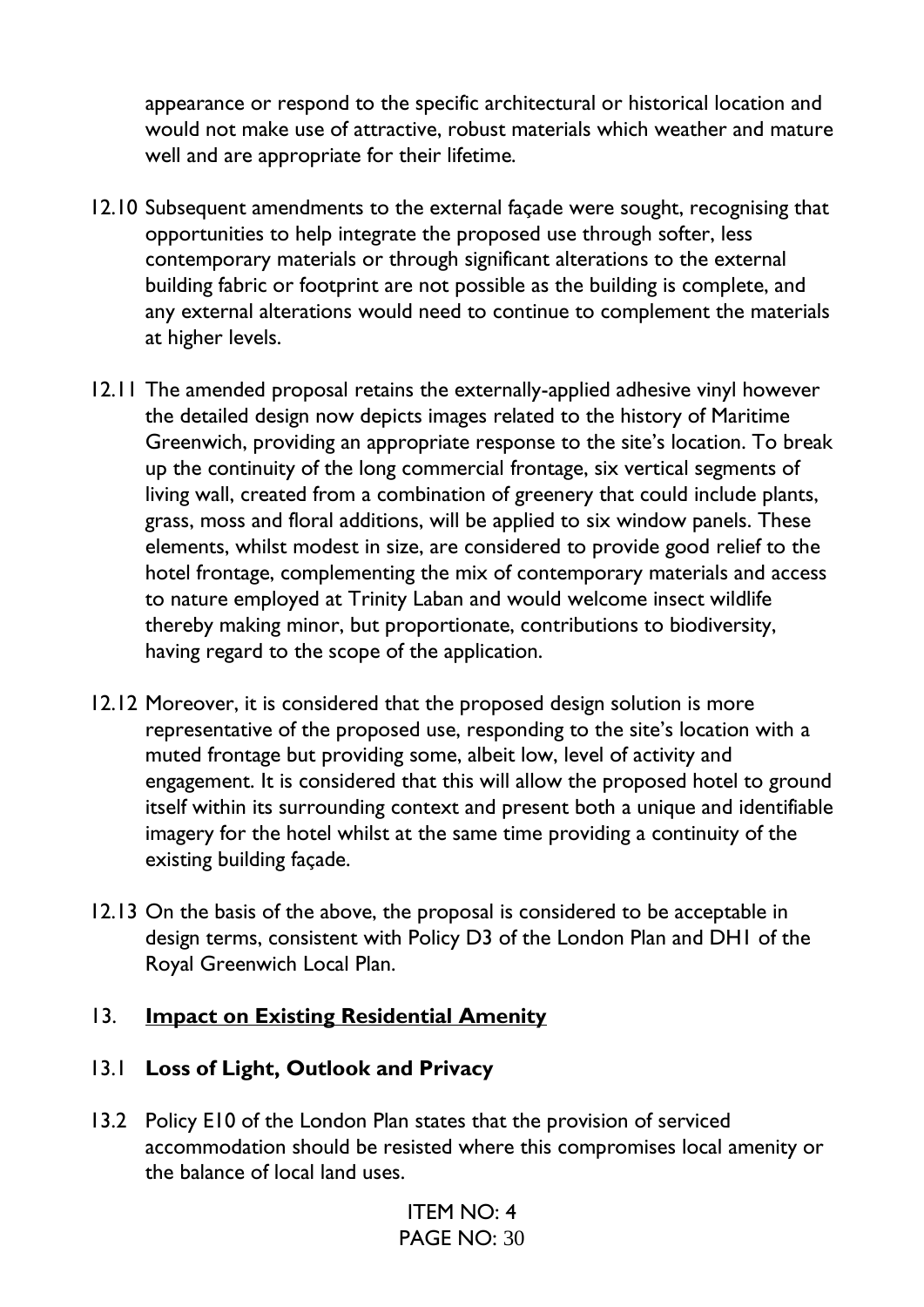- 13.3 Policy DH(b) of the Royal Greenwich Local Plan sets out that new developments will only be allowed where it can be demonstrated that the proposed development does not cause an unacceptable loss of amenity to adjacent occupiers by reducing the amount of daylight, sunlight or privacy they enjoy or result in an unneighbourly sense of enclosure.
- 13.4 As set out above, the design alterations would see vinyl adhesives applied across the façade with segments of green wall, and as such, there would be no loss of privacy. Similarly, as no external alterations are proposed which would increase the buildings size, there would be no loss of outlook or natural light to nearby residents.

# 13.5 **Noise**

- 13.6 Policy D13 (Agent of Change) of the London Plan introduces the 'Agent of Change' principle, which places the responsibility for mitigating impacts from existing noise and other nuisance-generating activities or uses on the proposed new noise-sensitive development and requires local authorities to take account of existing noise and other nuisance-generating uses in a sensitive manner when new development is proposed nearby. Development should be designed to ensure that established noise and other nuisancegenerating uses remain viable and can continue or grow without unreasonable restrictions being placed on them.
- 13.7 Policy D13 further states that new noise and other nuisance-generating development proposed close to residential and other noise-sensitive uses should put in place measures to mitigate and manage any noise impacts for neighbouring residents and businesses. Development proposals should manage noise and other potential nuisances by ensuring good design mitigates and minimises existing and potential nuisances with necessary and appropriate provisions including ongoing and future management responsibilities, and proposals should seek to separate new noise-sensitive development from existing noise-generating businesses and uses through distance, screening, internal layout, sound-proofing, insulation and other acoustic design measures.
- 13.8 Policy D14 of the London Plan (Noise) sets out that proposals should mitigate and minimise the existing and potential adverse impacts of noise on, from, within, as a result of, or in the vicinity of new development without placing unreasonable restrictions on existing noise-generating uses, improving and enhancing the acoustic environment and promoting appropriate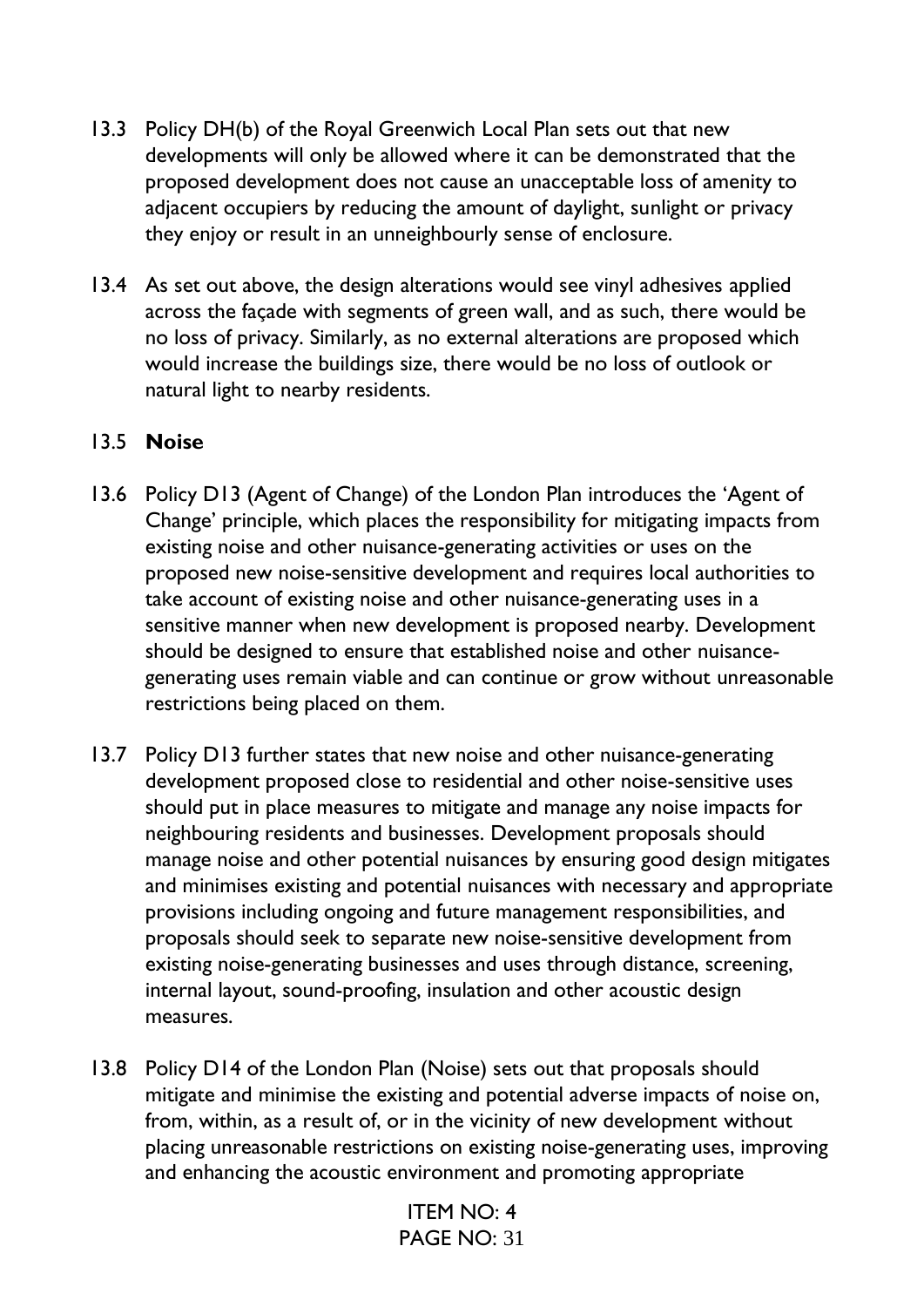soundscapes. Proposals should first seek to separate new noise-sensitive development from major noise sources through the use of distance, screening, layout, orientation, uses and materials, in preference to sole reliance on sound insulation. Where it is not possible to achieve separation of noise-sensitive development and noise sources without undue impact on other sustainable development objectives, then any potential adverse effects should be controlled and mitigated through applying good acoustic design principles, promoting new technologies and improved practices to reduce noise at source, and on the transmission path from source to receiver.

- 13.9 Policy E(a) of the Royal Greenwich Local Plan sets out that planning permission will not normally be granted where a proposed development or change of use would generally have a significant adverse effect on the amenities of adjacent occupiers or uses, and especially where proposals would be likely to result in the unacceptable emission of noise, light, vibrations, odours, fumes, dust, water and soil pollutants or grit.
- 13.10 A Noise Impact Assessment (NIA) has been submitted with the application, which was subsequently updated through the Technical Advice Note addendum. The NIA includes an assessment of noise emissions from new condensing plant at roof level, consideration of operational noise from the service yard and sound insulation between the hotel and residential use above.
- 13.11 Whilst each case is assessed on its own merits, the council's environmental protection team advise that development proposals should seek, either through passive design or through the use of mitigation measures, to ensure that the existing background sound level will not increase when measured one metre from the façade of the nearest noise sensitive premises.
- 13.12 In order to achieve this, mechanical plant equipment and ventilation should be designed, or the noise from the plant should be attenuated, so that it is 10dB below the existing background level (LA90 15min), assessed in accordance with *British Standard 4142:2014+A1:2019 Methods for rating and assessing industrial and commercial sound*.
- 13.13 *BS 4142:2014+A1:2019* provides a method of assessing the impact of a source of industrial or commercial sound including sound from industrial and manufacturing processes, fixed installations, the loading and unloading of goods and mobile plant and vehicles, and is therefore appropriate for this assessment.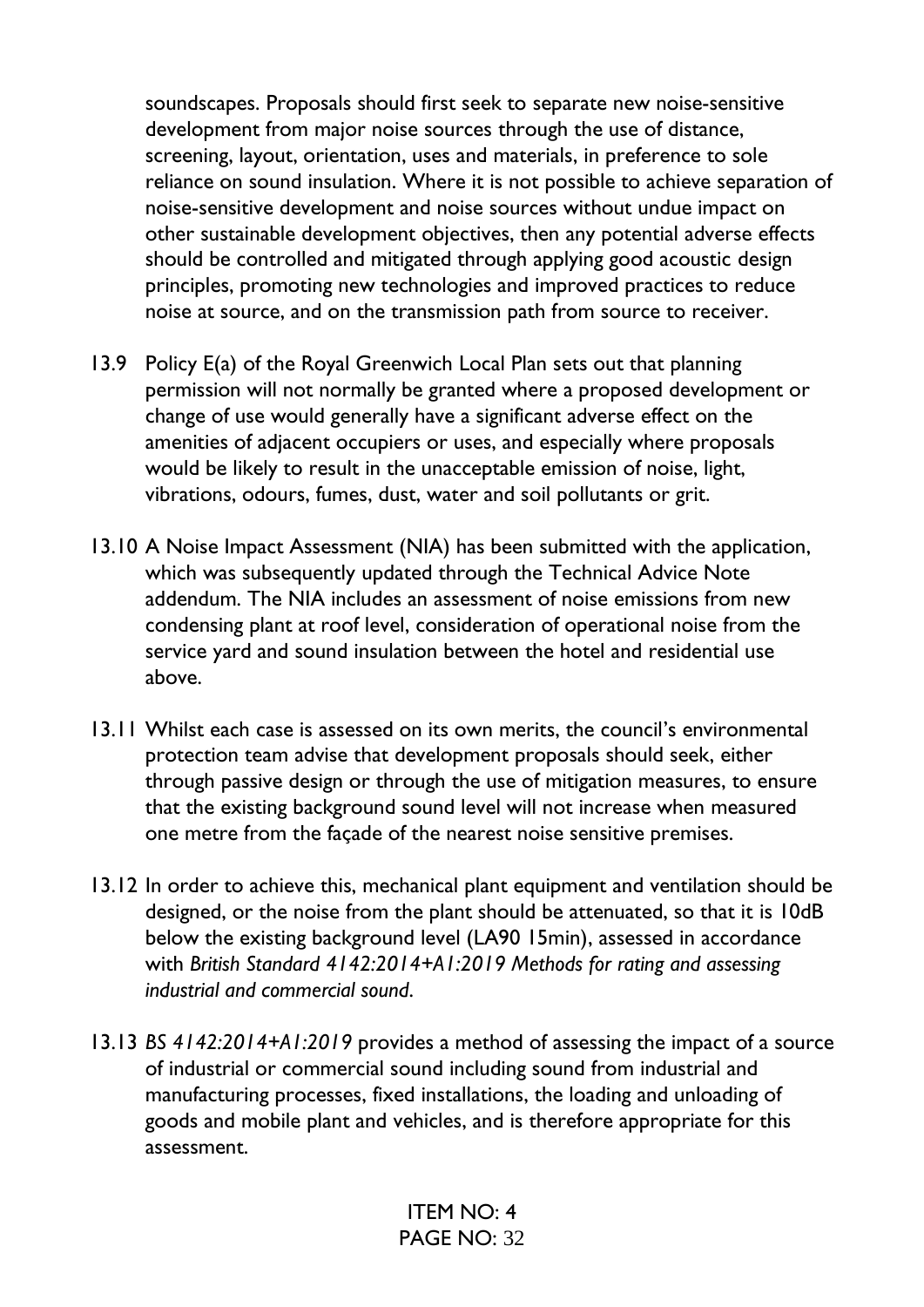- 13.14 *BS 4142:2014+A1:2019* uses a 'rating level', which is based on a comparison between the sound which is being assessed and the background sound which would exist without it. The rating level is then modified by any corrections for the character of the sound, be that tonal, impulsive, or intermittent. The results of the impact assessment are considered with respect to the context in which the noise will be heard, and the impact assessment is modified appropriately to provide a final assessment which takes account of the 'context'.
- 13.15 The guidance within *BS 4142:2014+A1:2019* indicates suitable noise levels for various activities within residential and commercial buildings and the relevant sections of this standard are shown in the following table:

| <b>ACTIVITY</b>            | <b>LOCATION</b> | 07:00 TO 23:00             | 23:00 TO 07:00               |
|----------------------------|-----------------|----------------------------|------------------------------|
| Resting                    | Living Room     | $35 dB$ LAeq, 16 hour      | $\qquad \qquad \blacksquare$ |
| Dining                     | Dining Room     | $40 dB L_{Aeq, 16 hour}$   | $\qquad \qquad \blacksquare$ |
| Sleeping (daytime resting) | Bedroom         | $35$ dB $L_{Aeq, 16 hour}$ | $30 dB L_{Aeq, 8 hour}$      |

- 13.16 The initial NIA identified the closest residential receptors to the new mechanical plant as the upper floors of Vertex Tower located to the west of Cavatina Point, and the upper floor of Adagio Point to the east. The receptors are approximately 19m away from the proposed 'west' and 'east' plant areas, respectively. The NIA addendum subsequently also assessed impacts on the upper windows of the host building and the surrounding rooftop garden.
- 13.17 As part of this application, it is proposed that the mechanical plant be installed within compounds which have minimum 3 metre high sides of imperforate construction and minimum  $\frac{8}{\text{kg/m}^2}$  superficial density. In addition, mechanical plant items would be installed not more than 2m from the sides of the compound to maximise the acoustic screening effects.
- 13.18 Analysis of the NIA indicates that losses associated with distance and screening, expected from the compound walls and building roof edges, provide sufficient noise attenuation to meet the required noise limits for both daytime and night-time operation.
- 13.19 The resultant noise levels are significantly below the target of LAeq 55 dB (ranging from peaks of 18-50 dB for adjacent buildings, 26-28 dB for the host building and 35-37 dB within the rooftop garden). It should be noted that the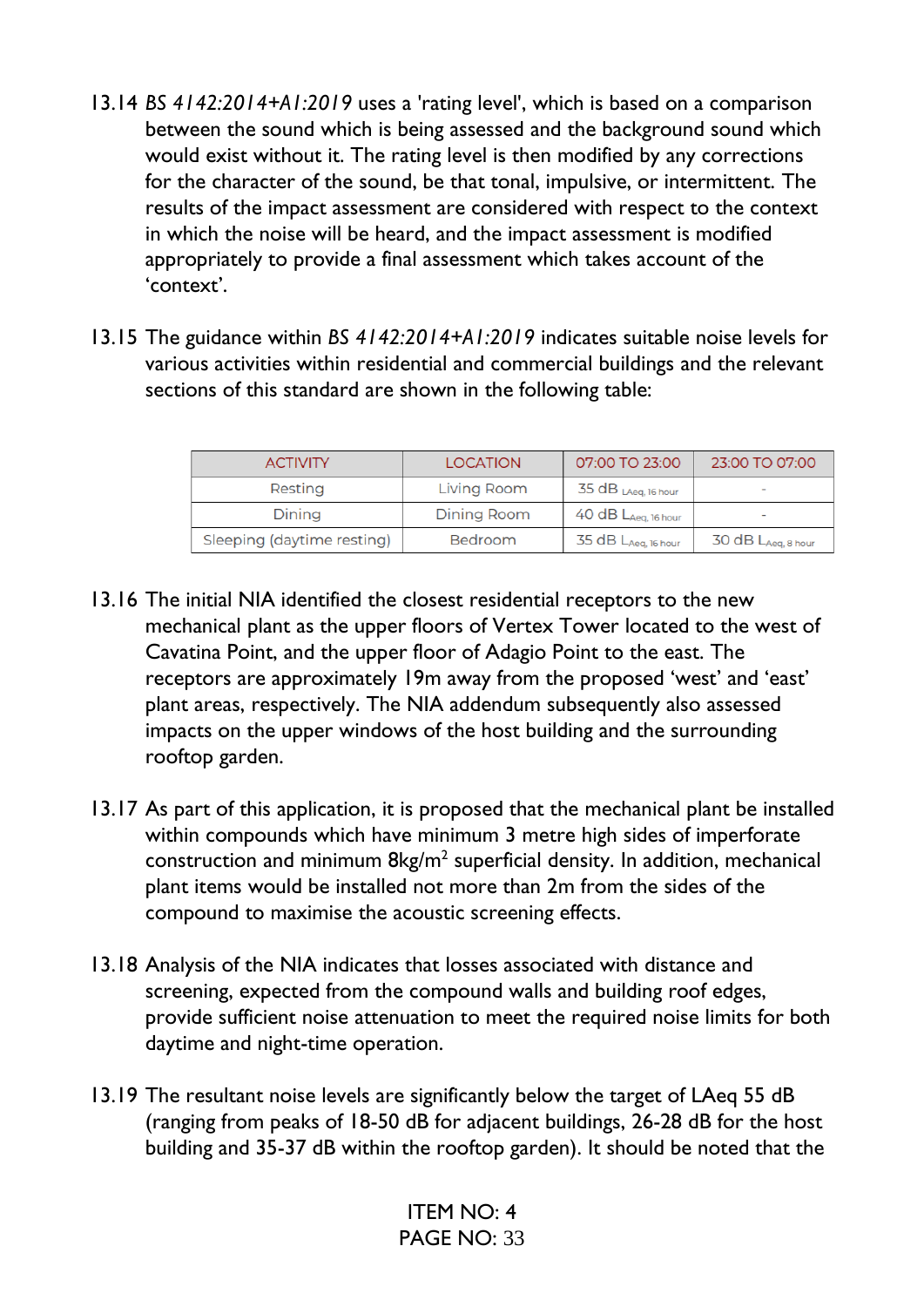highest balconies on the host building are one floor below the top floor windows, and as such, the noise levels on the balconies would be lower still.

- 13.20 The lower levels of the hotel are considered to be the most-affected receptors of noise from the service yard located at the rear of the building, with the assumption that if the closest habitable rooms within the hotel are acceptable, then the upper floors of the residential properties would also be acceptable.
- 13.21 The predicted noise level due to delivery and service noise, expected to occur up to three times day, is 35dB within the nearest noise sensitive premises when windows are open. This is in accordance with guidance offered by BS8233:2014. The impact of operational noise and delivery and servicing vehicles is therefore considered not to be significant.
- 13.22 It is further expected that sound insulation performance provided by the scheme achieves a 5dB improvement over the minimum requirements of Approved Document E Resistance to the passage of sound (ADE). In areas which may include regulated entertainment, an improvement of 10dB over ADE threshold would be the required. The NIA outlines appropriate sound insulation would be used and there would be no amplified music (other than low level ambient music) associated with the use. This result in a significant improvement above the minimum requirements.
- 13.23 As set out above, a number of uses are consented for the site, including A1- A5 uses, B1 and D1, with no restrictions on the amount of floorspace dedicated to each consented use. Whilst it has been satisfactorily demonstrated that the proposed development would not result in significant adverse impacts to neighbouring properties in terms of noise and nuisance, it is relevant that uses which could generate much higher levels of noise and nuisance, such as takeaways or restaurants, could operate from the site without the need for planning permission and therefore without the controls recommended as part of this permission.
- 13.24 Having regard to all of the above it is considered that the proposal is acceptable in terms of its impact on residential amenity and would not cause significant harm to neighbouring properties.

# 14. **Transport, Parking and Access**

14.1 Policy T1 of the London Plan (Strategic approach to transport) seeks development proposals to facilitate the delivery of the Mayor's strategic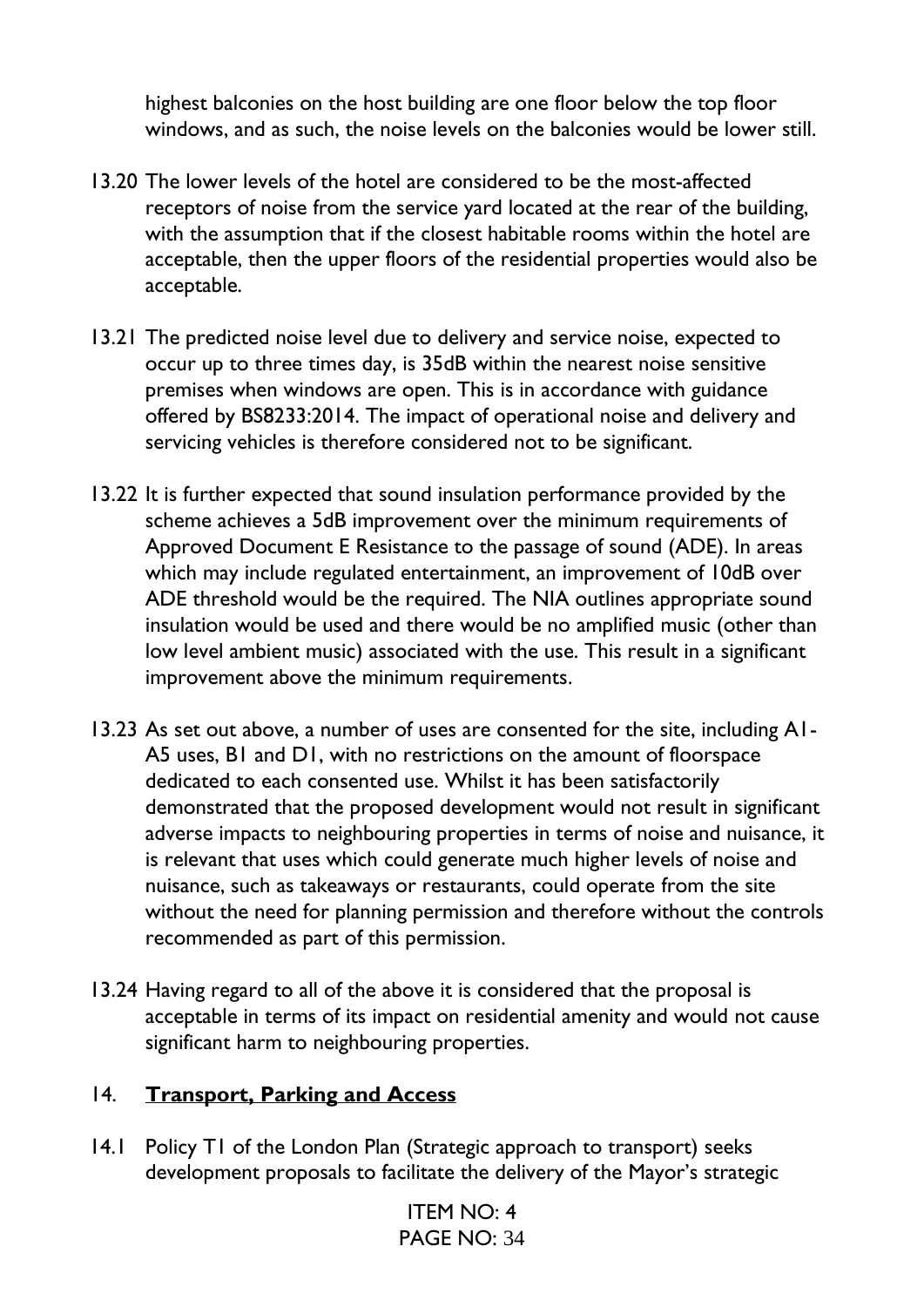target of 80 per cent of all trips in London to be made by foot, cycle or public transport by 2041. All development should make the most effective use of land, reflecting its connectivity and accessibility by existing and future public transport, walking and cycling routes, and ensure that any impacts on London's transport networks and supporting infrastructure are mitigated.

- 14.2 Policy T2 of the London Plan (Healthy Streets) requires development proposals to demonstrate how they will reduce the dominance of vehicles on London's streets whether stationary or moving, be permeable by foot and cycle and connect to local walking and cycling networks as well as public transport.
- 14.3 Policy T4 of the London Plan (Assessing and mitigating transport impacts) sets out that development proposals should reflect and be integrated with current and planned transport access, capacity and connectivity. When required, transport assessments or statements should be submitted with development proposals to ensure that impacts on the capacity of the transport network (including impacts on pedestrians and the cycle network), at the local, network-wide and strategic level, are fully assessed.
- 14.4 Policy T4 further explains that where appropriate, mitigation, either through direct provision of public transport, walking and cycling facilities and highways improvements or through financial contributions, will be required to address adverse transport impacts that are identified.
- 14.5 Policy T5 of the London Plan (Cycling) sets out that proposals should help remove barriers to cycling and create a healthy environment in which people choose to cycle. This will be achieved through supporting the delivery of a London-wide network of cycle routes, with new routes and improved infrastructure securing the provision of appropriate levels of cycle parking which should be fit for purpose, secure and well-located.
- 14.6 Developments should provide cycle parking at least in accordance with the minimum standards, ensuring that a minimum of two short-stay and two longstay cycle parking spaces are provided where the application of the minimum standards would result in a lower provision. Cycle parking should be designed and laid out in accordance with the guidance contained in the London Cycling Design Standards and proposals should demonstrate how cycle parking facilities will cater for larger cycles, including adapted cycles for disabled people.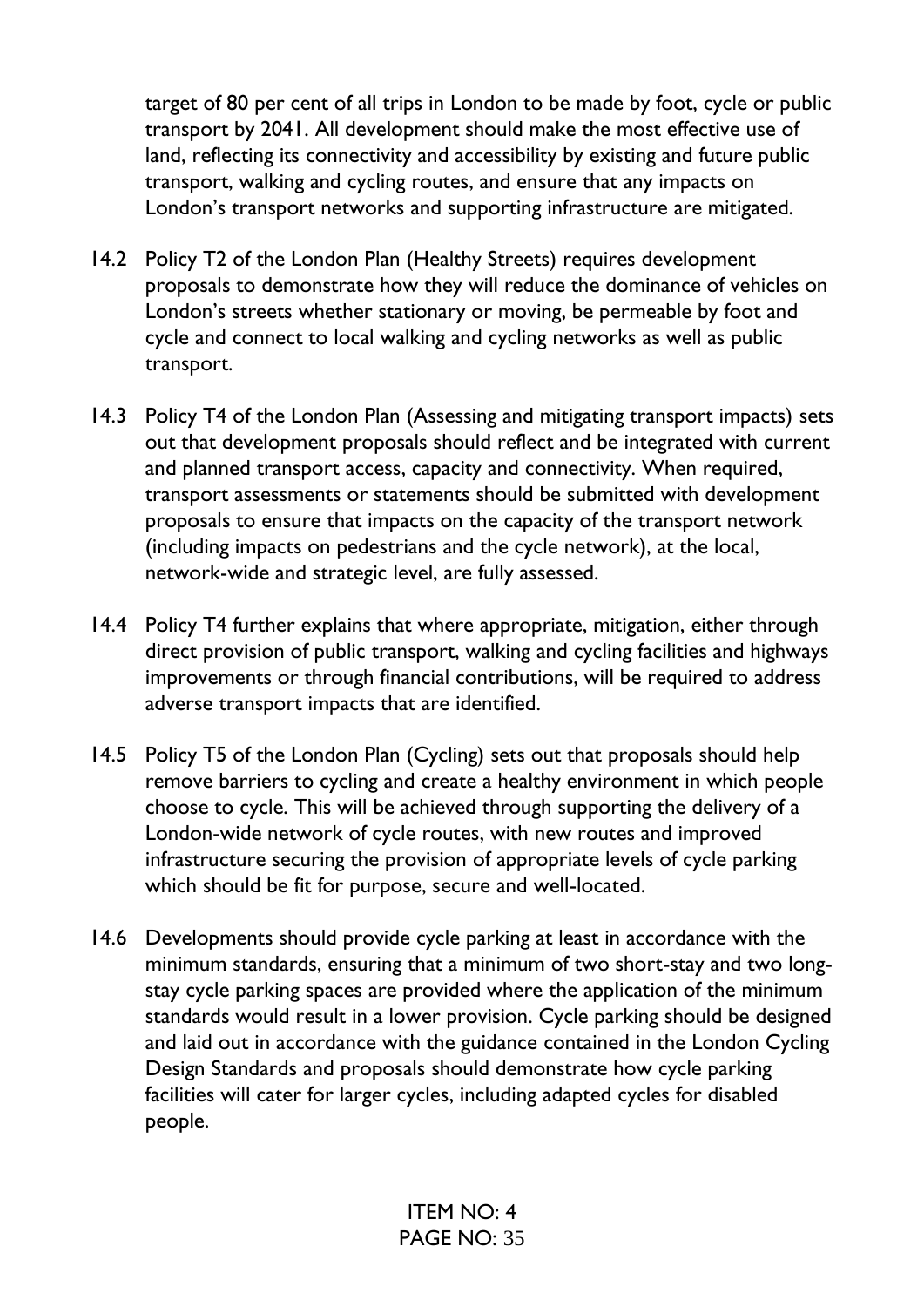- 14.7 For a hotel use, Policy T5 states that a minimum of 1 long-stay cycle space for every 20 bedrooms, and a minimum of 1 short-stay cycle space for every 50 bedrooms, will be required. As such, the proposed 123-bedroom hotel requires provision of at least 6 long-stay cycle spaces and 2 short-stay spaces.
- 14.8 Policy T6 of the London Plan (Car parking) states that car parking should be restricted in line with levels of existing and future public transport accessibility and connectivity. As such, car-free development should be the starting point for all proposals in places that are (or are planned to be) wellconnected by public transport, with developments elsewhere designed to provide the minimum necessary parking ('car-lite'). Car-free development has no general parking but should still provide disabled persons parking.
- 14.9 Policy T6.4 (Hotel and leisure uses parking) sets out that in locations of PTAL 4-6, any on-site provision should be limited to operational needs, disabled persons parking and parking required for taxis, coaches and deliveries or servicing.
- 14.10 Policy IM(c) of the Royal Greenwich Local Plan states that developments must provide the minimum level of car and cycle parking provision in accordance with the requirements of the London Plan, ensuring an appropriate level of parking is provided for people with disabilities and parking is provided for servicing, collection points and waiting areas if necessary. Policy IM(c) further states that developments in areas of high Public Transport Accessibility Levels (PTALs) and within Controlled parking Zones (CPZs) should be car free.
- 14.11 Policy IM(b) of the Royal Greenwich Local Plan requires new development to integrate with existing footpaths and cycle paths, to promote walking and cycling safety, and to have regard to the Royal Borough's Cycling Strategy.
- 14.12 The application site benefits from a Public Transport Accessibility Level (PTAL) of 4, on a scale of 0-6b, where 0 is the worst and 6b is the best. Consequently, the site is considered to have relatively good levels of public transport accessibility. Moreover, within short walking distance are several local amenities and tourist attractions, whilst Cycleway 4 is proposed to run past the site connecting Greenwich with Central London.
- 14.13 The development is proposed as being car-free, with no on-site or off-site spaces included as part of the proposal. This is considered to be acceptable in this instance, recognising that there are no opportunities to provide vehicle parking on-site, and the councils highways team have indicated that parking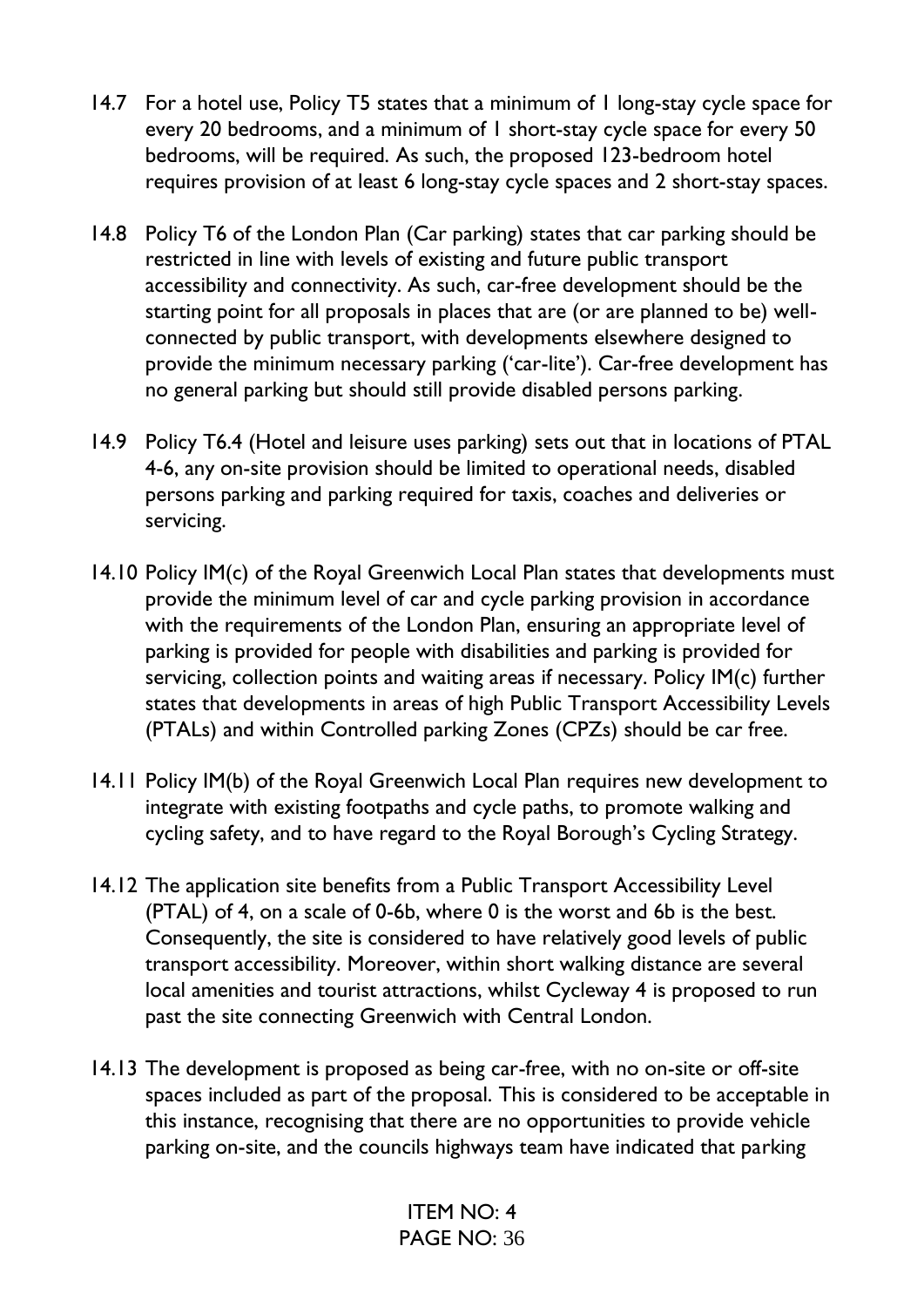stress in the area is relatively high and the loss of an existing off-street space for use by the hotel as a disabled persons bay would not be supported.

- 14.14 Cycle parking is proposed at ground floor level, accessed from the foyer and externally direct from the street, and whilst limited details have been provided of specifics, 10 spaces have been shown and there is enough room within the assigned area to accommodate and exceed the minimum cycle parking requirements. A condition will be included which requires the cycle spaces to be implemented in line with the London Cycle Design Standards, which allows for a range of cycle types to be accommodated.
- 14.15 In addition, in consultation with TfL, it is agreed that a contribution towards Cycleway 4 is necessary, noting that the proposal relies solely on active and public transport to access the site, and having regard to Policy T4 and T5 of the London Plan, which respectively seek to mitigate proposals' impacts on the highway network and support the delivery of a London-wide network of cycle routes, with new routes and improved infrastructure complementing the level of cycle parking provision.
- 14.16 Cycleway 4 connects Greenwich to Tower Bridge and provides safe and convenient routes for cyclists (as well as improving the walking environment) in both directions. Temporary works to improve Cycleway 4 and provide connections further eastwards through east Greenwich to the Angerstein Roundabout have been carried out in response to the Coronavirus pandemic, and specifically relevant to this proposal, works to Cycleway 4 would see two-way segregated cycle lanes installed on Creek Road, and this is scheduled to take place in Spring 2021. TfL have requested a contribution towards its implementation of £75,000 and this is outlined in the Heads of Terms below.
- 14.17 In addition, the hotel would be serviced via the main entrance on the crossroad of Harmony Place and Bridge Walk off Copperas Street, subject to alterations agreed through a s278 agreement, with deliveries to be offloaded on the public highway on Copperas Street and transferred to the designated hotel storage rooms via the main entrance door. Deliveries and collections to the hotel would only be allowed between 08:00 and 18:00 hours on Monday to Fridays and 08:00 and 12:00 on Saturdays, with no deliveries or collections to the hotel on Sundays or Bank Holidays. All servicing and deliveries would be pre-booked and spread evenly throughout the day at off-peak times and between normal work hours to minimise the potential for any noise and disturbance to the nearby residents and hotel guests and to avoid several delivery vehicles arriving at the same time.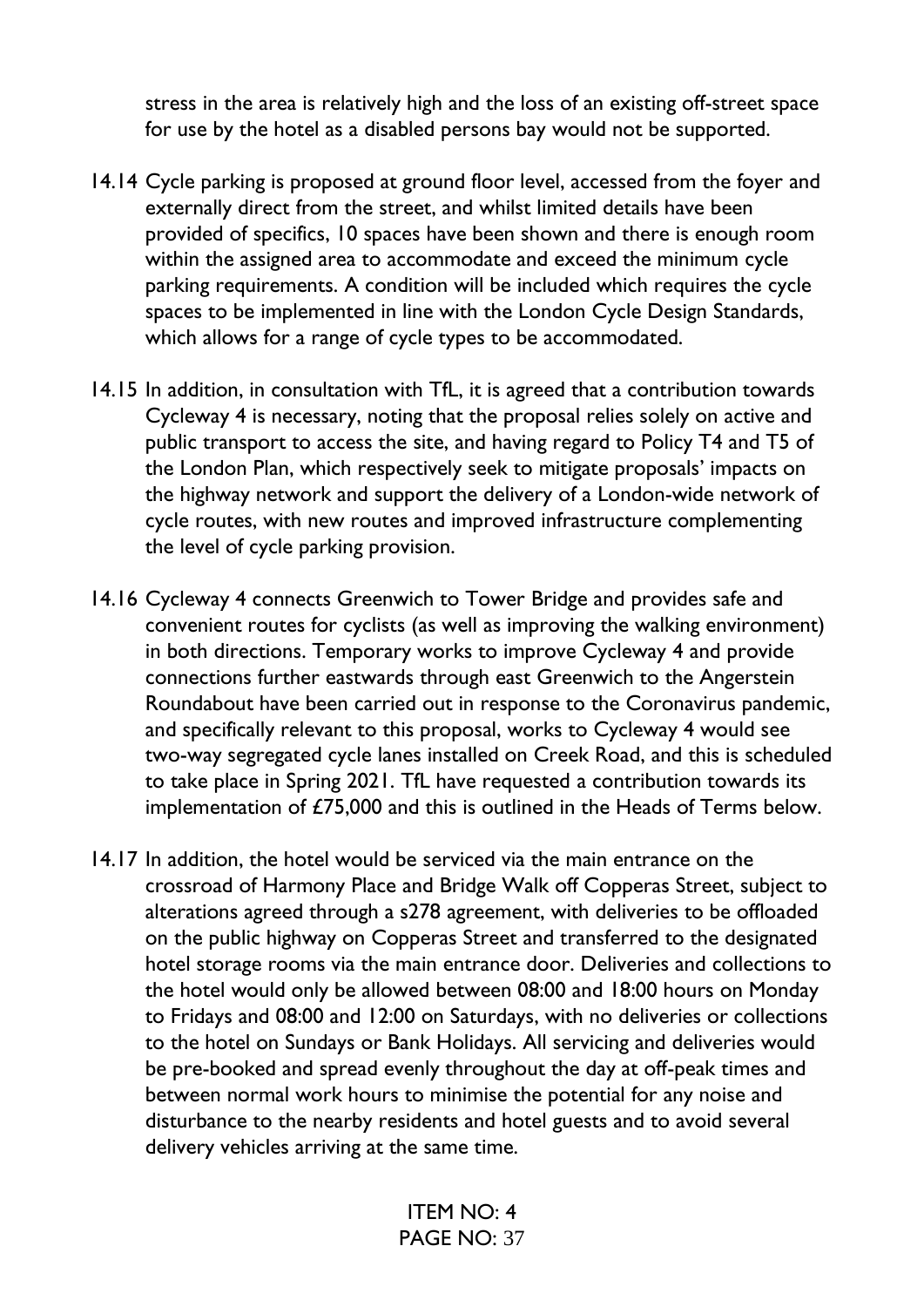- 14.18 Having regard to the large open area to the south of Cavatina Point, it is considered that deliveries and servicing could be accommodated without causing an obstruction to local residents or pedestrians. In addition, deliveries would be relatively infrequent, and owing to the consented uses for the site, some of the potential uses would likely require deliveries in some capacity.
- 14.19 As such, it is considered that the proposal is acceptable in terms of its impact on the local highway network, and subject to the contribution towards Cycleway 4 and the provision of safe, convenient and accessible cycle parking spaces, the proposal would make a positive contribution towards the local walking and cycling environment.

# 15. **Waste and Refuse Provision**

- 15.1 Policy SI 7 of the London Plan (Reducing waste and supporting the circular economy) states that developments should be designed with adequate, flexible, and easily accessible storage space and collection systems that support, as a minimum, the separate collection of dry recyclables (at least card, paper, mixed plastics, metals, glass) and food.
- 15.2 Policy DH1 of the Royal Greenwich Local Plan sets out that all developments will be expected to demonstrate on-site waste management, including evidence of waste reduction, the use of recycled materials and provide dedicated waste storage space.
- 15.3 The ground floor plan shows a waste storage area at ground floor level facing southwards towards the public square, with space for separate bins for general waste, mixed dry recyclable waste, bulky waste and clinical waste. Waste collection vehicles would collect waste via Copperas Street and hotel employees would bring the bins form the Refuse Store to the edge of Copperas Street in line with pre booked collection times. The bins would be returned to the refuse store as soon as they have been empties by the waste collection vehicle.
- 15.4 The proposed details were assessed by the council's waste services team who requested that tracked vehicle movements for refuse vehicles accessing Copperas Street can reverse to within 25 metres of the designated collection refuse location and exit copperas Street in forward gear. This was subsequently demonstrated and consequently, waste services consider the proposals to be acceptable in terms of waste storage and collection.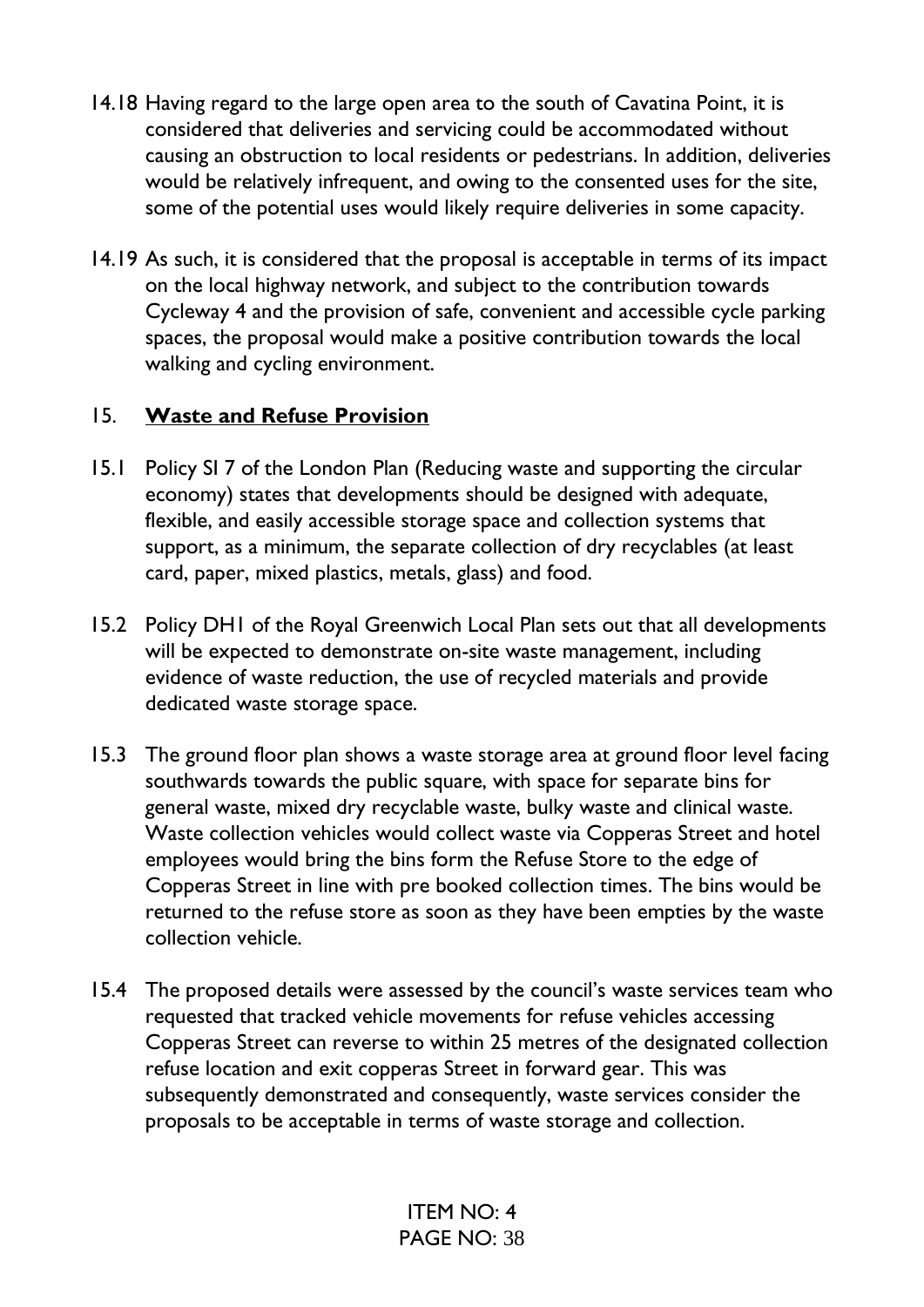# 16. **Sustainability and Energy**

- 16.1 Policy E1 of the Royal Greenwich Local Plan requires all development to reduce demand for energy through its design and incorporate renewable energy generation within the proposal. Policy DH1 of the Royal Greenwich Local Plan further sets out that non-residential buildings in should achieve a BREEAM rating of Excellent.
- 16.2 The Sustainability Statement provided as part of the planning application demonstrates the sustainability credentials for the proposed change of use from a commercial space to a 123-bedroom hotel. The statement also describes how the applicable sustainability policies and standards can be met by the proposed design, in accordance with the BREEAM 2014 Non-Domestic Refurbishment and Fit Out Assessment and a BREEAM preassessment has been also submitted.
- 16.3 Due to change of use nature of the proposal, the building has a number of limitations including no bedroom windows, no space to attenuate the surface water runoff, no external landscaped areas due to no available external space, the limited number of available windows does not allow passive cooling and natural ventilation, and the existing shell has been built to the previous standard (Part L 2016) which does not allow enough credits to be achieved under the current standards (energy Ene01 category).
- 16.4 Based on the above limitations, the design team have demonstrated through the BREEAM Pre-Assessment that a score of between 53.95% (Good) and 65.32% (Very Good) can be achieved subject to further detailed design evidence assessment.
- 16.5 Based on the above, the Statement demonstrates that the building will meet good standards of sustainable design and construction including low energy lighting both externally and internally, energy efficient white goods of 'A' rating, efficient gas heating through a communal heating network, mechanical ventilation with heat recovery (MVHR), monitoring procedures to report progress against the sustainability targets, energy sub-meters, energy efficient lifts, energy efficient cold storage refrigeration equipment, environmentally friendly and responsibly sourced materials where possible using the BRE's Green Guide to Specification targeting rating of A/A+ and insulation materials with Global Warming Potential of less than 5 and post occupancy evaluation.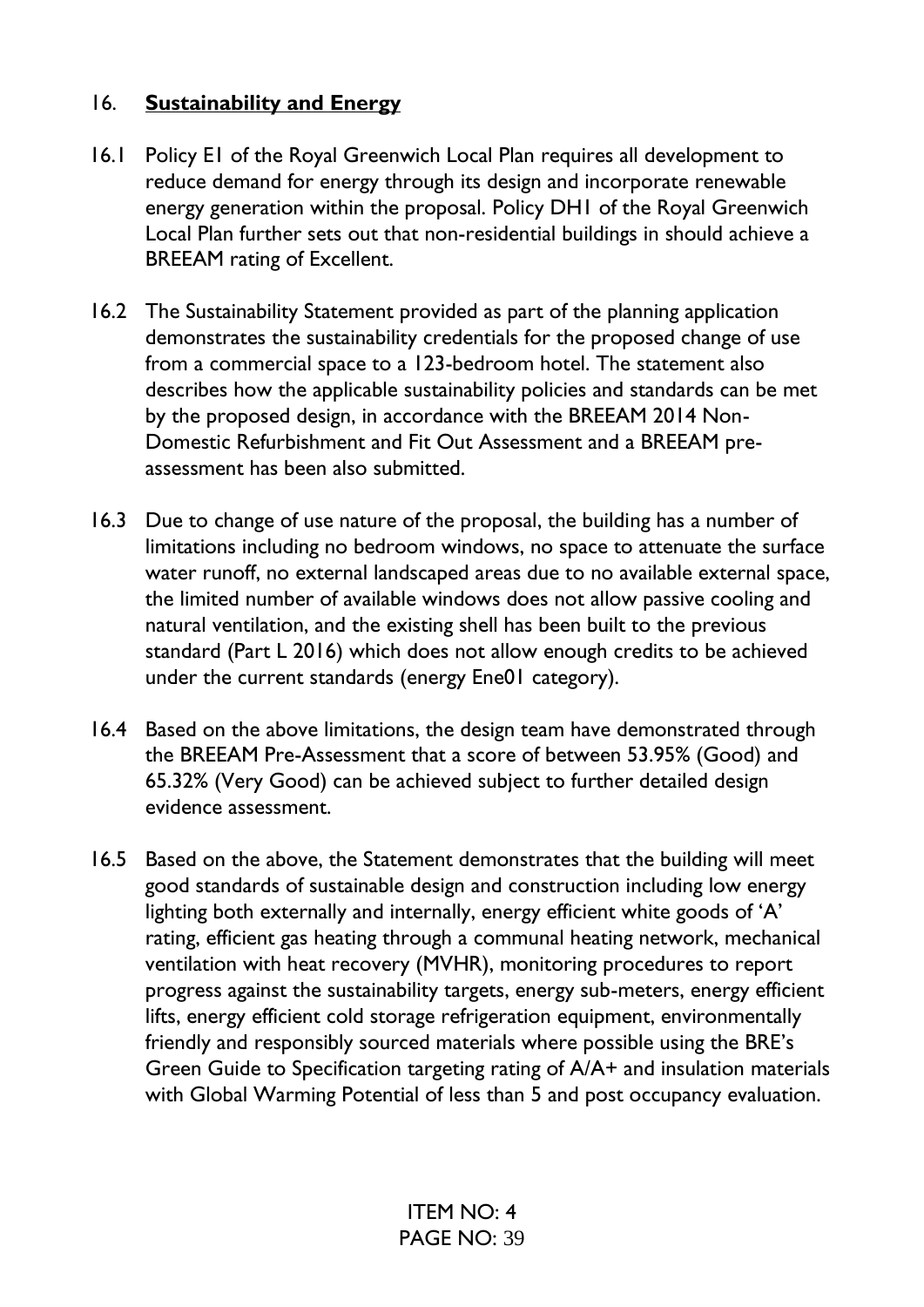- 16.6 Water efficient devices are proposed to reduce the internal water consumption to 40% less than the baseline and water meters on the main water supply and a water leak detection system will also be provided.
- 16.7 However, a number of potential credits, including renewable/ low carbon technologies, thermal comfort modelling, security of the building, transport accessibility index, proximity to amenities, and a SUDS strategy are outlined as open for investigation during the detailed design process.
- 16.8 Whilst the constraints of the site and the change of use nature of the application impose some constraints on the site which mean achieving the target BREEAM score are difficult, Policy DH1 of the Local Plan makes clear that the target BREEAM score is 'Excellent' for all developments. In some instances, where site constraints make this impossible, and this has been satisfactorily demonstrated to be either unfeasible or unviable, or other material considerations outweigh this policy conflict, a lower target score can be agreed.
- 16.9 In this instance, whilst it may ultimately prove unviable, it is considered that a target of Excellent is appropriate and the proposal should further demonstrate how additional BREEAM credits can be gained. If an 'Excellent' rating demonstrably cannot be achieved, then the scheme must demonstrate that 'Very Good' can and will be achieved. A condition has been included which requires the proposal to target a BREEAM rating of 'Excellent' and to demonstrate compliance prior to occupation.

# 17. **Flood Risk**

- 17.1 Chapter 14 of the NPPF outlines that the planning system should support the transition to a low carbon future in a changing climate, taking full account of flood risk and coastal change. In this regard, it should help to shape places in ways that contribute to radical reductions in greenhouse gas emissions, minimise vulnerability and improve resilience, encourage the reuse of existing resources, including the conversion of existing buildings and support renewable and low carbon energy and associated infrastructure.
- 17.2 New development should be planned for in ways that avoid increased vulnerability to the range of impacts arising from climate change, and when new development is brought forward in areas which are vulnerable, care should be taken to ensure that risks can be managed through suitable adaptation measures, including through the planning of green infrastructure.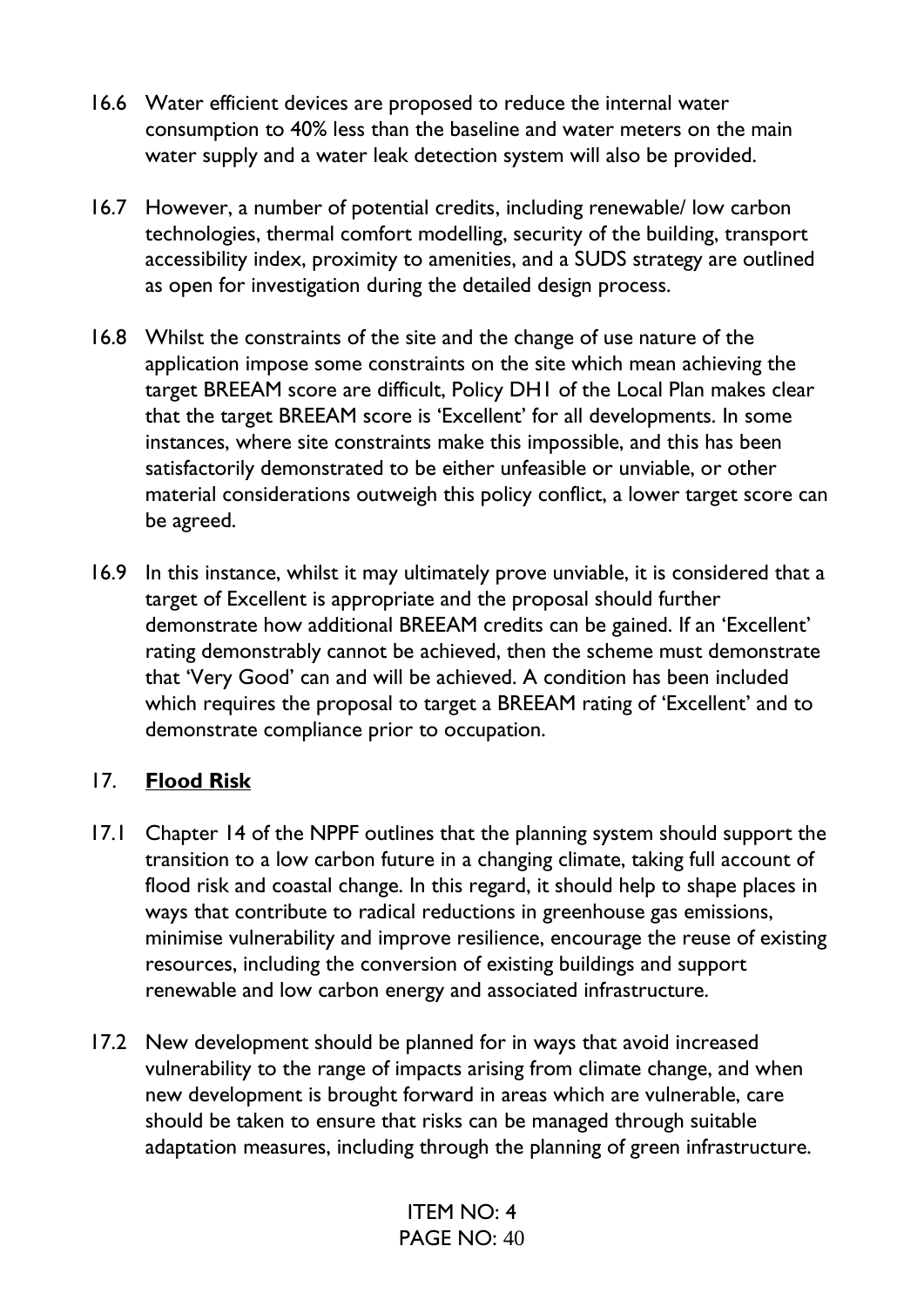- 17.3 National Planning Practice Guidance (NPPG) sets out that changes of use may still increase flood risk if the vulnerability classification of the development gets more severe. In this instance, the proposed use is classified as 'more vulnerable', which broadly encompasses residential settings and places with overnight accommodation, whereas most of the consented uses (shops; financial, professional and other services; restaurants, cafes and hot food takeaways; offices) are classified as 'less vulnerable'. Some consented D1 uses could potentially be classified as 'more vulnerable' however no consented use would allow for ground floor sleeping accommodation and it is considered that the proposal would represent an increase in flood risk classification.
- 17.4 Policy SI 12 of the London Plan (Flood risk management) states that current and expected flood risk from all sources across London should be managed in a sustainable and cost-effective way in collaboration with the Environment Agency, the Lead Local Flood Authorities, developers and infrastructure providers. In addition, development proposals should ensure that flood risk is minimised and mitigated, and that residual risk is addressed.
- 17.5 In addition, Policy E2 of the Royal Greenwich Local Plan requires that developments be safe in terms of layout, form, floor levels, access, egress and refuge, and that the consequences and probability of flooding be reduced wherever possible, without increasing the risk of flooding elsewhere.
- 17.6 The application site lies within Flood Zone 3 (benefitting from flood defences) and as such, is considered at high risk in the event of a flood event which breaches the Thames' tidal defences, and the proposed use is considered to be more vulnerable to a flood event (as it includes sleeping accommodation). As such, in consultation with the Environment Agency (EA), it has been agreed that sleeping accommodation below 5.58m Above Ordnance Datum (AOD) (sea level) will not be allowed unless fully passive flood resilience measures can be put in place, however this is not feasible given the constraints of the site and the change-of-use nature of the application.
- 17.7 Noting that the internal works to facilitate the change of use have been largely completed, a condition which requires the ground floor level of all sleeping accommodation to be raised to a minimum of 5.58m AOD prior to the first use of the ground floor has been agreed between the applicants, the local planning authority and the EA as an acceptable solution which would allow permission to be granted and allow parts of the site at low risk to commence operation.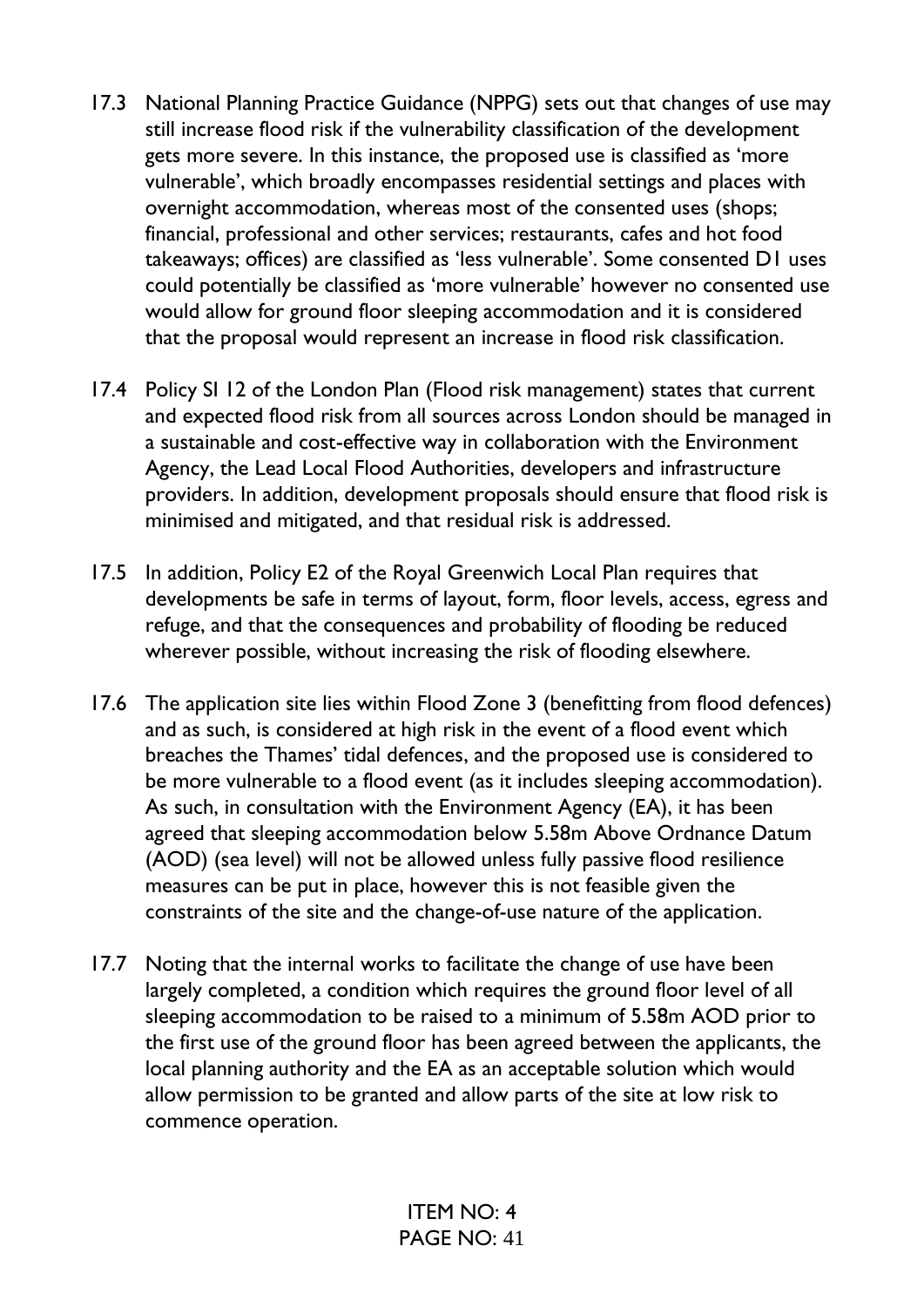17.8 As such, subject to the inclusion of a condition requiring the ground floor level to be raised, the proposal is considered to be consistent with the objectives of the NPPF and PPG insofar as it relates to flood risk and would comply with Policy SI 12 of the London Plan and Policy E2 of the Royal Greenwich Local Plan.

# 18. **Legal Agreement**

- 18.1 Policy IM1 of the Royal Greenwich Local Plan sets out that all qualifying developments will provide for the infrastructure, facilities, amenities and programmes that are considered necessary to support and serve the development and offset any harm.
- 18.2 The development of this site will require a legal agreement, and the following Heads of Terms have been agreed between the Royal Borough of Greenwich and the applicant:
	- Transport
		- £75, 000 contribution towards the implementation of Cycleway 4, which includes the provision of two-way segregated cycle lanes installed on Creek Road, as part of the cycle route connecting Greenwich to Tower Bridge.
		- To provide a Travel Plan for approval prior to occupation, and at years 1, 3 and 5 post occupation, and to pay a monitoring fee for the Travel Plan's review.
		- To enter into a section 278 agreement to carry out works onsite and surrounding highways including agreeing the details of crossovers or street works.
	- Education and Employment Training
		- A commitment to utilise GLLaB for the employment of workers during construction as much as is reasonably practical.
	- Other Obligations
		- All financial contributions shall be increased by an amount equivalent to the relevant index from the date of the legal agreement until the date that the sum becomes payable.
		- Payment of legal costs
		- Payment of s106 monitoring fees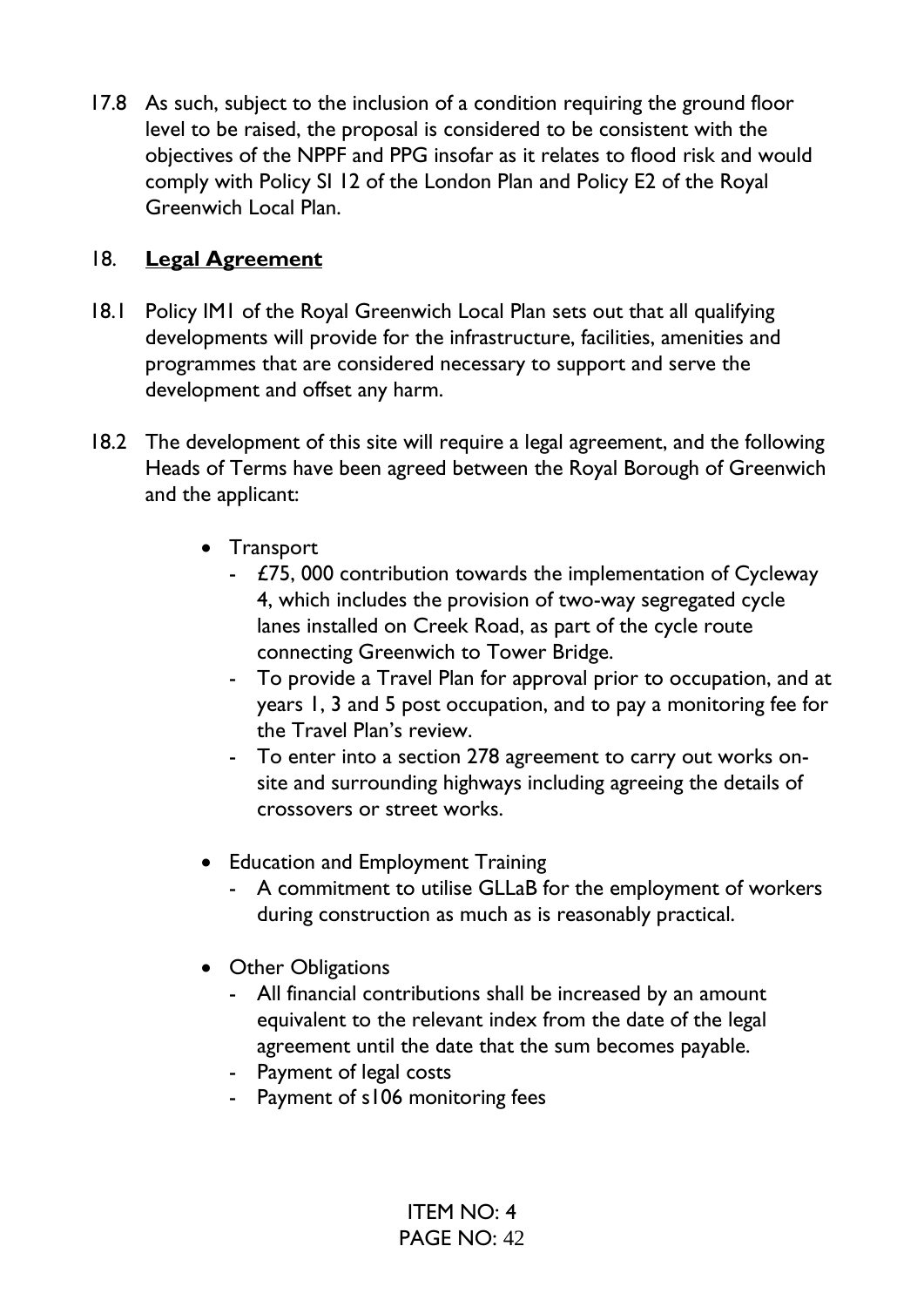# 19. **Public Sector Equality Duty (PSED) and Human Rights**

- 19.1 Under the Equalities Act 2010, the council must have due regard to the need to eliminate discrimination, harassment or victimisation of persons by reason of age, disability, pregnancy, race, religion, sex and sexual orientation. This planning application has been processed and assessed with due regard to the PSED. The application proposals are not considered to conflict with the Duty.
- 19.2 The application has also been considered in the light of the Human Rights Act 1998 and it is considered that the analysis of the issues in this case, as set out in this report and recommendation below, is compatible with the Act.

# 20. **Conclusion**

- 20.1 The proposed development is considered to be acceptable in principle and would make good use of an existing brownfield site, and would contribute to both the tourism economy and the local economy through the creation of some jobs on-site, and through the indirect benefits of increased visitor accommodation for tourists. In addition, the proposal is considered to have passed the sequential test outlined in the NPPF and is a suitable edge-ofcentre location for a hotel.
- 20.2 The prosed amendments to the external façade are considered to be appropriate for the context, providing some level of interest whilst also providing an appropriate buffer between the hotel use and the street. The proposal is considered acceptable in terms of its impact on neighbours, with no significant increase in noise or disturbance likely at nearby residential properties as a result of the proposed use.
- 20.3 As such, based on the above, it is considered that the proposal is acceptable, and is recommended for approval.

**Background Papers:** The London Plan (2021), Royal Greenwich Local Plan: Core Strategy with Detailed Policies (2014), Planning Obligations (s106) Guidance SPD (2015), The National Planning Policy Framework (NPPF) (2019), The National Planning Practice Guidance (NPPG), The Human Rights Act (1998), The Equalities Act (2010).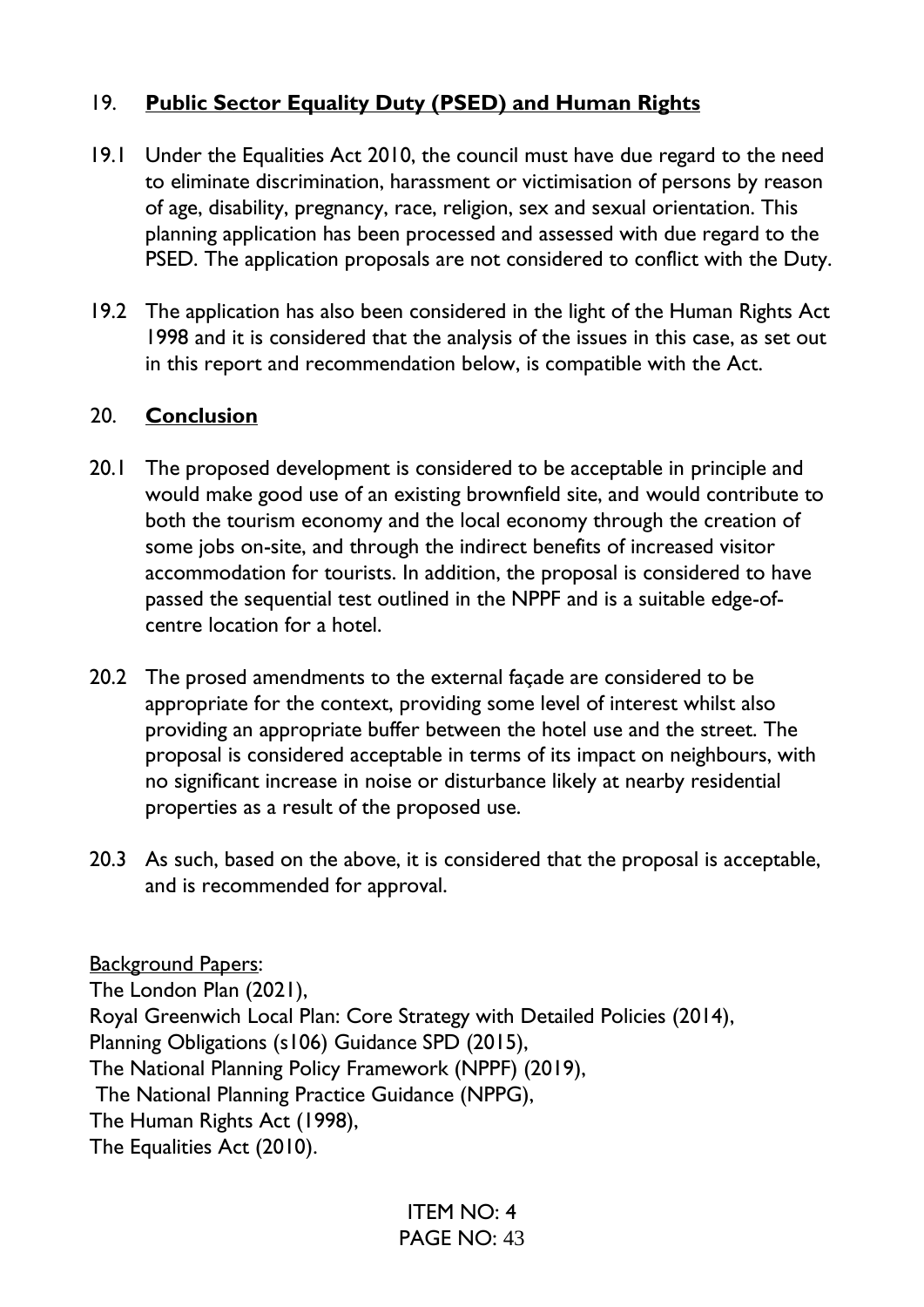| <b>Report Author:</b><br>Tel No.: | Andrew Thornley, Senior Planning Officer<br>020 8921 5698              |
|-----------------------------------|------------------------------------------------------------------------|
| Email:                            | Andrew.Thornley@royalgreenwich.gov.uk                                  |
| Reporting to:                     | Victoria Geoghegan (Assistant Director Planning & Building<br>Control) |
| Tel No:                           | 020 8921 4296                                                          |
| Email:                            | Victoria.Geoghegan@royalgreenwich.gov.uk                               |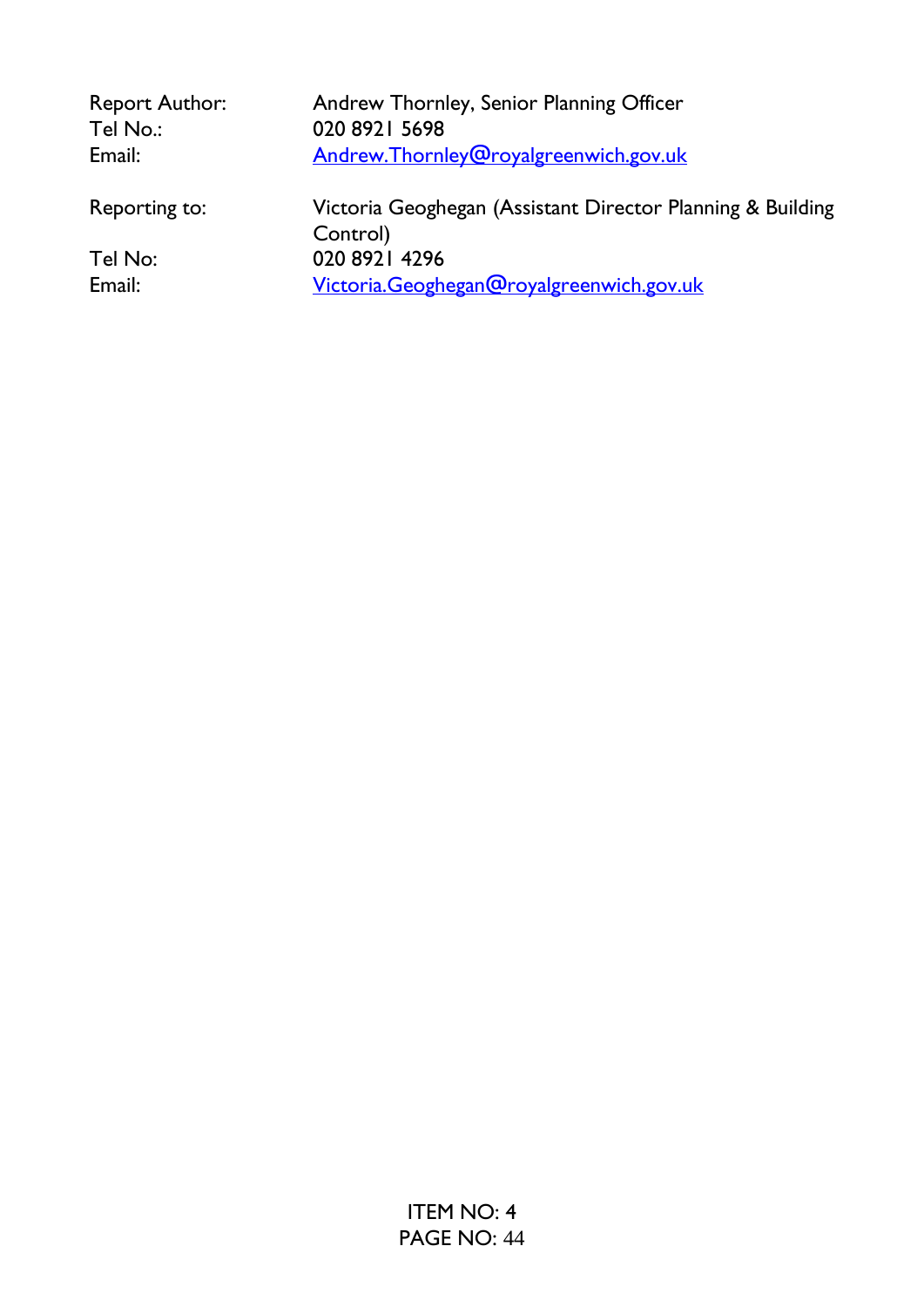# **Appendix 1 - Drawing numbers**

The following drawings have been submitted by the applicant in support of application reference 19/0939/F:

Drawing Nos. CAV-0011 (Rev. C0), CAV-0101-GF (Rev. C0), CAV-0102-01 (Rev. C0), CAV-0103-02 (Rev. C0)*,* CAV-1101-GF (Rev. C12), CAV-1102-01 (Rev. C5), CAV-1103-02 (Rev. C5), 8665-M-0303 (Rev. T1), CAV-0171, CAV-0172, CAV-0173, CAV-0151, 2000 (Rev. P01), 2001 (Rev. P01), 2002 (Rev. P01), 2003 (Rev. P01), 20013-001.

In addition, the following documents have been submitted by the applicant in support of application reference 19/0939/F:

Planning Statement (including Sequential Test), Quality and Environmental Policy (1<sup>st</sup> February 2020), Plant Noise Impact Assessment (16<sup>th</sup> March 2020), Technical Advice Note - Addendum to Noise Impact Assessment (24<sup>th</sup> June 2020), Sustainability Statement (16<sup>th</sup> March 2020), MY Construction Site Waste Management Plan (1<sup>st</sup> April 2019), Construction Management Plan, Daikin Installation and Operation Manual - VRV IV+ heat recovery, Servicing Management Plan (February 2020), Cavatina Point Hotel – Above Drainage Calculations (Rev. B) (09.01.20), Flood Risk Assessment and Drainage Strategy (February 2020), Transport Assessment (February 2020), Travel Plan (February 2020), Design and Access Statement (February 2020), Cover Letter (18th March 2020).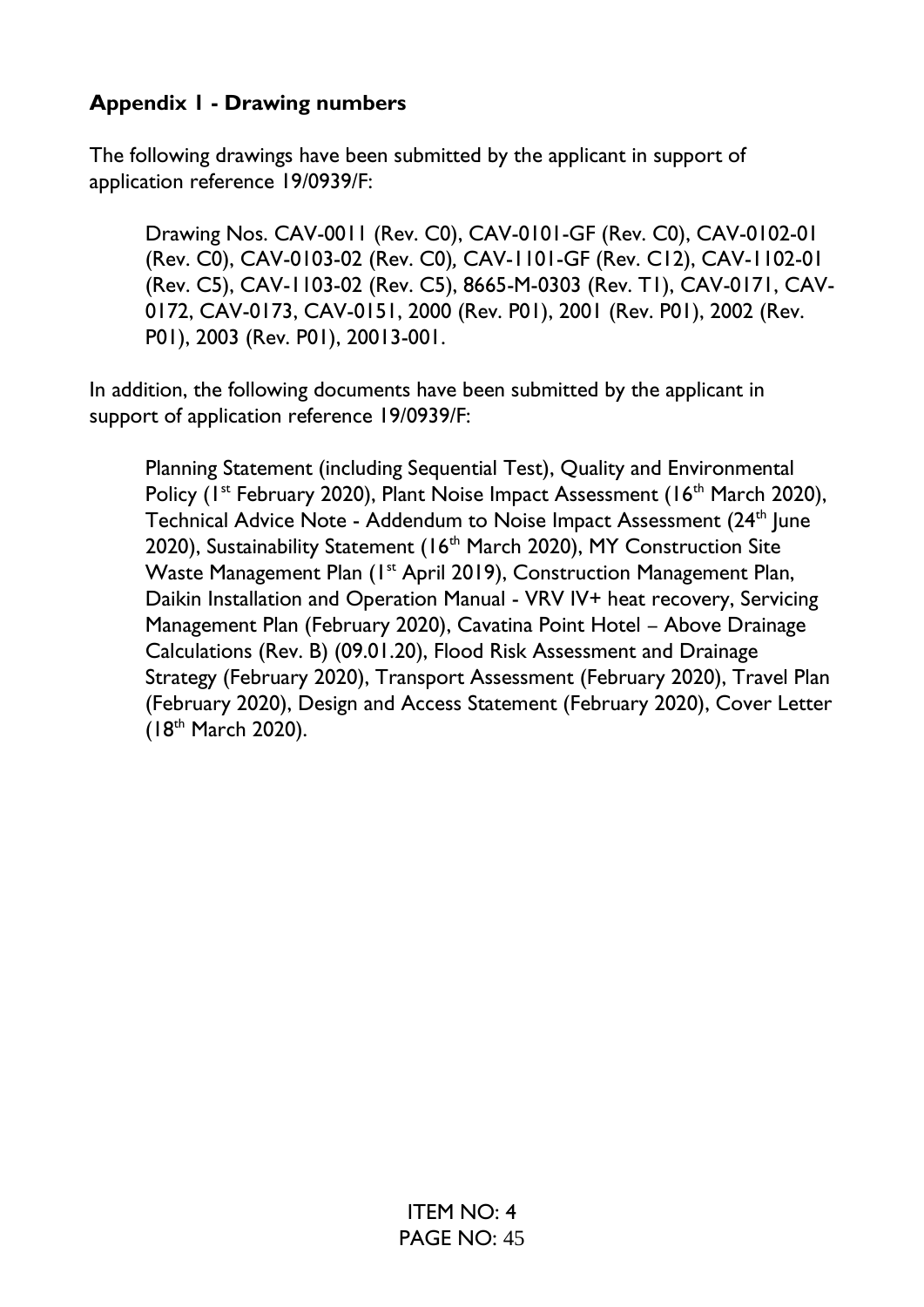# **Appendix 2 – Conditions and Informatives for Application Reference 20/0951/F:**

# **1. Time Limit**

The development to which this permission relates must be begun not later than the expiration of three (3) years beginning with the date on which the permission is granted.

**Reason:** As required by Section 91 of the Town and Country Planning Act 1990.

# **2. Approved Drawings**

The development shall be carried out strictly in accordance with the application plans, drawings and documents hereby approved and as detailed below:

Drawing Nos. CAV-0011 (Rev. C0), CAV-0101-GF (Rev. C0), CAV-0102-01 (Rev. C0), CAV-0103-02 (Rev. C0)*,* CAV-1101-GF (Rev. C12), CAV-1102-01 (Rev. C5), CAV-1103-02 (Rev. C5), 8665-M-0303 (Rev. T1), CAV-0171, CAV-0172, CAV-0173, CAV-0151, 2000 (Rev. P01), 2001 (Rev. P01), 2002 (Rev. P01), 2003 (Rev. P01).

Planning Statement (including Sequential Test), Quality and Environmental Policy (1st February 2020), Plant Noise Impact Assessment (16th March 2020), Technical Advice Note - Addendum to Noise Impact Assessment (24<sup>th</sup> June 2020), Sustainability Statement (16<sup>th</sup> March 2020), MY Construction Site Waste Management Plan (1<sup>st</sup> April 2019), Construction Management Plan, Daikin Installation and Operation Manual - VRV IV+ heat recovery, Servicing Management Plan (February 2020), Cavatina Point Hotel – Above Drainage Calculations (Rev. B) (09.01.20), Flood Risk Assessment and Drainage Strategy (February 2020), Transport Assessment (February 2020), Travel Plan (February 2020), Design and Access Statement (February 2020), Cover Letter (18<sup>th</sup> March 2020).

**Reason:** For the avoidance of doubt and in the interests of proper planning.

# **3. BREEAM**

The new non-residential space shall be registered with Building Research Establishment (BRE), achieve an overall minimum BREEAM Very Good rating (high very good rating <70%) and make reasonable endeavours to achieve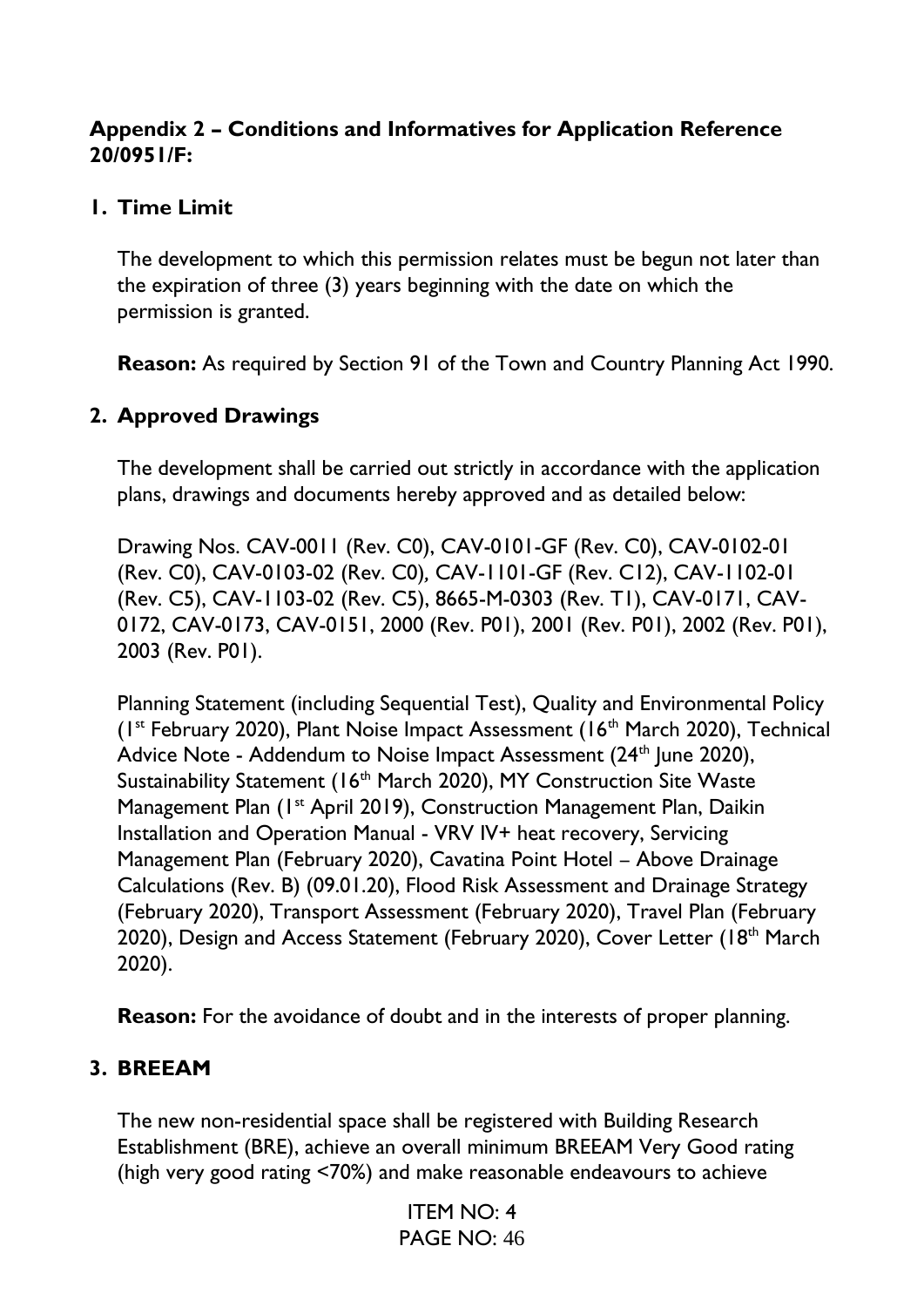Excellent (based on the latest related BREEAM Technical guidance for Non-Domestic Refurbishment and Fit Out Assessment or subsequent BREEAM version). If it is not possible to achieve the a Very Good rating, this must be demonstrated to the council's satisfaction and shown to be unfeasible.

- a) Interim BREEAM (or subsequent scheme) Assessment, copy of the summary score sheets and related Design Certificates all verified by the BRE shall be submitted to and approved in writing by the Local Planning Authority within three months of the completion of the new nonresidential building.
- b) Post Construction BREEAM (or subsequent scheme) Stage Assessment, copy of the summary score sheets and related Certification all verified by the BRE shall be submitted to the Local Planning Authority for written approval confirming the BREEAM standard and measures have been implemented within three months from the date of first use of the new non-residential building.

Following any approval of a 'Post Construction Stage' assessment and certificate of the non-residential building, the approved measures and technologies to achieve the BREEAM (high) Very Good or higher standard shall be retained in working order for the lifetime of the development.

**Reason:** In the interest of addressing climate change and securing sustainable development in accordance with policies: D3, SI 1, SI 2, SI 3, SI 4, SI 7, SI 12 and SI 13 of the London Plan (2021) and policies DH1 and E1 of the Royal Greenwich Local Plan: Core Strategy with Detailed Policies (July 2014).

# **4. Water Efficiency**

- (a) Prior to the first use of the development hereby approved, water efficiency calculations, prepared by a suitably qualified assessor, shall be submitted to and approved in writing by the local planning authority to demonstrate that the detailed design of the non-residential building is designed to meet BREEAM Excellent standard for the 'Wat 01' BREEAM water category.
- (b) Prior to first use of the hotel, evidence that the approved non-residential spaces have incorporated water saving and monitoring measures that will prevent the undue consumption of water in line with part (a) shall be submitted to the Local Planning Authority for written approval.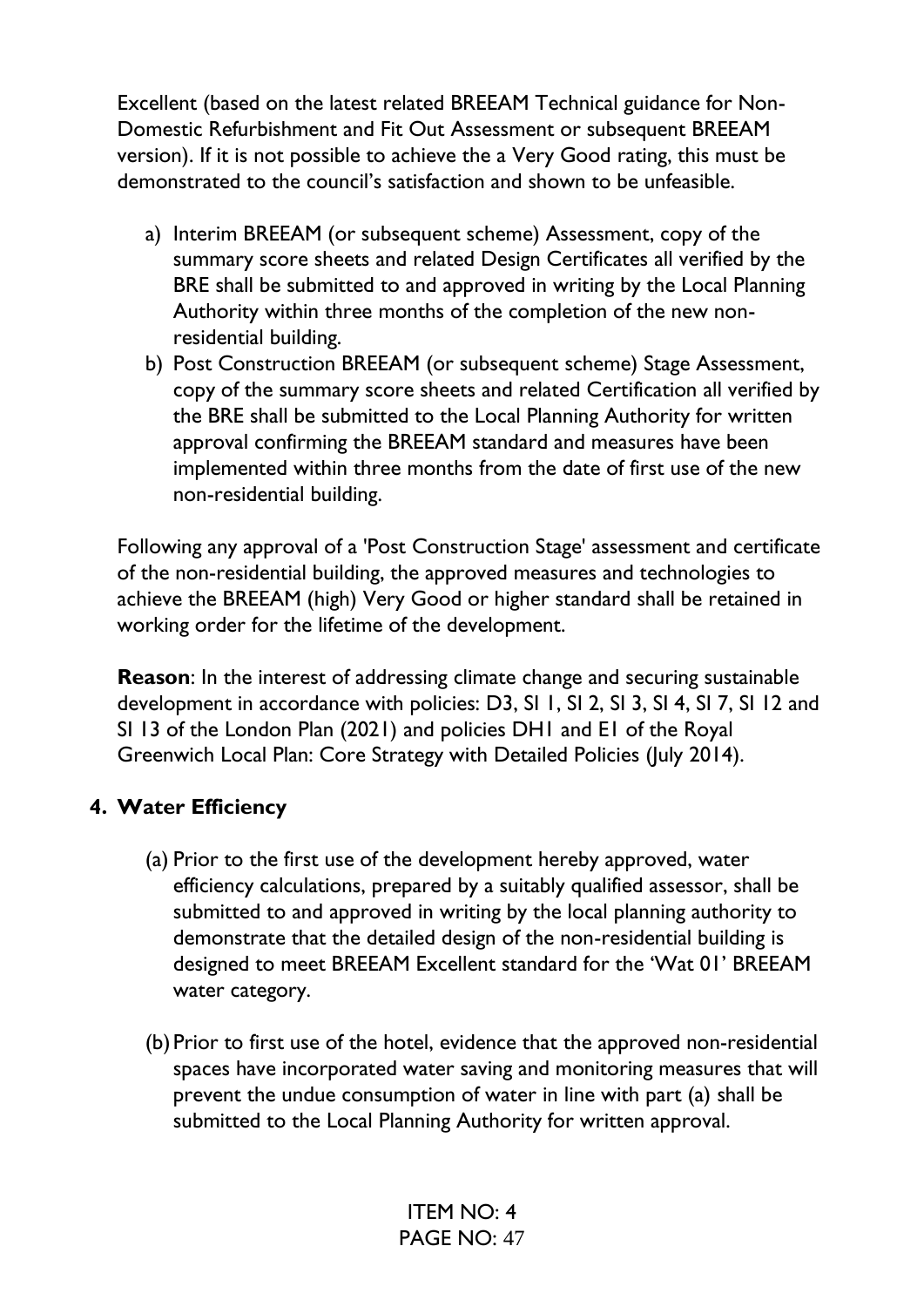Reason: To ensure the sustainable use of water, in accordance with Policy SI 5 of London Plan (2021).

# **5. Fire Strategy**

The development hereby approved shall be carried out in accordance with the details provided in the Concept Fire Strategy Report – Issue 03 (December 2019), and any measures to ensure compliance shall be installed prior to the first use of the building as a hotel, including, but not limited to:

- (a) fire alarm and emergency lighting are to comply with the latest versions of BS5839 and BS5266 (Pt1)
- (b)All final exit doors and doors leading to them are to be easily and immediately operable by persons on their way out without the use of a key at all times the premises are occupied.
- (c) All escape routes are to lead to a place of ultimate safety, be adequately lit and maintained free of obstructions and trip hazards.
- (d)The fire risk assessment is to be reviewed prior, during and upon completion of the works.
- (e) The fire strategy, together with details of the means of escape shall be provided to all guests on arrival.

**Reason:** In the interests of fire safety and in accordance with Policy D12 of the London Plan (2021).

# **6. Green Wall**

- a) Prior to commencement of the development hereby approved, detailed specifications of the biodiversity green/living walls shall be submitted to and approved in writing by the Local Planning. The biodiversity green/living shall include the following details:
	- i. type of green/living wall which should be of modular natural soil system;
	- ii. biodiversity based with extensive substrate base (depth 80- 150mm);
	- iii. an appropriate planting mix to promote biodiversity including but not limited to thymus vulgaris, galanthus nivalis, pachysandra, hebe salicifolia, hyssopus officinalis. Native species shall be prioritised; and
	- iv. an appropriate irrigation system for the green walls;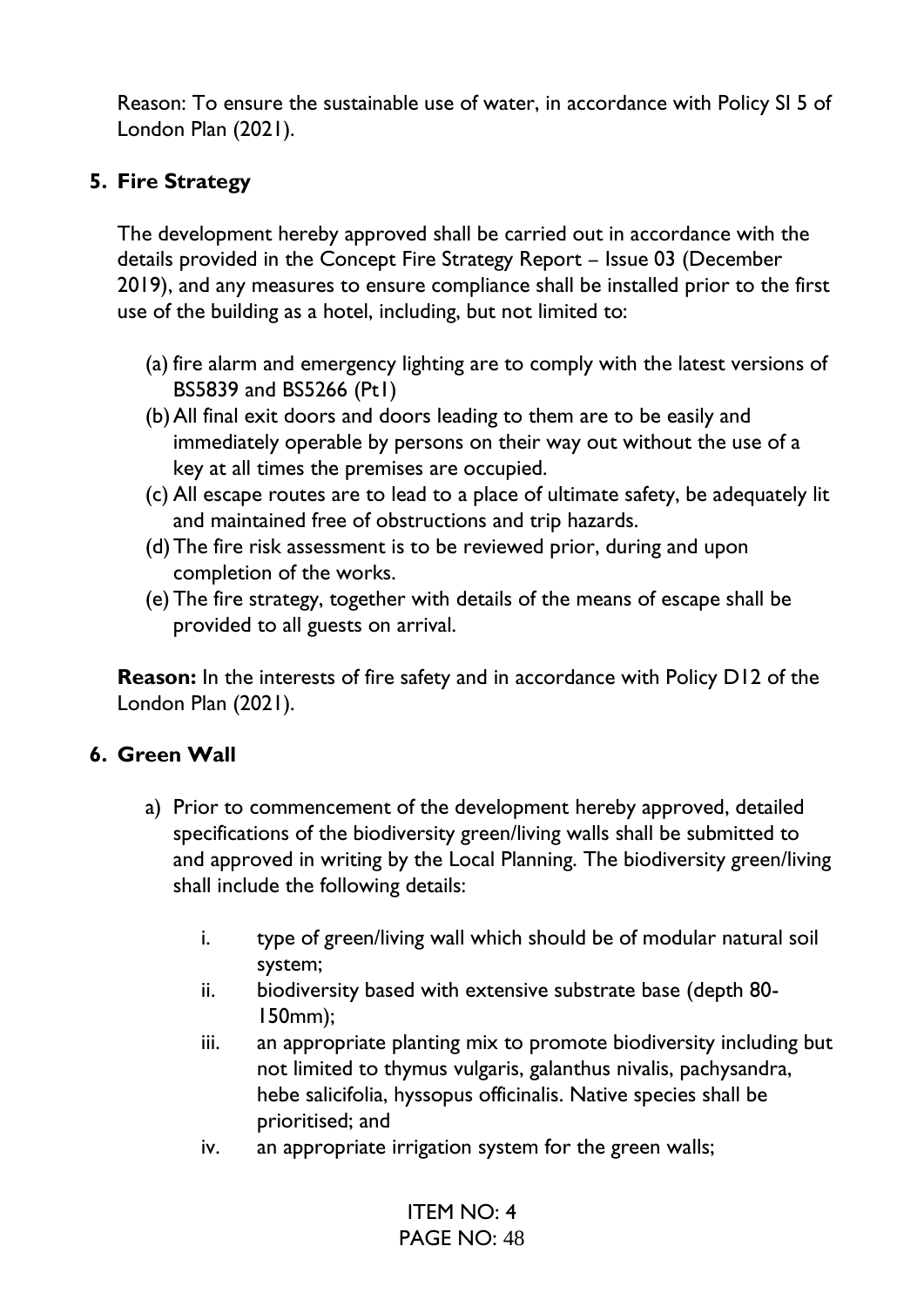- v. an appropriate short and long term management and maintenance regime.
- b) Prior to the first use of the development hereby approved, evidence that the green/living walls have been implemented in line with Part A shall be submitted to and approved by the Local Planning Authority.

The approved biodiversity green/living walls shall be permanently retained and maintained thereafter.

**Reason:** To ensure the development provides the maximum possible provision towards creation of habitats and valuable areas for biodiversity, provide insulation, reduce floor risk and improve the aesthetic value of the development as well as resident's well-being and comply with London Plan (2021) policies G1 (Green Infrastructure), G5 (Urban Greening), SI13 (Sustainable Drainage) and G6 (Biodiversity and Access to Nature) and policies OS4 (Biodiversity), DH1 (Design) and E(f) Living Roofs and Walls of the Royal Greenwich Core Strategy and Detailed Policies 2014.

# **7. Raising of Floor Levels**

No bedrooms at ground floor shall be occupied until the finished floor levels for these rooms have been raised to at least 5.68m AOD. Prior to the use of the ground floor bedrooms, an updated 'Proposed Section Plan' showing the revised finished floor levels, and photographic evidence of compliance with the revised section plan, shall be submitted to and approved in writing by the LPA, in conjunction with the Environment Agency.

**Reason:** To ensure risk to human life is minimised in the event of a flood event, in accordance with Policy SI 12 of the London Plan (2021) and Policy E2 of the Royal Greenwich Local Plan: Core Strategy with Detailed Policies (2014).

#### **8. Amplified Music/Sound**

No music, amplified sound system or other form of loud noise (such as singing or chanting) shall be used or generated which is audible outside the premises or within adjoining buildings**.**

**Reason:** To safeguard the amenities of the adjoining premises and the area generally and to comply with policies DH(b) and E(a) of the Royal Greenwich Local Plan: Core Strategy with Detailed Policies (2014).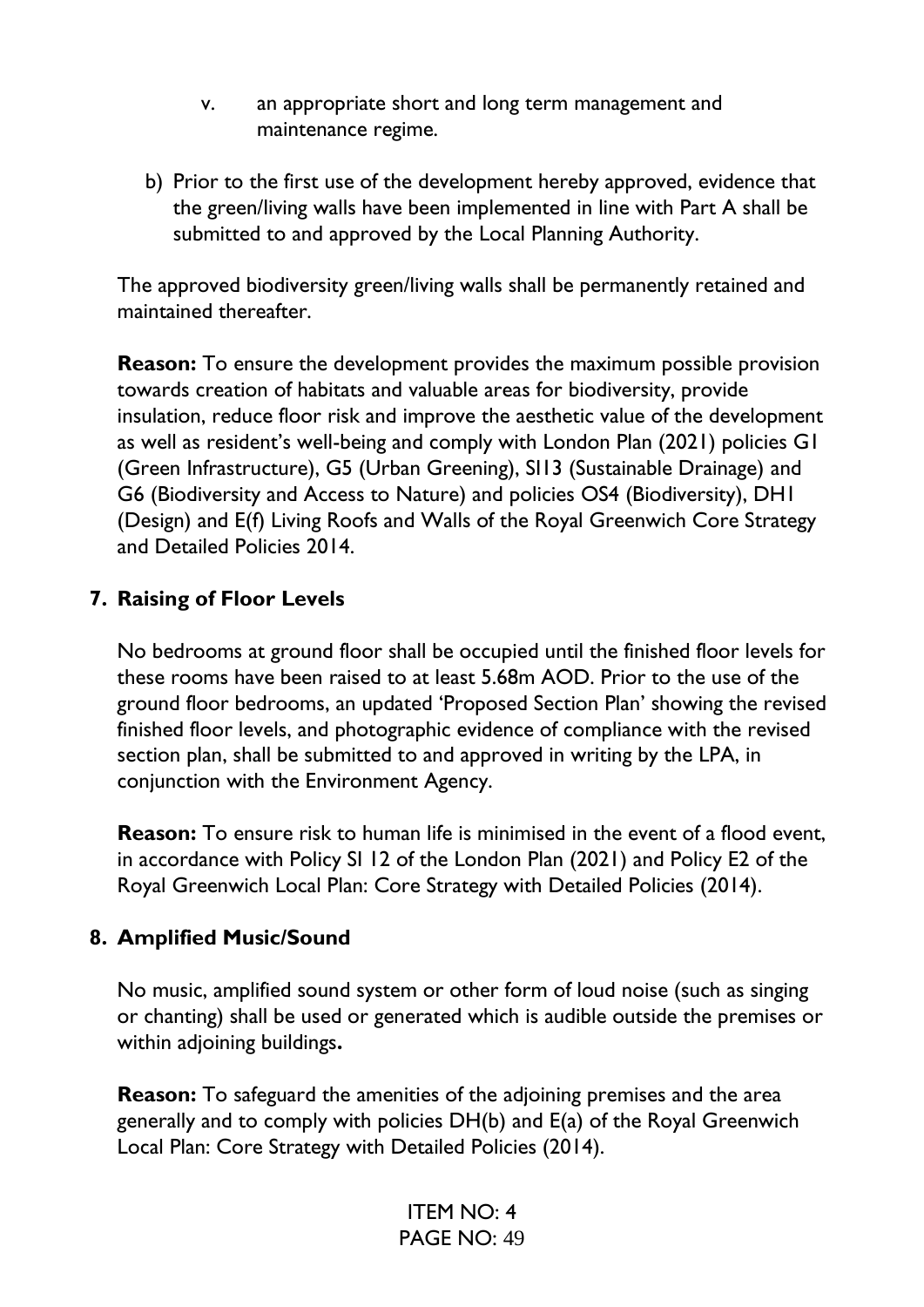# **9. 90 Day Occupation Limit**

No part of the hotel hereby approved shall be used as permanent residential accommodation, and guests are not permitted to stay beyond 90 days in a calendar year.

**Reason:** To enable the Council to have control of any future development on the site as uncontrolled uses could potentially cause harm to the amenity of neighbouring occupiers, users of the hotel, the public highway and local parking provision in accordance with Policy DH1, DH(b), IM(a) and IM(c) of the Royal Greenwich Local Plan (2014).

# **10. Delivery and Servicing**

Deliveries and servicing for the hotel use hereby approved shall be carried out in accordance with the measures set out in the Servicing Management Plan (February 2020).

**Reason:** To ensure that trips to and from the hotel associated with its operational use are minimised and carefully managed so as not to have a significant adverse impact on the surrounding highway network, in accordance with Policy T7 of the London Plan (2021).

# **11. Refuse and Recycling**

The bin storage areas shown on Drawing No. CAV-1101-GF C 11 (Rev. C12) shall be installed and made available for use prior to the first occupation of any part of the development hereby approved, and the approved layout shall be permanently retained thereafter. In addition, refuse collection shall be carried out in accordance with the details set out in Servicing Management Plan (February 2020).

**Reason:** To ensure that adequate arrangements are made for the storage and collection of refuse and recycling materials from all parts of this development in a manner that does not adversely affect the amenities of adjoining properties, in accordance with Policies SI 7 of the London Plan (2021) and Policy DH1 of the Royal Greenwich Local Plan: Core Strategy with Detailed Policies (2014).

# **12. Cycle Parking**

The cycle storage areas shown on Drawing No. CAV-1101-GF C 11 (Rev. C12), including a minimum of 2 short-stay spaces and 6 long-stay spaces, shall be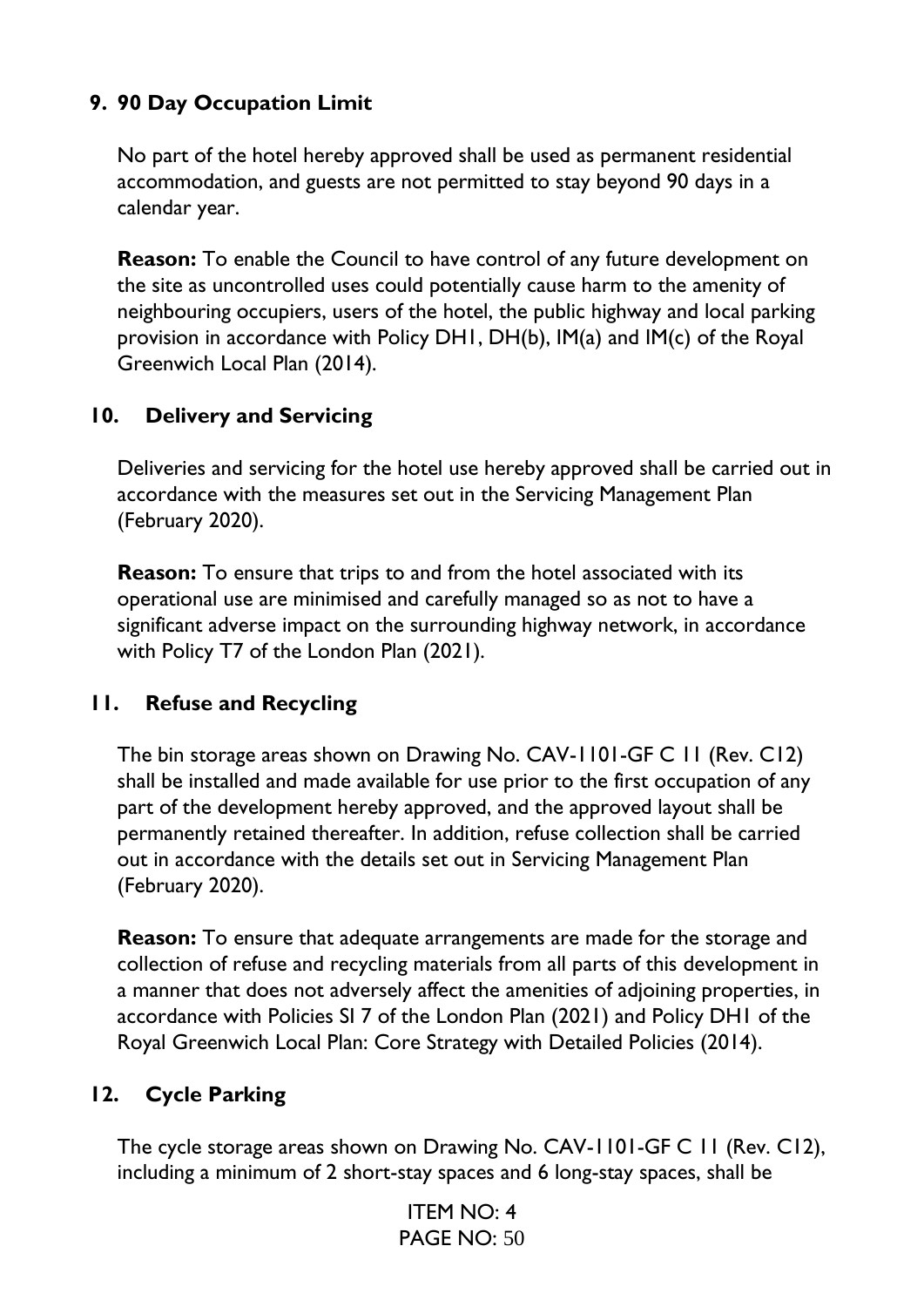installed and made available for use prior to the first occupation of any part of the development hereby approved, and the approved layout shall be permanently retained thereafter. Cycle spaces shall be designed and laid out in accordance with the guidance contained in the London Cycling Design Standards and shall cater for larger cycles, including adapted cycles for disabled people.

**Reason:** To ensure that adequate arrangements are made for cycle parking in accordance with Policy T5 of the London Plan (2021).

# **13. Noise Mitigation**

Prior to the first use of the hotel, the rooftop mechanical plant will be installed within compounds having minimum 3m high sides of imperforate construction, minimum  $8$ kg/m<sup>2</sup> superficial density and plant items will be installed not more than 2m from the sides of the compound to maximise acoustic screening effects in accordance with the Technical Advice Note - Addendum to Noise Impact Assessment (dated 24<sup>th</sup> June 2020). In addition, vibration mounts will be installed as outlined in Sections 8.4.7 and 8.4.8 of the Noise Impact Assessment (dated 16th March 2020).

**Reason:** To ensure the proposal does not cause significant harm to nearby residential properties or residential amenity areas in accordance with Policies D13 and D14 of the London Plan (2021) and Policy E(a) of the Royal Greenwich Local Plan: Core Strategy with Detailed Policies (2014).

# **Informatives**

- 1. The applicant is advised of the need to install measures which ensures that the property is compliant with part B5 of the Building Regulations Fire Safety: Approved Document B. These measures should be permanently retained as installed, unless otherwise directed in writing by the London Fire Brigade.
- 2. Site construction works shall only be carried out between the hours of 08:00 and 18:00 Monday to Friday, 08:00 and 13:00 on Saturday and not at all on Sundays and Bank Holidays.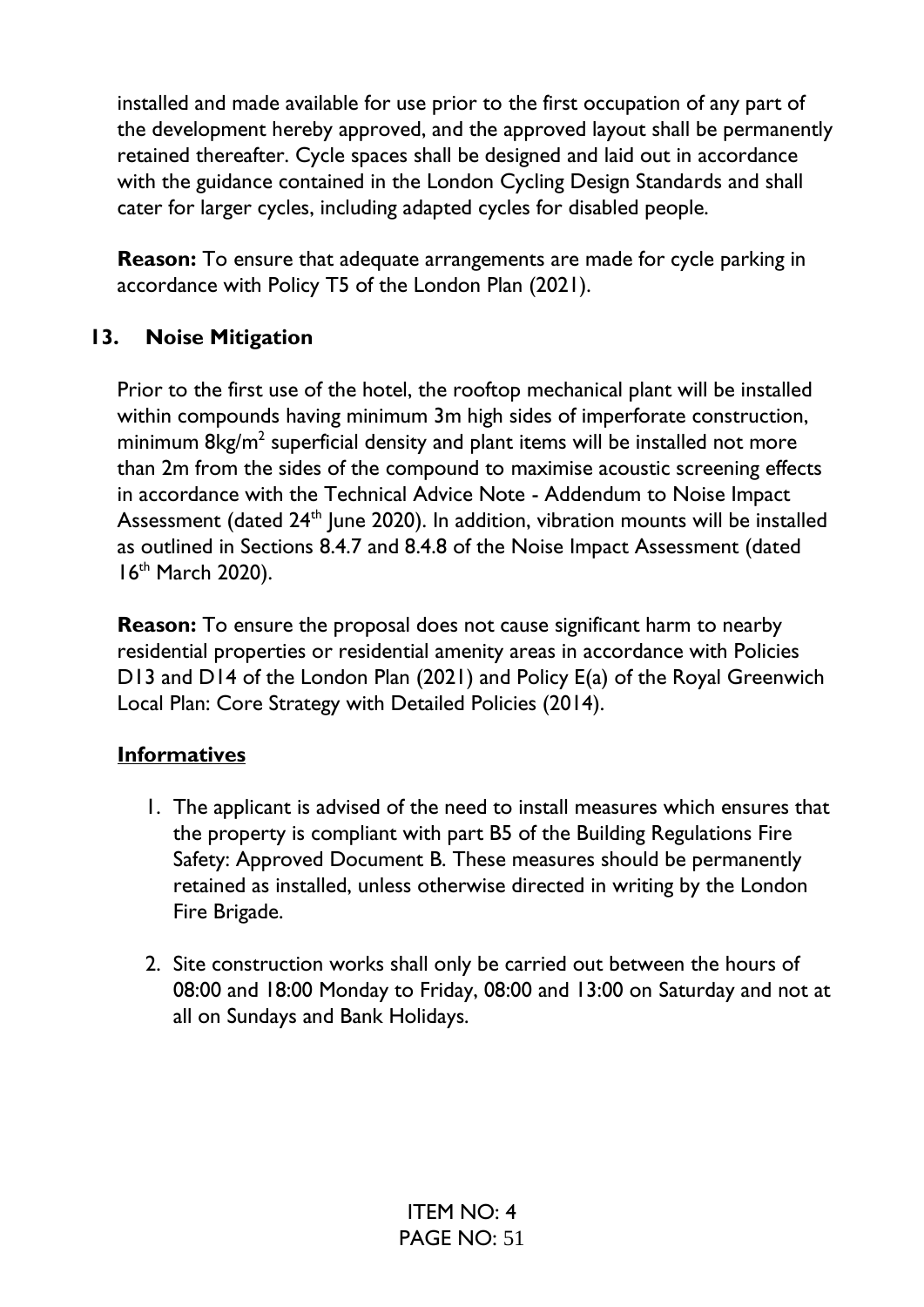# **Appendix 3 – National, regional and local planning policies and Supplementary Planning Guidance / Documents.**

**1. The London Plan (2021)** – The following London Plan policies are of consideration:

# **Chapter 1: Planning London's Future – Good growth**

- GG2 Making the best use of land
- GG5 Growing a good economy

#### **Chapter 2: Spatial Development Patterns**

- SD6 Town centres and high streets
- SD7 Town centres: Development proposals and Development Plan Documents

#### **Chapter 3: Design**

- D3 Optimising site capacity through the design-led approach
- D11 Safety, security and resilience to emergency
- D12 Fire safety
- D13 Agent of Change
- D14 Noise

#### **Chapter 6: Economy**

- E9 Retail, markets and hot food takeaways
- E10 Visitor infrastructure

#### **Chapter 8: Green Infrastructure and Natural Environment**

- G5 Urban Greening
- G6 Biodiversity and access to nature

#### **Chapter 9: Sustainable Infrastructure**

- SI 2 Minimising greenhouse gas emissions
- SI 5 Water infrastructure
- SI 7 Reducing waste and the circular economy
- SI 12 Flood risk management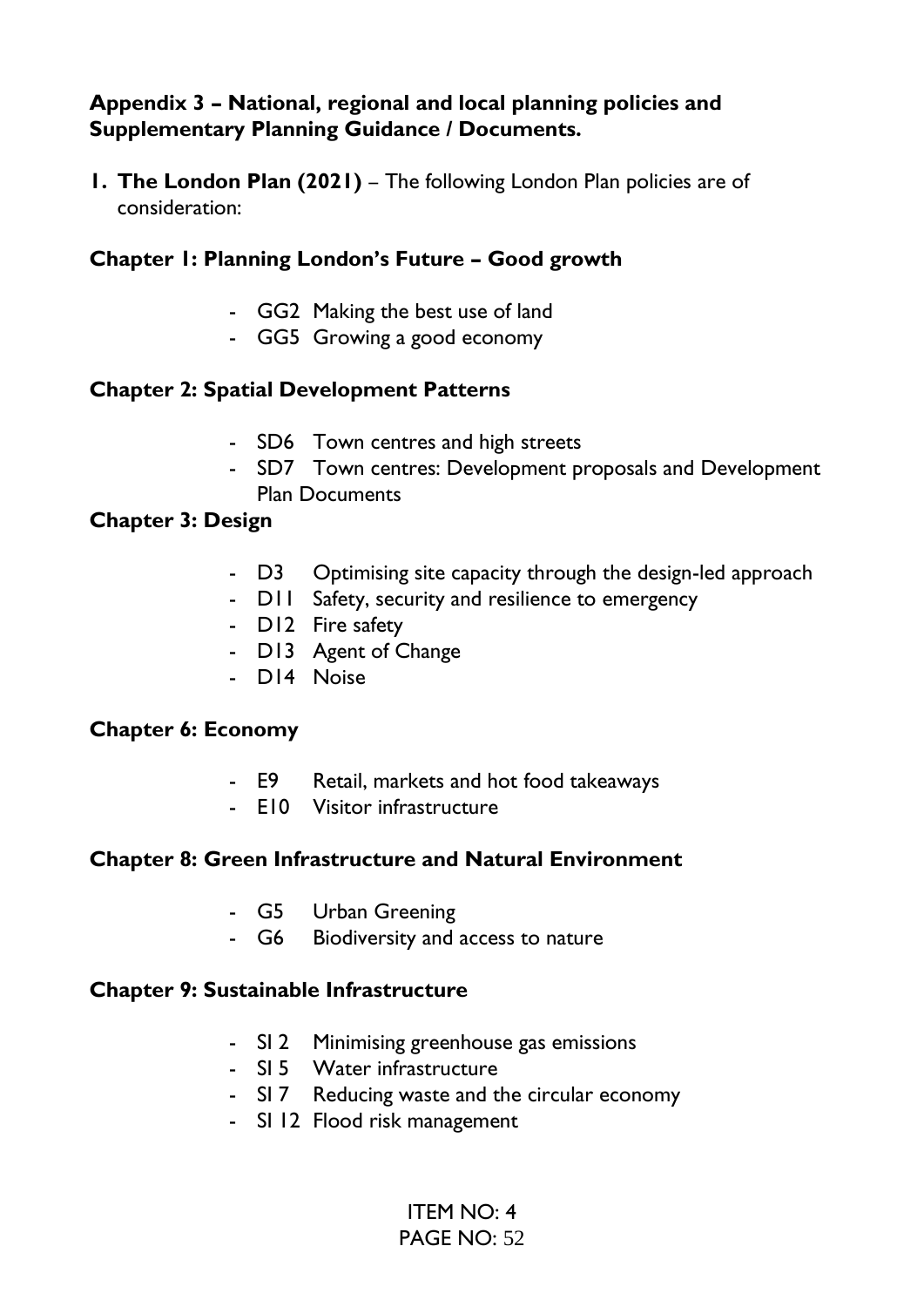# **Chapter 10: Transport**

- T1 Strategic approach to transport
- T2 Healthy Streets
- T3 Transport capacity, connectivity and safeguarding
- T4 Assessing and mitigating transport impacts
- T5 Cycling
- T6 Car parking
- T6.4 Hotel and leisure use parking
- T7 Deliveries, servicing and construction
- 2. **The Royal Greenwich Local Plan: Core Strategy with Detailed Policies ("Core Strategy" – 2014) –** The main Core Strategy policies relevant to this application are:

#### *Economic Activity and Employment Policies*

| EA <sub>5</sub> | Tourism                       |
|-----------------|-------------------------------|
| EA(a)           | <b>Local Employment Sites</b> |

# **Design and Heritage Policies**

| DHI   | Design                                       |
|-------|----------------------------------------------|
| DH(b) | Protection of Amenity for Adjacent Occupiers |

# **Environment and Climate Change Policies**

- E1 Carbon Emissions
- E2 Flood Risk
- E3 Residual Flood Risk
- E(a) Pollution
- E(f) Living Roofs and Walls

# **Cohesive and Healthy Communities Policies**

CH1 Cohesive Communities

#### **Infrastructure and Movement Policies**

- IM1 Infrastructure
- IM4 Sustainable Travel
- IM(a) Impact on the Road Network

# ITEM NO: 4

PAGE NO: 53